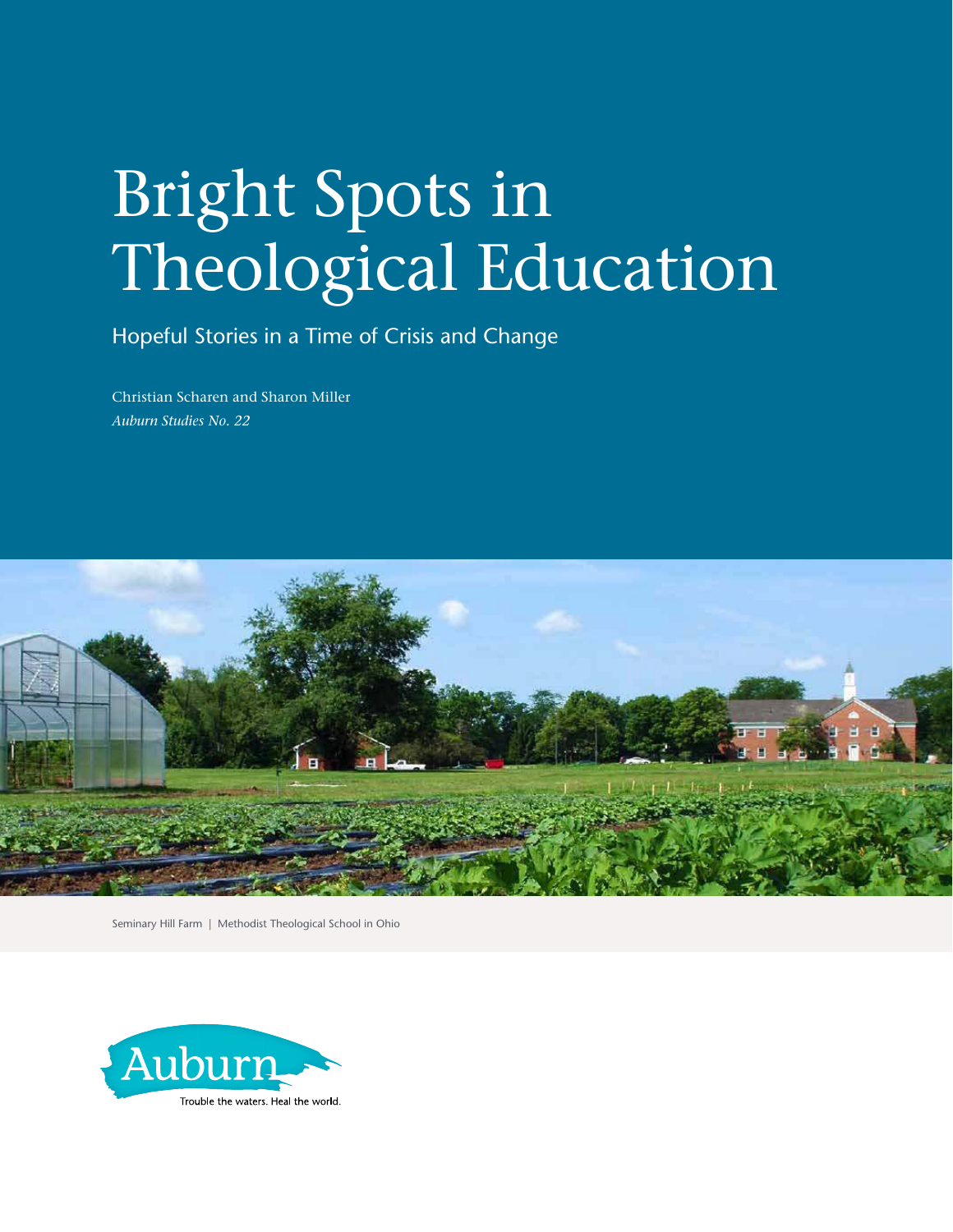# Executive Summary

In a globalizing, interconnected world, major challenges impinge on every corner of American society. In the midst of this tumult, will leaders of faith and moral courage be prepared to lead in facing the most challenging social issues of the 21st century?

The 21st century is, perhaps more than any before it, a time of crisis. These crises are the result of complex global challenges, many of these dramatically outlined by the United Nations at its Millennium Summit in September 2000.<sup>[1](#page-44-0)</sup> Their eight "Millennium Development Goals," each directed at major global challenges such as poverty, education, women's empowerment, maternal and child health, and the environment, offer one interpretation of what the inhabitants of this "pale blue dot" face together.<sup>[2](#page-44-0)</sup> Similarly, in recent years, Pope Francis has issued a call to responsibility in the face of such challenges, both human and environmental. In his 2014 Encyclical, *Laudato Si',* Francis addresses all people of goodwill with his poignant call for lives marked by mercy and justice for all creation.<sup>[3](#page-44-0)</sup>

Many readers of this report would use the word "crisis" to describe the reality of seminaries and theological schools in North America as well. The trials and tribulations in some corners of theological education are widely known. Grim reports of institutional contraction and closure seem to be the main media stories about theological schools.<sup>[4](#page-44-0)</sup>

The reasons seminaries and schools of theology are facing such challenges are not reducible to the faults of individual institutions and their leadership. Surely leadership does matter (see Auburn's recent study, *Governance That Works,* for a convincing argument of the case<sup>s</sup>), yet underlying social forces in the society as a whole perhaps matter more. The captain and crew of a vessel have only limited options when a storm blows up to them at sea, and for many in theological education, recent years have felt much like a storm at sea, buffeted this way and that by wind and waves.

To others, however, the changing nature of faith and leadership formation looks less like a storm and more like refreshing rain. Without wanting to minimize the grief and loss that inevitably come with institutional crises and closures, this report does not dwell there. Instead, we focus on "bright spots," where—despite dealing with the same broader social forces—both old and new organizations are innovating, finding new pathways in theological education. Through a diverse range of case studies, this report asks how these vibrant organizations are preparing leaders for the challenges of a 21st-century world. Our major findings are as follows.

### A pedagogical finding

Schools are shifting the educational model from content transfer to adaptive learning. We found that in innovative seminaries, theological schools and other institutions forming faith leaders, there is a sea-change away from a "core content transfer" model, which assumes schools are clear about what future leaders need to know for effective faith leadership today, to an "adaptive learning" model, which assumes students need to become agile learners in relation to real-world challenges.<sup>[6](#page-44-0)</sup> This does not mean abandoning core content or "fundamentals" for….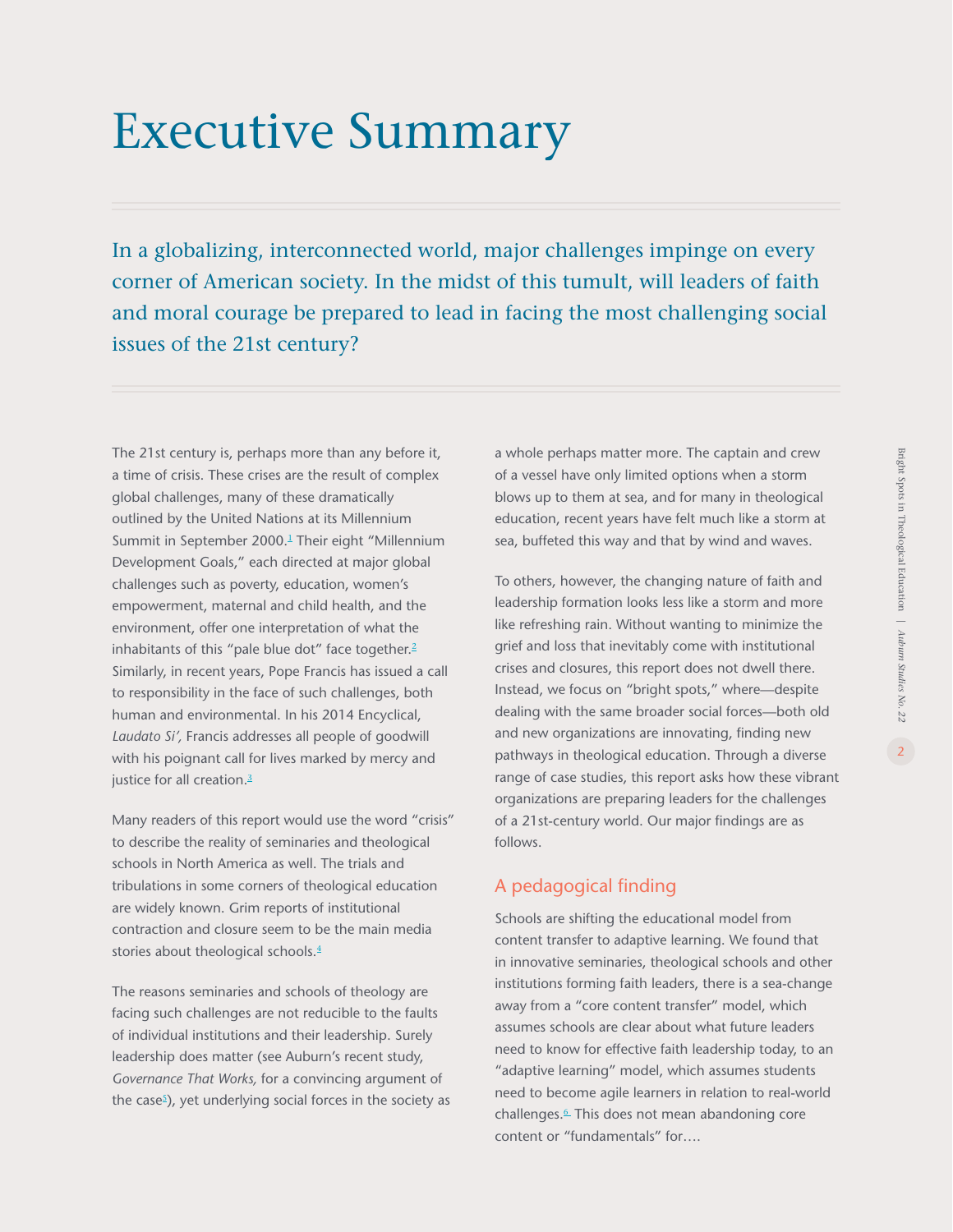### A programmatic finding

Schools are developing new programs to fit a widened sense of vocation to faith leadership. The shifting landscape of prospective student career goals means fewer students are preparing for traditional clergy leadership roles for local faith communities while increasing numbers desire formation for faith-rooted leadership in the face of the big challenges in the world—from climate change and sustainability to interfaith relations, poverty and racial justice.

Two exemplary cases (described in greater detail later in this report) show this shift in emphasis in simple catchphrases core to their identities, mission and vision. City Seminary in New York City, a new seminary not yet 15 years old, understands all its educational programs to "seek the peace of the city." Fuller Theological Seminary, a long-standing flagship Evangelical Protestant seminary, recently shifted its focus from "educating leaders for the church" to "forming the church for the world."



Katherine Butler, pictured here, grew up Pentecostal. While in an MA/PhD program in medical microbiology at the University of Wisconsin—Madison, she expressed doubts about the relation between faith and science. At her advisor's encouragement, she took time off to explore the questions, doing an MA in science and theology at Fuller Theological Seminary. She now works on HIV/AIDS at the Centers for Disease Control and Prevention in Atlanta, with a special focus on women in Sub-Saharan Africa.

### Institutional findings

These two cases, as well as others in our study, found support for launching and developing their pedagogical and programmatic innovation by three key institutional factors, each taking distinctive shape in their respective cases and discussed more fully in the "rRecommendations" section:

- Administration willing to risk.
- A senior faculty champion, and broad faculty buy-in.
- An experimental second space to launch innovation.

Analyzing how they—and 10 peer theological schools—embody these factors of innovation is the task of the report to follow.

*We offer our profound gratitude to the Arthur Vining Davis Foundations for funding this research (G-1311- 15324). We were supported early on with this project idea and encouraged all the way. Thank you to President Nancy J. Cable and Vice President for programs in religion and health care, Cheryl Tupper, who retired at the end of 2015, and since that point, Interim Senior Fellow, Interfaith Programs, Katherine Hancock Ragsdale. We offer additional thanks to key supporters of Auburn Research and its Center for the Study of Theological Education, the Rev. Cannon Carl Gerdau and The Mark D. Hostetter & Alexander N. Habib Foundation.*[7](#page-44-0)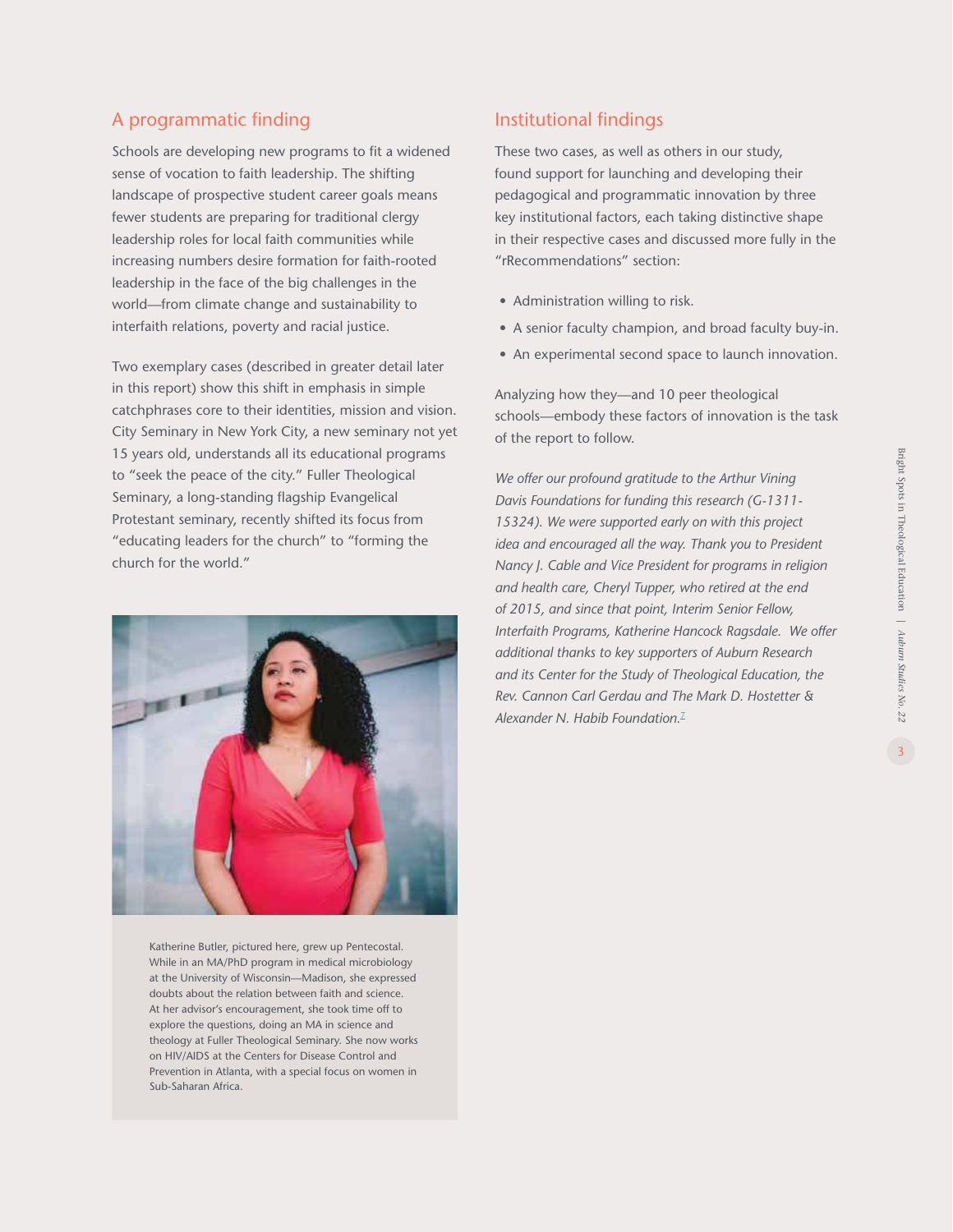## What's Inside

[Waves of Change](#page-4-0)

[5](#page-4-0)

[7](#page-6-0)

[9](#page-8-0)

[Impacts of Change](#page-6-0)

[Bright Spots](#page-8-0)

[Bright Spots: The Twin Cities](#page-10-0) [11](#page-10-0)

[Total Reorientation: Exemplary Cases](#page-14-0) [15](#page-14-0)



 $42$  [Recommendations](#page-41-0)

 $44$  [Notes](#page-43-0)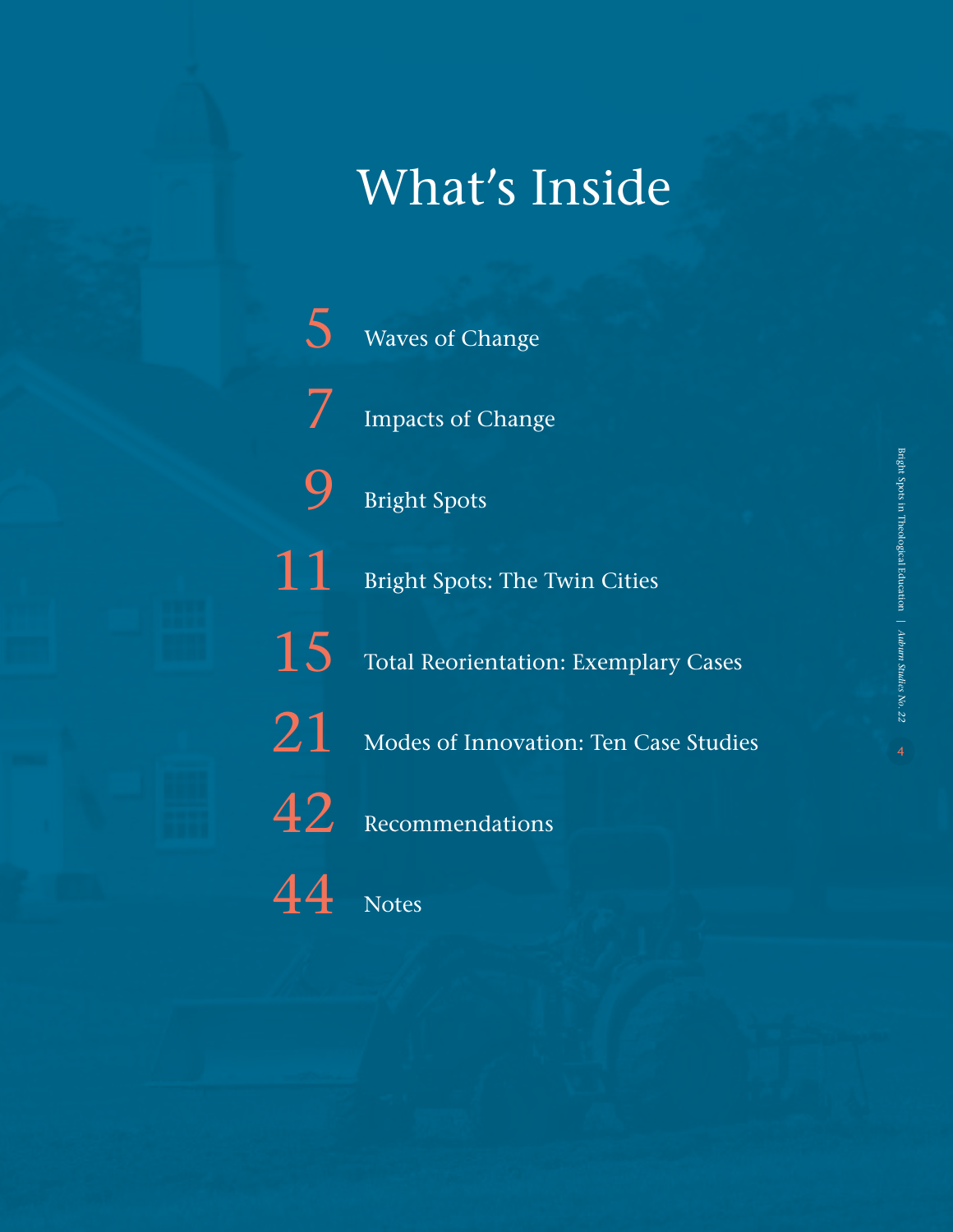# <span id="page-4-0"></span>Waves of Change

Two of the most powerful shifts impacting theological education today are the so-called "browning" of the population and the "fragilization" of faith. These dynamics must be named and their consequences explored, for they are like tectonic plates that, when they shift, can fundamentally remake the landscape.

### Minority Majority

According to scholar Justo L. González, the entrance of racial/ethnic minorities into theological education is one of the most significant shifts of the past 50 years.<sup>[8](#page-44-0)</sup> As the United States moves toward a majority-minority population in 2040, $9$  it is not surprising that the percentage of racial/ethnic minority students enrolled in ATS-accredited schools has grown from 16 percent to nearly 30 percent in the past 20 years, and racial/ethnic faculty have doubled in that same period of time.<sup>[10](#page-44-0)</sup>

In González's view, the fate of churches—and their related seminaries—can be divided according to formal patterns of required ministerial education. Denominations that traditionally required seminary education for ordination have declining membership (and their seminaries are largely seeing declining enrollment as well), while traditions that conventionally do not require seminary education—mostly Pentecostal—are growing. Decline, González argues, has to do with demographics (mostly birthrates) and the unwillingness of the mainstream traditions to undergo necessary changes to reach new populations (or merely the failure to do so).<sup>[11](#page-44-0)</sup> This failure or unwillingness goes for churches as much as for theological schools.

González points out that thousands of ministers are being licensed or ordained for ministry without formal theological education, and when they do seek out such formal education, it is as likely to be in the form of non-degree programs from alternative institutions as a master's degree from a traditional theological school. González indicates a looming issue of injustice: the "anomaly" regarding resources available to white students versus minority students, with the vast majority of available resources "in terms of faculty, libraries, buildings, endowments, and so forth available mostly to a declining student population."<sup>[12](#page-44-0)</sup>

In summary, González sees the future of theological education as "either dim or bright."[13](#page-44-0) It is dim if we only look at how traditional schools are now organized, committed to the Master of Divinity as the gold standard for leadership preparation in declining mainstream churches. But it is bright if we consider the diverse credentials and settings in which religious leaders are trained (what González calls the "continuum" of theological education). $14$  At least for the traditional ATS-accredited schools, circumstances require, González argues, the "total reorientation and redefinition of theological studies and ministerial training."[15](#page-44-0)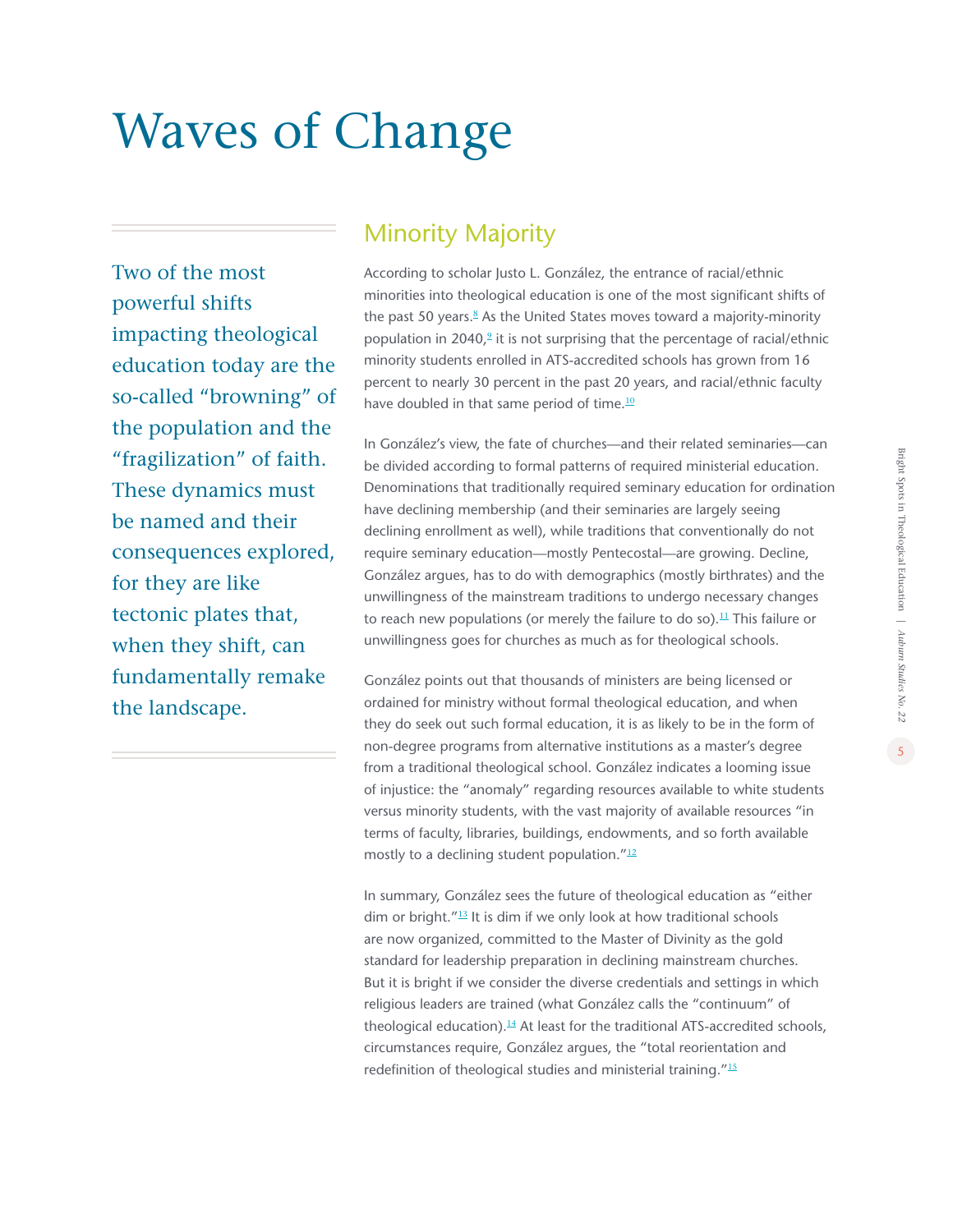### Fragilization of Faith

There is another reason why González's call for the "reorientation of theological studies and ministerial training" rings true. Charles Taylor, a Canadian philosopher, makes sense of deeper dynamics impacting religious experience today in terms of the dynamics of secularization, which lead to what he calls the fragilization of belief.<sup>[16](#page-44-0)</sup>

Influenced by centuries of reform and bolstered by Enlightenment critiques, Taylor's use of the phrase "fragilization of belief" names the interconnected set of changes we are experiencing in this secular age. $17$ The forces behind this fragilization of belief take the shape of new cross-pressures impacting our lives, and in negotiating them, multiplication of forms of belief result. One axis of cross-pressure we must negotiate is between transcendence and immanence. The other axis we must negotiate is between enchantment and disenchantment. One extreme option, in the quadrant of immanence and disenchantment, is atheism. On the opposite side of the axis, in the quadrant of transcendence and enchantment, is orthodoxy. But between these, where many moderns find themselves, Taylor describes a "nova effect" of spiritual options, literally multiplying over generations. Importantly, it is not just knowledge of pluralism as the fact of others who believe differently, but proximity to others who are so like oneself that one can imagine their life as a possible alternative to one's own.<sup>[18](#page-44-0)</sup>

Today, our proximity and similarity to others makes their difference simply another potential path my own life could or might take. This, then, creates mutual fragilization. Even when I hold my beliefs very strongly, I know I could possibly hold very different beliefs with equal fervor. In fact, more and more people are switching their beliefs and faith practices over the course of their lifetime, especially younger people, negotiating a looser, more heterodox connection to personal beliefs and organizational belonging.

Mary Oliver, while surely a gifted poet, owes part of her broad acclaim to the fact that her work so deeply embodies a fragilized faith in just the ways Taylor describes.<sup>[19](#page-44-0)</sup> Her poem, "A Summer's Day," is an apt example. She begins describing a summer's day and the grasshopper in her hand, with its particular shape and motions. Then, as if reflecting on the significance of her contemplation, she declares that she doesn't know what prayer is, but she does know how to pay attention, to kneel in, to simply being blessed by the day. She asks whether she should have done something different, turning to the reader to ask what they will do with their one "wild and precious life." $20$ 

Oliver questions traditional faith practice, translating prayer, which she is not sure she understands, into wonder at nature's beauty, which she does understand as a kind of this-worldly, individual contemplation. Hers is what Taylor calls a "third way" between acceptance of orthodoxy or atheism at the two poles of the spectrum of religious conviction. It is exactly these "third ways" that are multiplying exponentially, accounting for a significant part of the upheaval in religion today.<sup>[21](#page-44-0)</sup>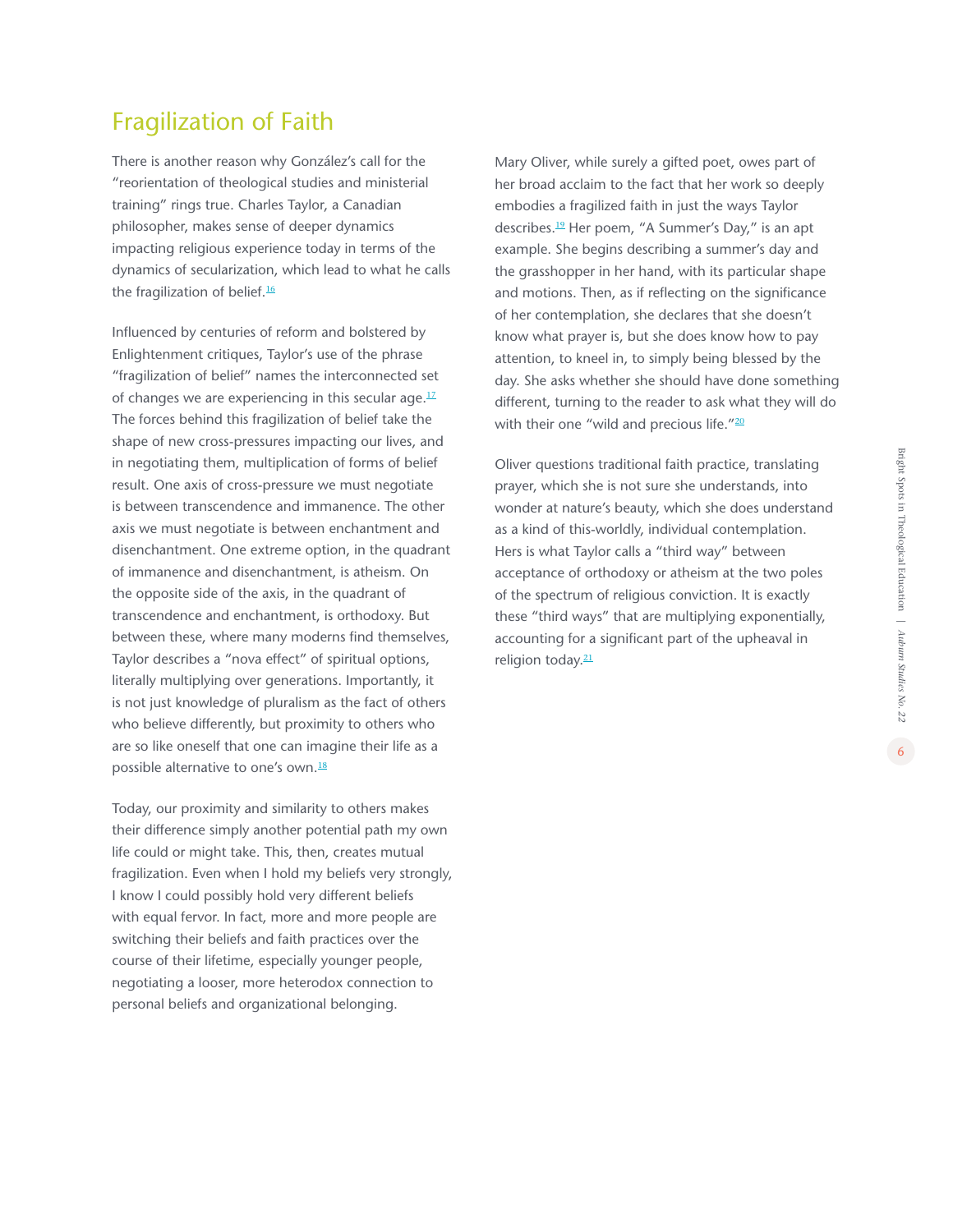# <span id="page-6-0"></span>Impacts of Change

An obvious impact of Taylor's understanding of secularism is the simultaneous growth of spiritual seeking in the culture and decline of many traditional churches and other faith organizations.<sup>[22](#page-44-0)</sup> First, the decline. Decline is most precipitous among the more traditional European-origin faiths. The Episcopal Church in the United States of America (ECUSA) is a good example. With roots in the Church of England's Reformation-era split from the Roman Catholic Church and the United States' subsequent split with England, the Episcopal Church is part of the worldwide Anglican Communion. Spread mostly through the colonial expansion of the British Empire, its communion now includes more than 30 provinces or national churches and is the third largest Christian communion after the Roman Catholic Church and the Eastern Orthodox Church. Yet in the United States, the ECUSA is the canary in the coal mine for mainstream Christian faith. Over the past 50 years, it has lost a full 50 percent of its membership, and in the last decade, nearly 20 percent, signaling an accelerating pace of decline. $23$  While this is obviously dramatic, it is not atypical for the so-called mainline Protestant churches. Catholic and evangelical traditions have also experienced declines among their Euro-American membership. Complicating the situation for these churches, those who are still members tend to have a looser connection; only 3 percent of ECUSA members claim a high level of commitment and participation.<sup>[24](#page-44-0)</sup>

Yet alongside the decline, growth is also happening. Of course, some congregations in the mainstream church traditions are growing, too. Even among ECUSA congregations, at least 20 percent are growing. While these gains do not offset the losses elsewhere, they are important sources of wisdom about navigating ministry in a fast-changing religious context. Still more important to note is the burgeoning growth among non-mainstream traditions. Take the Assemblies of God (AG) for example, a fast-growing Pentecostal movement born in Hot Springs, Ark., in the early decades of the 20th century. Over the same 50-year

period in which the ECUSA declined from around 3.6 million to 1.8 million members, the AG in the United States grew from 572,123 to just over 3 million. Their global growth has been equally remarkable, with churches all around the world and a worldwide membership of nearly 68 million, making them the fourth largest Christian communion globally (just below the Anglicans at 85 million) and the largest Pentecostal church by far. Latin@s are fueling the AG growth in the United States, with current estimates claiming as many as 600,000 Latin@s joining the AG each year (many from nominal Catholic membership).<sup>[25](#page-44-0)</sup> Obviously, immigration plays a significant role in this, as nearly half of the roughly 55 million Latin@s in the United States were not born here, yet with the global growth of Pentecostalism, many who do come to the United States are already part of that tradition.<sup>[26](#page-44-0)</sup>

Today, increasing numbers of people grow up with little or no connection to faith. When they encounter faith, it is often, as it was for one Episcopal convert and best-selling author Sara Miles, through encountering a practice.<sup>[27](#page-44-0)</sup> In Miles's case, the practice was the Eucharist, which drew her slowly into belonging to a community, and then in fits and starts, she negotiated her own way into believing the basic tenets of Christianity. In earlier eras, it was more typical for belief to lead belonging and the attendant practice of faith; today, much more commonly, it is connection that comes, as with Miles, through practice first, leading to some form of belonging and finally belief (although likely more individual and heterodox).<sup>[28](#page-44-0)</sup> One might expect similar dynamics in conversions to Pentecostalism, starting with attending a prayer meeting or Bible study, then being drawn into belonging to a community of practice and learning (and negotiating one's commitment to) the beliefs of that community. As different as the Eucharist is from Pentecostal praise, the variety of emerging or growing communities of faith share a common thread one might call "flipping the Enlightenment." They all seem to emphasize the experiential and embodied, the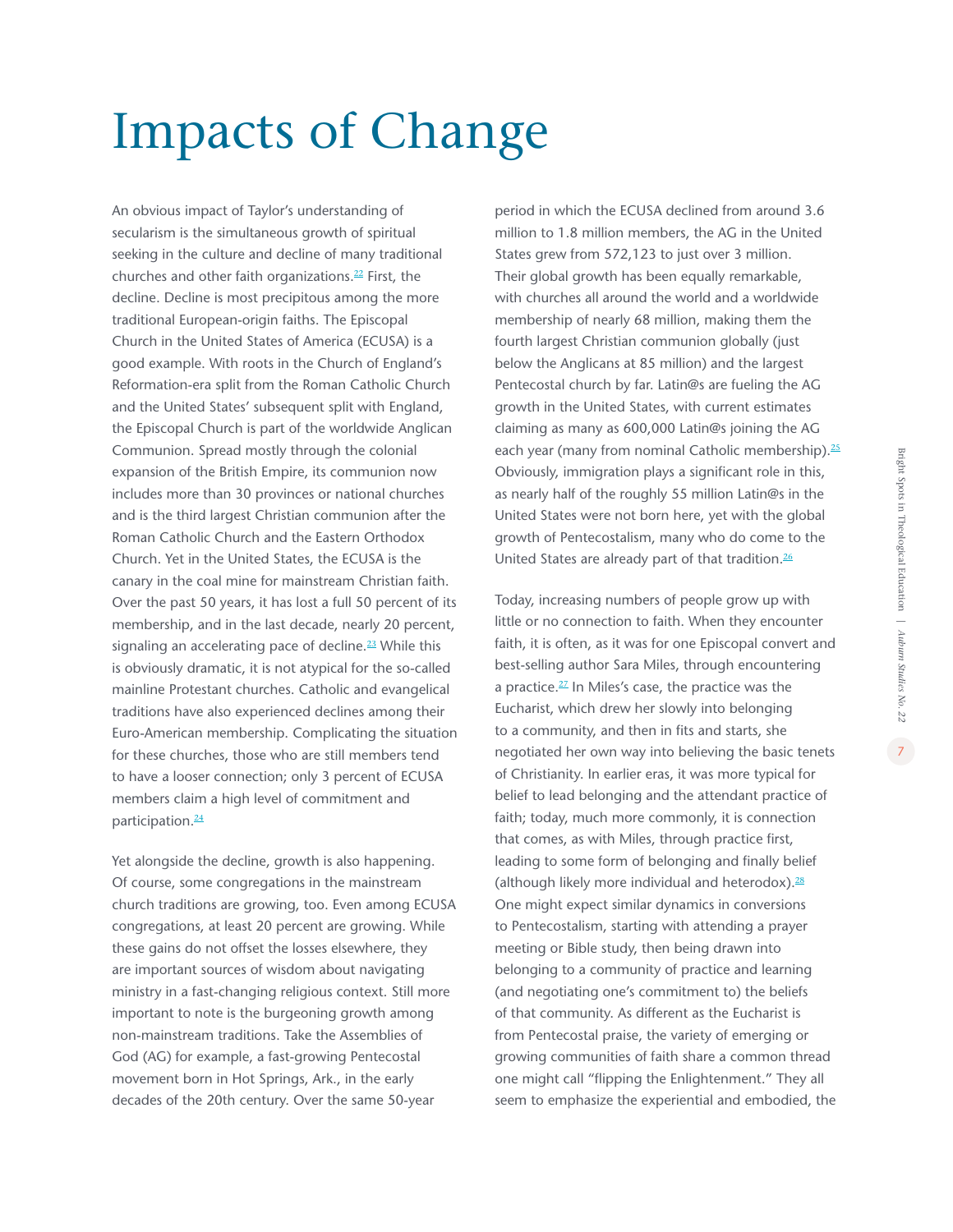*Auburn Studies No. 22*

8

relational and communal, and the transcendent, with various forms of re-enchantment of the world at the heart of faith and practice.<sup>[29](#page-44-0)</sup>

It is important to note how this impacts faith leaders and, consequently, the preparation of faith leaders in theological education. As readers of this report would expect—and likely have personal knowledge of—traditional mainstream seminaries are struggling along with their constituent denominations. Over the past decade, for example, the 10 ECUSA seminaries have declined in overall enrollment by almost 30 percent. However, on a case-by-case basis, some are markedly worse than others, with the General Theological Seminary in New York, the oldest of the 10, experiencing a 66-percent decline, forced to sell off portions of its historic Lower Manhattan campus, and teetering on the brink of closing in 2014.<sup>[30](#page-44-0)</sup> Overall, across all 250+ schools accredited by the Association of Theological Schools, the marquee degree of these mainstream seminaries, the Master of Divinity, is in steady decline (7 percent in only the last five years). $31$ 

However, other degrees and certificates offered by seminaries are on the rise. In these same schools, academic and professional master's degrees have grown 5 percent and 7 percent respectively over the past five years. This rise signals a widening (one might say a fragilization) of callings, with many fewer students coming to seminary with clear plans to serve as ordained clergy in congregational settings, more of them embracing a wide variety of vocational goals beyond the traditional focus of seminary education. The rising enrollment in master's programs fits this pattern. Schools attracting these seeker students (sometimes referred to as the "spiritual, but not religious," or SBNR, demographic) have seen their average student age drop significantly to the mid-20s, as young people ask big questions in their exploration of meaning, purpose and calling.

Beyond the professional master's degrees, there is also a whole world of theological education outside the ATS member schools, especially serving immigrants from the Global South, including, for example, the oldest Latin@ Pentecostal school for ministry, the Latin American Bible Institute, and its sister organization, the Latin American Theological Seminary, both of which are located in La Puente, Calif. Typical for the larger and more established organizations of this sort, they offer a range of certificate and degree programs on campus and through a broad web of extension sites in the United States and Mexico, as well as online. Many, if not most of their students are bivocational and already in ministry, either lay or ordained, when they seek out theological education. Rather than certification for ministry, as in the old mainstream denominational model, these ministers are seeking deeper knowledge and skills for ministries in which they are already immersed and which they usually continue to lead all through their coursework. This model of communitybased, contextual theological education is a hallmark of the Bible Institute system and offers a way for other theological schools to rethink both curricular structure and pedagogy, which too often separates coursework from the practice of ministry, saved till after graduation and denominational certification for ministry.<sup>[32](#page-44-0)</sup>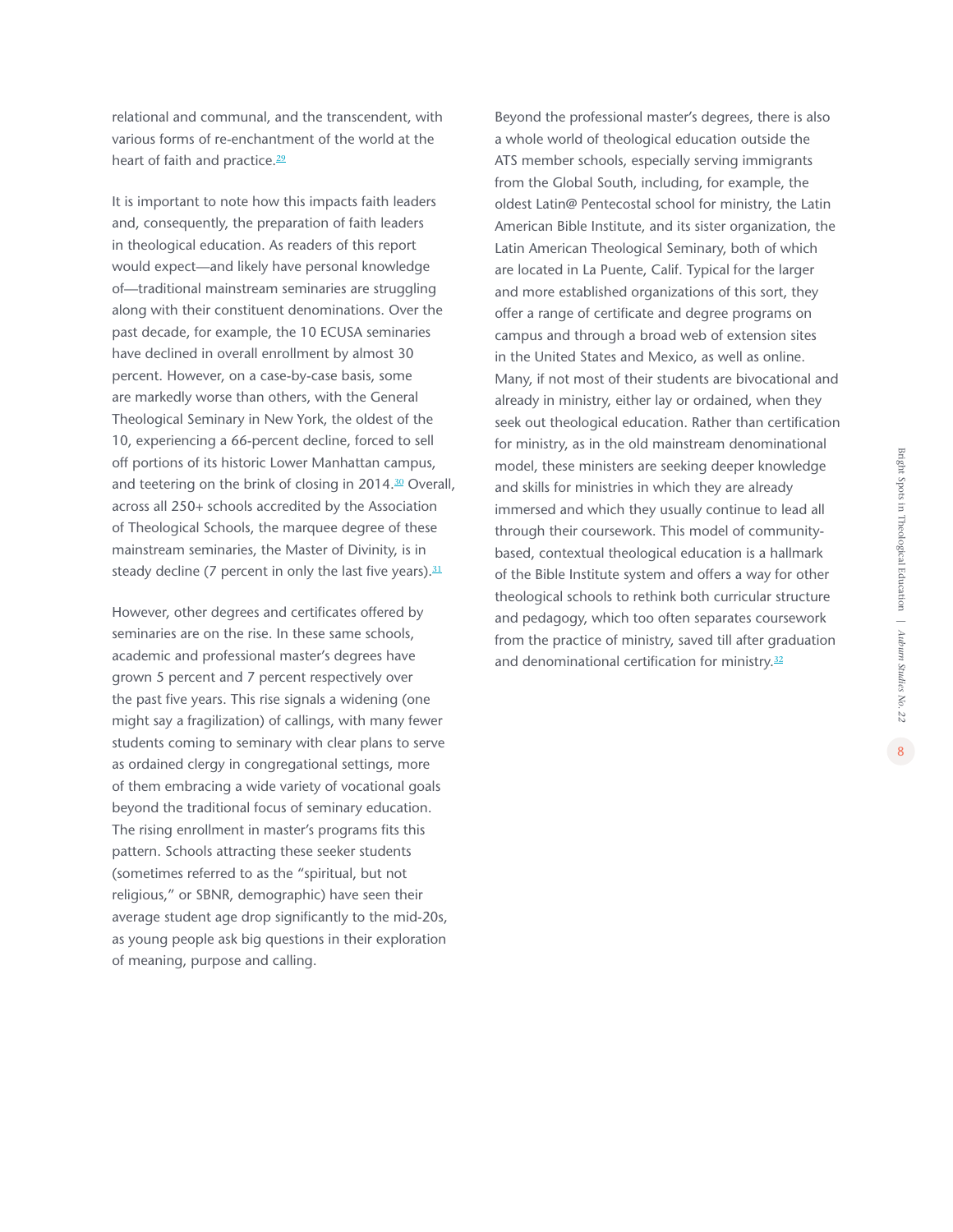# <span id="page-8-0"></span>Bright Spots

Given that all theological schools face the same challenging dynamics of a fast-changing culture, what if we ask the question: Where are the bright spots, where innovation wins out over hand-wringing and battened-down hatches? A few caveats: The following cases are neither representative nor exhaustive; rather, they are exemplary and should serve to provoke fresh consideration of the circumstances at one's own institution. The bright spots methodology does not, therefore, draw upon the extractive logic of "best practices" approaches. Instead, contextual innovations are developed based on local resources. They can work by analogical reflection, inspiring an imagination about what can be done in each particular place (a brief suggestion for how to do this may be found in the "Recommendations" section). The case studies below do not catalog any and every innovation, focusing on the programmatic and pedagogical innovation forming leaders for the big challenges of the 21st century. While senior administrators, faculties, boards of trustees, and networks of alumni and friends should attend to the challenges facing any institution, if we are only archeologists of our failings, we may miss the signs of strategic innovation existing right under our noses. Bright spots invite us to be evangelists for innovations that work. $33$ 

### What are Bright Spots?

In 1965, nearly two-thirds of children in Vietnam were malnourished. Jerry and Monique Sternin were sent by Save the Children to try to impact the situation. With modest resources and a short timeline, they decided to look carefully at the circumstances of a particular region. They measured all the children to get a baseline and then visited families to observe their food preparation and mealtime practices. All families faced

the same difficult conditions, but they found a few cases where the children were healthy. The fact of a couple of standout cases in a field of similarly impacted cases is the source of the term "positive deviance." $34$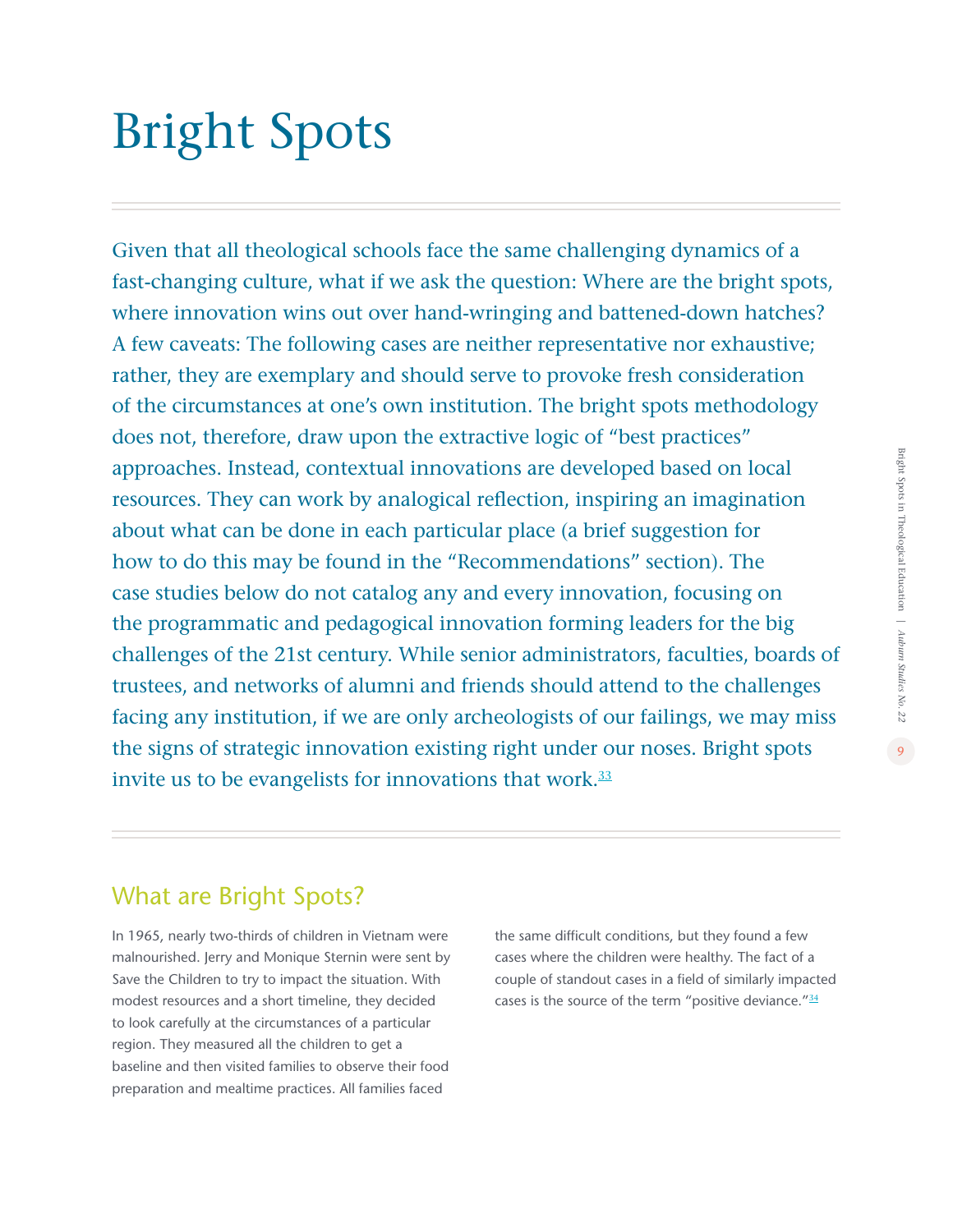After closer examination, they found these families had introduced a couple of innovations that went against the grain of standard practice. They collected little shrimp from the rice fields and added these, along with some greens not typically eaten, and fed these to their children. In addition to this simple nutritional supplement, they also fed the children smaller meals four to five times a day, in individual bowls, rather than sharing from the common bowl at the typical two-perday meals the adults had. Simple, local innovation had a huge impact. It might be obvious, but as the Sternins argue, this approach is "unnecessary when a technical solution is known." Rather, it is a methodology for adaptive change where problems are "enmeshed in a complex social system, require social and behavioral change, and entail solutions that are rife with unforeseeable or unintended consequences."

As a next step, they then invited the parents to become teachers of their innovation, showing other parents what they did, and the Sternins carefully tracked the impact on children so the parents could see the success in their own children. The innovation spread, and literally thousands of children were impacted. Success, in this case, was physical and measurable: Healthier children weighed more, grew taller and were generally more active.

A key question for the use of this methodology in the study of theological education regards what we might look for as evidence of "health" or "success." The temptation might be to use enrollment and financial numbers, the so-called "butts and bucks" metric. The changes we found are in process and so far do not uniformly show success in this way. Where relevant, we comment on these metrics, but on the whole, we focus on a more qualitative measure of vitality, that of vitality in mission. We look for signs of such vitality both on the curricular and pedagogical side, as well as on the leadership and institutional commitment side. We will have much more to say about this in the exemplary cases below and, in fact, use these indicators of success as key threads to pull through our analysis of all the cases. What seems important to say here is that while there are family resemblances in terms of what success looks like, we cannot simply say in a decontextualized way: "Here are the three characteristics of success!" The very fact of the indigenous solutions making a bright spot be bright means one has to have a qualitative and contextual lens to determine what success looks like.

### Where are Bright Spots?

For many, doing theological education in the same ways they have for the last 50 years is not working. The challenges of the 21st century require innovative faith leaders who are faithful, wise, courageous and willing to risk as they find ways to join in God's work of loving the world.<sup>[35](#page-44-0)</sup> We believe the Spirit's movement among us is doing a new thing (Isaiah 43), convincing us to look carefully for how local innovation is taking hold of the challenges before us in effective and imaginative ways. This research project is centered on the claim that religious leadership is essential to faith communities and congregations, bringing a moral and ethical perspective to the public, pressing issues of our day. When we began, anecdotally we knew there were places where transformative learning occurs in theological education, but little existing research focused squarely on this needed topic.

To find these schools, programs or initiatives, we used a "snowball," or chain-referral, method of gathering our sample. We talked to men and women in seminaries and organizations that support theological education; we canvassed our friends and colleagues for suggestions; we spent numerous hours on web searches and then followed up with phone calls; and we visited campuses, churches and religious institutions where interesting things are happening and conducted interviews with the principal players. The case studies and stories that follow are in no way representative of theological education as a whole, nor are they in any way exhaustive. Yet they do share a common story among them. We found a red thread running between these innovative programs for 21st-century leadership formation: Each, in their own particular ways, are forming agile public leaders. $36$  In the next section, we turn to some exemplary cases of these innovative sites.<sup>[37](#page-44-0)</sup>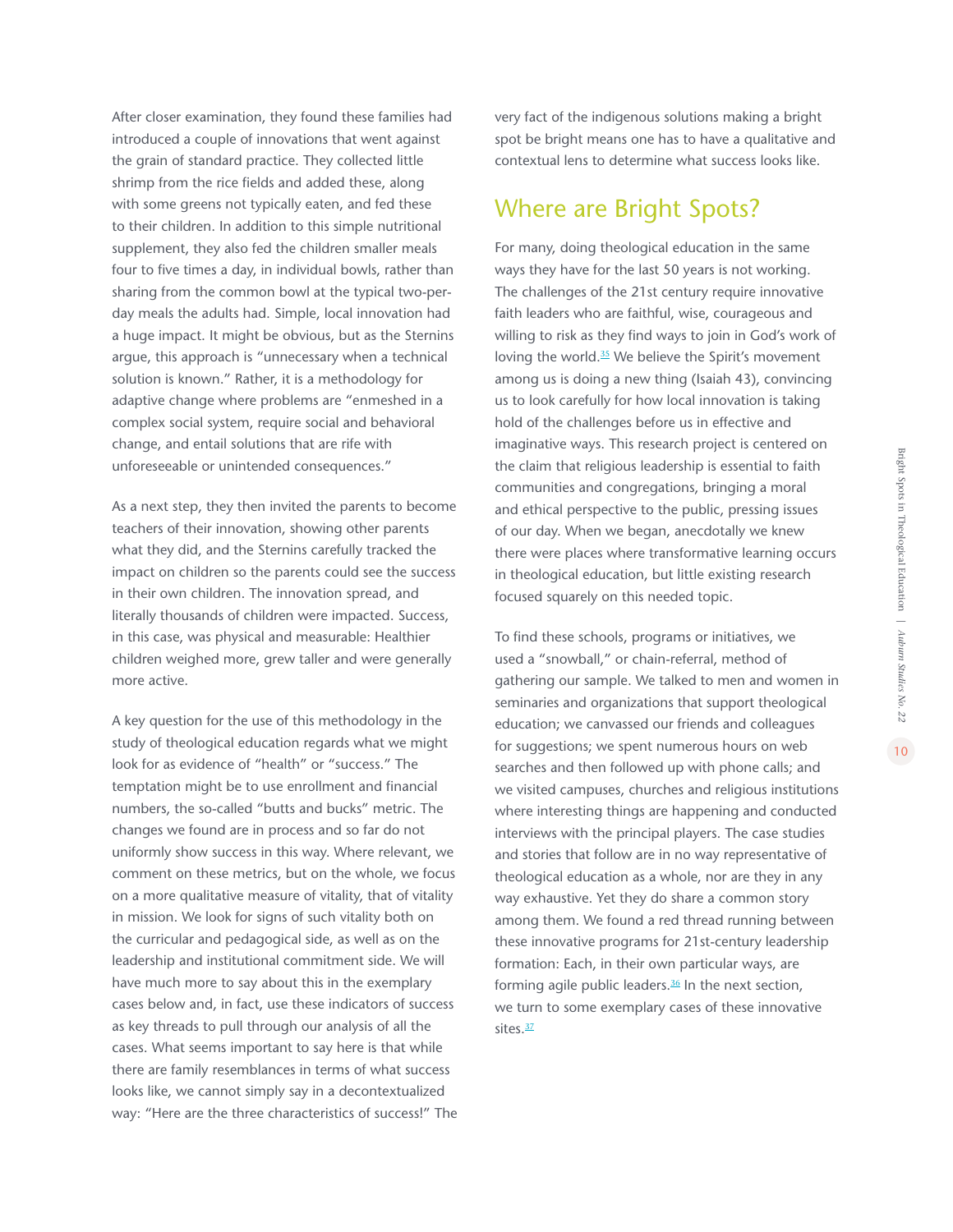# <span id="page-10-0"></span>Bright Spots: The Twin Cities

The bright spots methodology can be used on a national level, as this study has done. However, it was pioneered as a regional strategy, and it is useful to highlight local innovation within a distinct geographic region. As an example of this, we focused on the metropolitan region of Minneapolis and St. Paul (the Twin Cities), home to more than a dozen institutions that form faith leaders in undergraduate or graduate educational contexts.

The largest and most prominent among the dozen or so institutions are all members of the Minnesota Consortium of Theological Schools, including three Protestant schools (Luther Seminary, Bethel Seminary and United Theological Seminary) and two Catholic schools (St. Paul Seminary and School of Divinity and St. John's School of Theology and Seminary). The consortium is, unfortunately, largely moribund, with limited shared activities and rarely used cross-registration policies.<sup>[3](#page-44-0)8</sup> The three Protestant schools have seen major declines in both faculty and student enrollment, while expenditures have stayed even or even increased. Luther's effort in responding to these challenges includes a significant effort at curricular innovation $39$  $39$ , yet the most prominent efforts largely entailed moves to stave off the crisis by renting, developing or selling off underutilized property. $40$ The Catholic schools are smaller, on the whole, and have maintained their size or even grown, partly on the strength of immigrant priests (St. Paul Seminary) and new programs for lay ecclesial ministers (both St. Paul Seminary and St. John's Seminary and School of Theology).

A number of other small Protestant seminaries are present in the Twin Cities, including Bethlehem Seminary, a ministry of Bethlehem Baptist Church, as well as University of Northwestern, Central Baptist Seminary, and the Master's Institute. In addition, a number of colleges offer undergraduate faith leadership programs, including Northwestern University and Concordia Colleges. These programs show some signs of innovation in mode of delivery (e.g., multiple sites for classes, as well as evening and weekend offerings, and/or online courses and programs) but engage in rather traditional modes of preparation for church leadership, an education rooted in the classical fourfold curriculum (Bible, theology, history and practical theology). $41$ 

However, at least three bright spots stood out in the Twin Cities, according to our criteria, and saying a brief word about each highlights cases of local innovation where programmatic and pedagogical practice aims to form leaders for the big challenges of the 21st century. Two are new "side experiments" of older, existing institutions, while the other is a remarkable transformation of a long-standing school in the community. This foreshadows key themes regarding the geography of innovation—it almost always takes advantage of local, indigenous resources and often takes flight on the "side" of what business scholars call the "bread and butter operation."[4](#page-45-0)2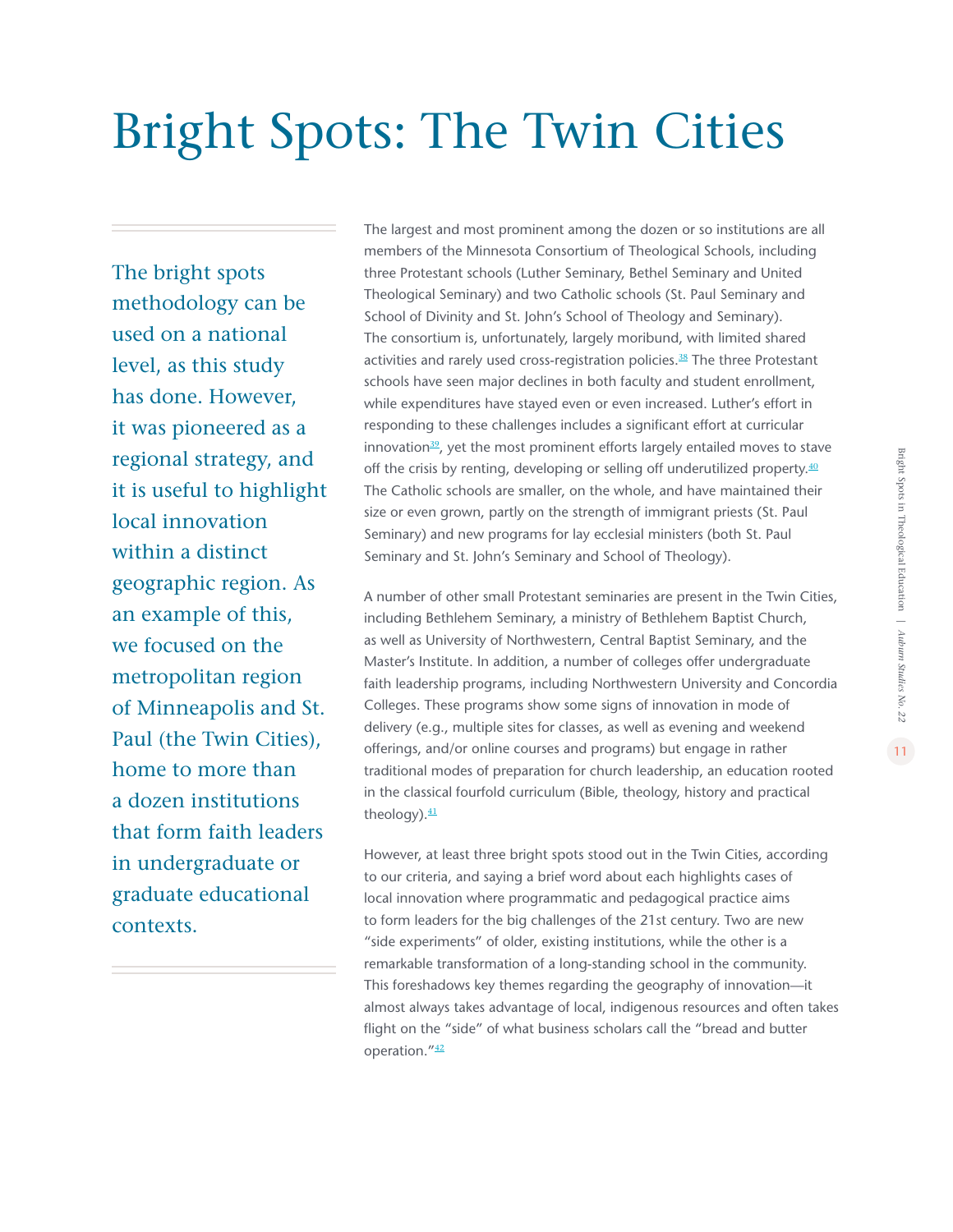**UNITED THEOLOGICAL SEMINARY**, a historically progressive Protestant seminary struggling with massive enrollment decline and staffing cuts, has nonetheless struck out in two innovative directions, seeking to find a new vitality. While keeping their seminary's variety of residential and online master's programs intact, including a Master of Divinity program serving the United Church of Christ and the United Methodist Church denominations, United provides the umbrella coverage for two projects designed for a new era and



**TwinSot** 



President Barbara Holmes (left) and attendees at a Kaleo Center event on mass

student.

United's first "side experiment," called Twin Cities School of Theology (TwinSoT), has its own mission, branding, website and physical location, even though it operates with institutional accreditation and faculty support from United. Rather than United's suburban location, TwinSoT is in the trendy "Warehouse District" of downtown Minneapolis, and the seminary literally is housed in a warehouse, just across the hall from a coffee shop. "Theology belongs in real life," director and faculty member Thorsten Moritz enthuses, "so we're putting it there. In the heart of the city, where people live and work and play." They offer a 36-hour, 12-course Master of Theological Studies (MTS) in Integrative Theology, a degree intended to be integrative and transformative "for the sake of the world." It seeks on the one hand to be accessible to students with a much wider sense of vocational goals and with a focus on engagement with real world challenges. Such courses as "Public Theology for Social Transformation" or "Culture and Justice" are at the heart of the program. The program is available both residentially and via distance learning platforms.

United's second "side experiment," based out of the Kaleo Center for Faith, Justice and Social Transformation located on United's Campus, is another initiative with its own mission, branding, website and physical location, and like TwinSoT, operates under United's institutional umbrella. Rooted in the conviction that "spiritual communities provide significant leadership for movements of social transformation," they seek to provide a continuum of offerings to train new leadership for these movements for

justice. In one-off events, a certificate program, concentrations available in the basic Master of Divinity. and master's programs, and a new master's degree in Leadership for Social Transformation, the center director, Steve Newcom, articulates the desire to move beyond "education *about* issues and instead offer *training in the skills and capacities* for leadership of movements for justice." The M.A. L.S.T. requires students be situated in a community or congregational context for the entirety of the program, using the site as their leadership case study throughout the program. This work culminates in a capstone project integrating and exemplifying their new skills and capacities.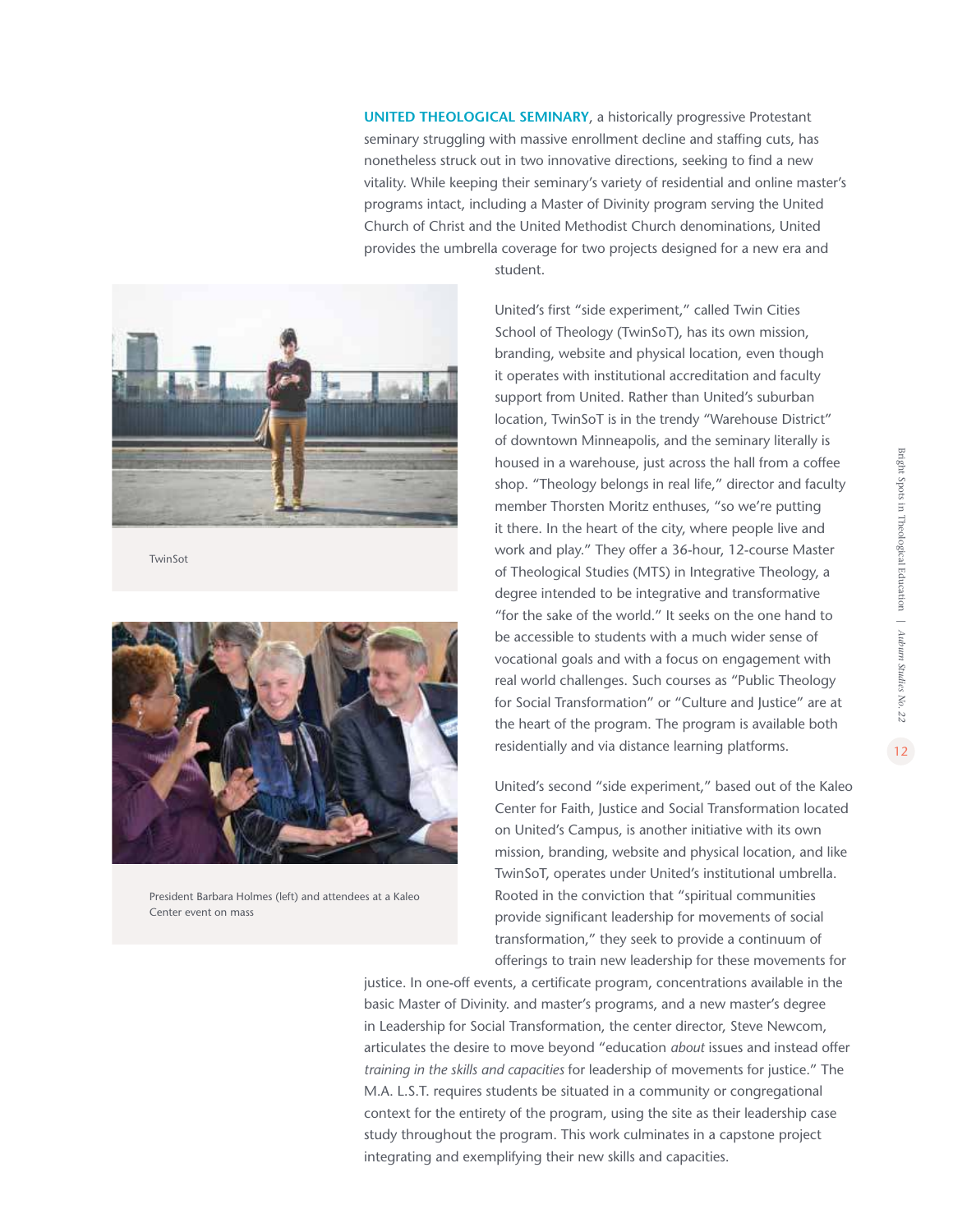**UNDERGROUND SEMINARY** is located within the ministry of Church of All Nations (CAN), a suburban Presbyterian church just a mile from United. CAN hosted seminary students for congregational internships for many years. The congregation had deepened their theology of radical Christianity, including developing a post-colonial biblical critique of the United States as a modern imperial power and experiments in community housing, sustainability, urban gardening and participation in local movements for racial and economic justice. The senior pastor, Jin S. Kim, said typical seminarians were not prepared to join into the life of the congregation, and required significant



The Underground Seminary at a #BlackLivesMatter march in late 2015

reorientation to be ready both to understand and then to help lead ministry at CAN. After some discernment, they laid plans for their own "side experiment": to begin a seminary. Modeled on the underground seminary Dietrich Bonhoeffer set up in Finkenwalde after public suppression of the confessing church leaders in Nazi Germany, the model is built on living, working, and studying in community. $43$  $43$  A three-step curriculum focuses on

1) unveiling the workings of empire,

2) reimagining the bible as a counter-imperial witness, and

3) birthing sustainable community life.

Now recruiting its second cohort of students, they aim to prepare leaders free from debt and ready for the complex challenge of faith leadership today.

**AUGSBURG COLLEGE**, one of a network of Lutheran Church-affiliated colleges across the nation, is located in the Cedar-Riverside neighborhood just southeast of downtown Minneapolis. With historic roots in the immigrant Norwegian residents of the neighborhood, the college has continued to change as it welcomes new immigrants, committed to its inner city location as it grounds its mission of "education for service." Starting in the 1990s in response to the civil war in Somalia, Minnesota became an important site for resettling refugees looking for a stable life and new opportunities. Thousands settled in the Riverside Plaza towers and surrounding neighborhood, leading some to describe the neighborhood as "Little Mogadishu."<sup>[4](#page-45-0)4</sup> Disciplined partnerships, led by President Paul Pribbenow since 2006, have fostered many relationships with the Somali community. These relationships dramatically changed in the campus that more than tripled the percentage of minorities in the undergraduate body (from 11 percent in 2006 to 33 percent today). Remarkably, their 2016 graduating class had more than 42 percent students of color.<sup>[4](#page-45-0)5</sup>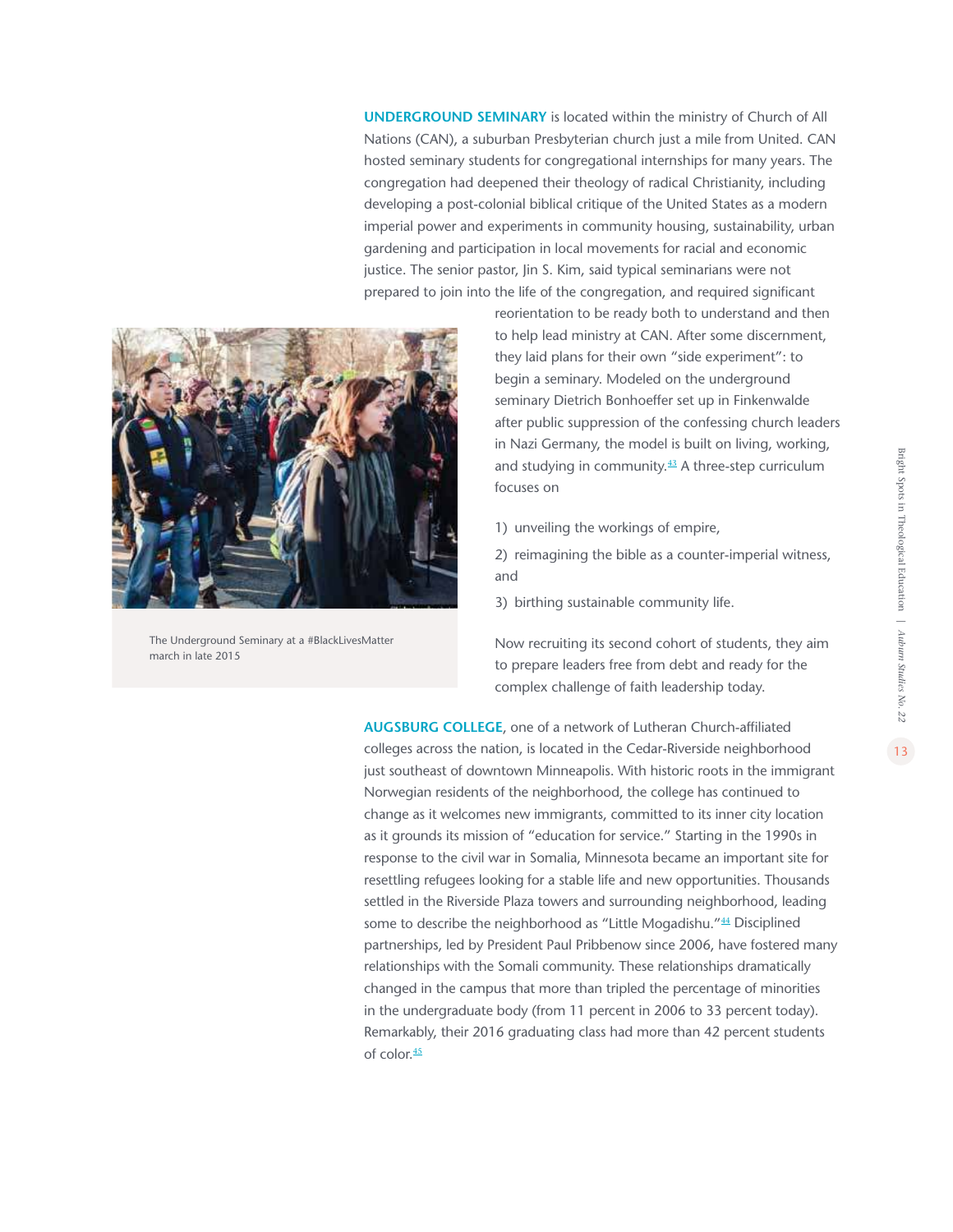Typical of such church-related colleges, there is a chapel program as well as a vibrant religion department with, among other things, an innovative undergraduate youth ministry program preparing students for "public church leadership." In response to their more recent emphasis under President Pribbenow, who has framed their mission as "Called to serve the neighbor," they launched an Interfaith Scholars Program. By application only, this partnership between the Christensen Center for Vocation, the Religion Department, and Campus Ministry selects a cohort of 10 Interfaith Scholars. They lead interfaith



Augsburg Interfaith Scholars

initiatives on campus, learn about both local and global interfaith issues, and participate in a weekly Thursday evening seminar. Participants receive upper-level course credit as well as a scholarship.

While impacting the students, equipping them as faithrooted leaders for a wide variety of careers, the program influences the campus and wider Minneapolis community, as well. According to one observer, "In this collaboration, young people are learning to work across difference, and faculty and staff are leveraging their academic assets to

advance a social commitment—both bringing a more just and equitable future within closer reach."

These are three programs showing the particular kind of success we sought to find, but it does not mean in every case they are sustainable in a basic organizational and especially fiscal sense. This remains to be seen, as in each case the initiatives are rather new. This is the case throughout our study, as we noted above, but our prior research shows that there is a remarkable correlation between a vital mission and a sustainable institution for forming faith leaders. $\frac{46}{5}$  $\frac{46}{5}$  $\frac{46}{5}$ Notably, each of these cases exhibit the characteristics of our overall findings:

- Forming adaptive, learning leaders who are already engaged in responding to real-world challenges.
- Responsive to a widening sense of vocation, beyond preparing leaders for churches and other faith communities.

While it varies depending on the case, secondary findings also appear here:

- Administrators willing to risk.
- Faculty ready to champion new initiatives.
- Experimental spaces for trying out new patterns and programs.

What this microcosm shows, among other things, is that the sorts of changes underway in theological education are responding to the broad social forces outlined above, and so while indigenous elements of innovation will be particular to each place, some of the responsive aims for the innovations will show up as family resemblances, with shared characteristics in how the innovations were effectively launched and nurtured.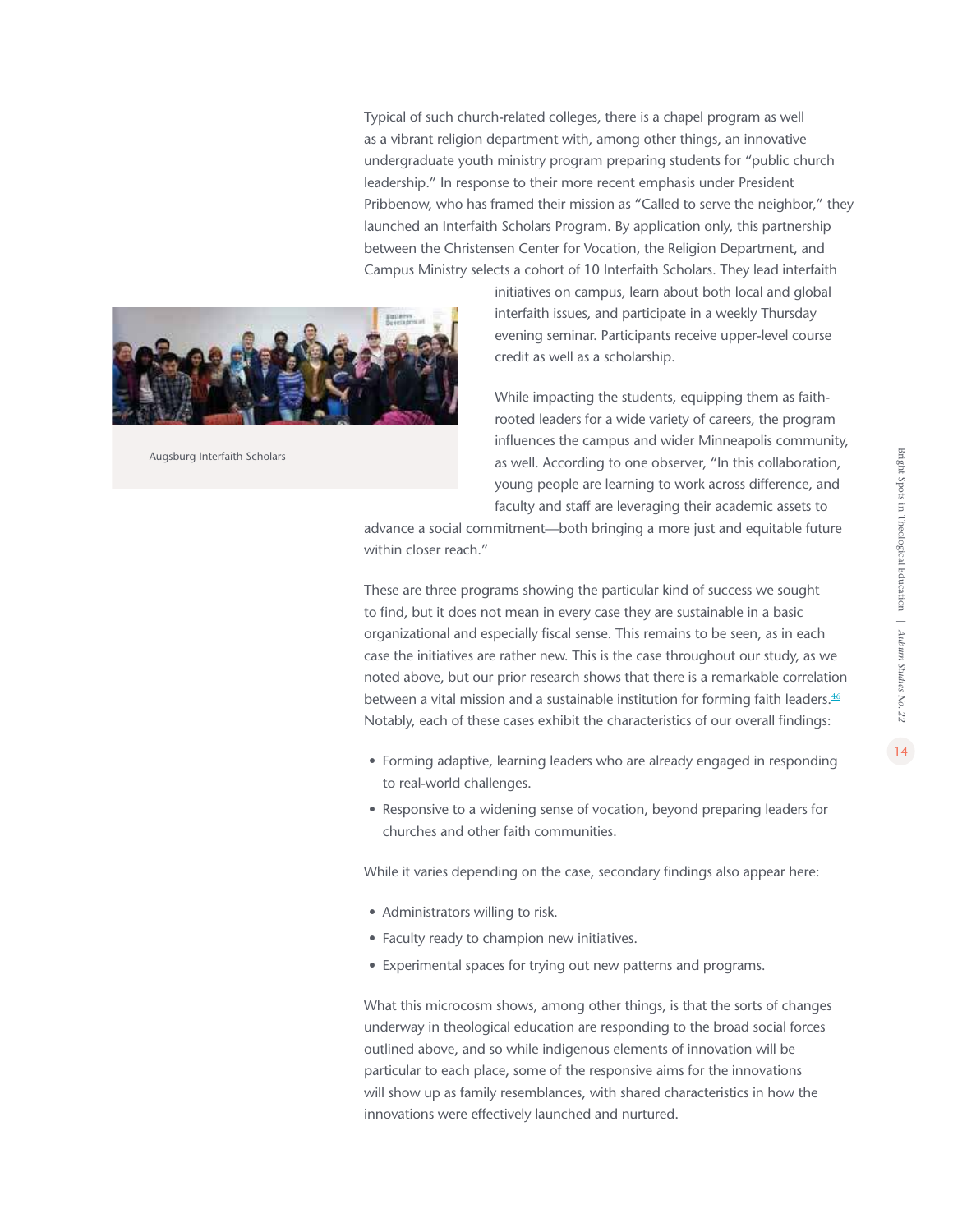# <span id="page-14-0"></span>Total Reorientation

Earlier, we highlighted Justo González's call for a "total reorientation" among the full range of mainstream theological schools, which for shorthand he identifies as schools with ATS accreditation. Among the most striking examples of this reorientation, we report on a notable shift away from a "content transfer" model, which assumes schools are clear about what future leaders need to know for effective faith leadership today, to an "adaptive learning" model, which assumes students need to become agile learners in relation to real world challenges. Today's pressing challenges impact both church and society and require leaders who have on-the-ground experience in leadership, flexible skills and knowledge to equip them for leading communities deeper in faith and broader in mission in order to join God in creating the world God desires for us.

Some of the most interesting examples of innovation in leadership education of this sort are happening, we found, as experimental "side projects." This should not be surprising. After studying hundreds of business cases, innovation experts Vijay Govindarajan and Chris Trimble argue that "organizations are not designed for innovation."[47](#page-45-0) Rather, they are designed for ongoing operations, and according to Govindarajan and Trimble, innovation experiments have the best chance at success when they are distinct from ongoing organizations. Similarly, in a respected study of organizational innovation, sociologists Michael Hannan and John Freeman found it is more often the case that new types of organizations arise to meet new circumstances rather than existing organizations altering their structures.<sup>[48](#page-45-0)</sup>

Take, for example, Kodak, an iconic 20th-century print film company that went bankrupt in 2012 just as digital photo sharing company Instagram was taking off, reaching 30 million users in just two years. As the

example of Kodak and Instagram suggest, it should not be surprising to see innovation and a reorientation of theological education more often in schools recently founded. Yet there are schools, such as United, which have created "experiments on the side" and schools that have literally tried to reinvent their basic programs, rebuilding the organization's main engines while they are running, so to speak. We will explore all three types of change: new starts, experiments on the side, and rebuilding of basic programs as we traverse our case studies to follow. However, to launch our exploration of this dynamic, we will briefly discuss a paradigm case of a "new start" from a parallel profession—engineering. Doing so will highlight some of the key features of the same sort of pedagogical shift we found in theological schools. We believe looking at a peer profession can clarify our vision as we then turn to similar cases of innovation in theological education, some developed as "side experiments" for innovation, and some efforts to reorient the main programs in dramatic ways.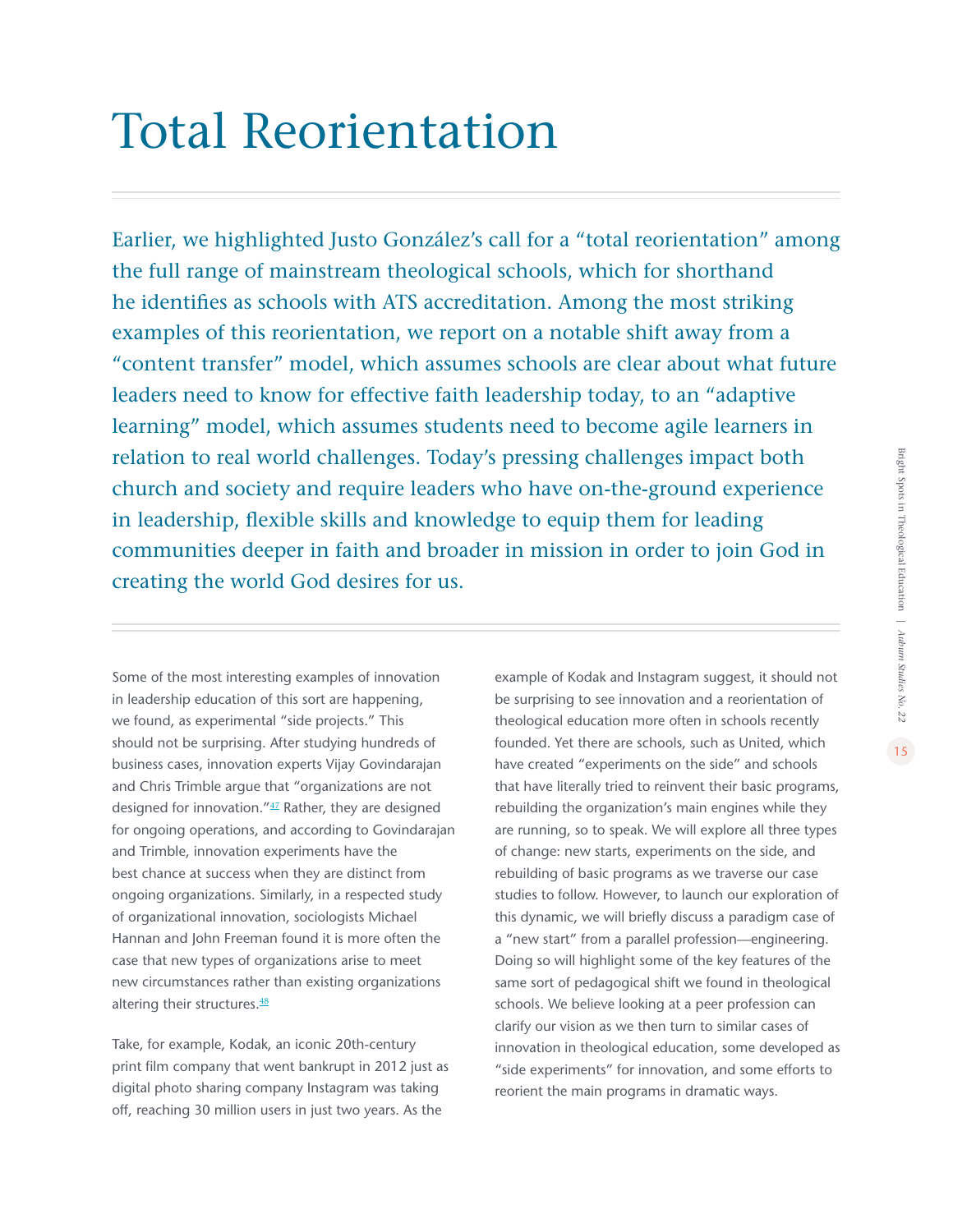# Olin College of Engineering

*What's cool:* After half a century of funding new facilities for engineering and the sciences at existing colleges, and experiencing frustration at the difficulty of change when inheriting existing cultures of schools and departments, the F. W. Olin Foundation made a radical decision to close and use its substantial remaining funds to found a new school.<sup>[49](#page-45-0)</sup> They essentially flipped traditional engineering education. President Richard K. Miller describes the shift in a nutshell: "Students start out with an audacious project, which would in many institutions be heretical, except we do that deliberately. Because, after all, when you get hired in a corporation, that's the first thing that happens to you: they give you a challenge for which you've not had the prerequisites. It's all about learning how to learn. So we do that here from day one."<sup>50</sup>

### Teasing it Apart

### Pedagogical

Olin's curriculum is innovative, built from the ground up to prepare leaders ready for the most pressing challenges facing the world today. For example, rather than making the integrative learning of lab classes a secondary component in support of traditional classroom lectures, Olin created an extensive design core so that a quarter of all classes are based upon collaborative, hands-on design and build work, which integrates student learning.

### Programmatic

Rather than leaving design projects which approximate professional practice and real-world challenges until late in the educational program, Olin engages this from the first semester as part of an integrative design stream offering the chance to engage collaboratively with users and develop designs in the context of social and economic considerations. Students are also required to launch an entrepreneurial business project as part of the curriculum, which culminates in a year-long senior project in which teams of students take on a real-world engineering challenge for a sponsoring company.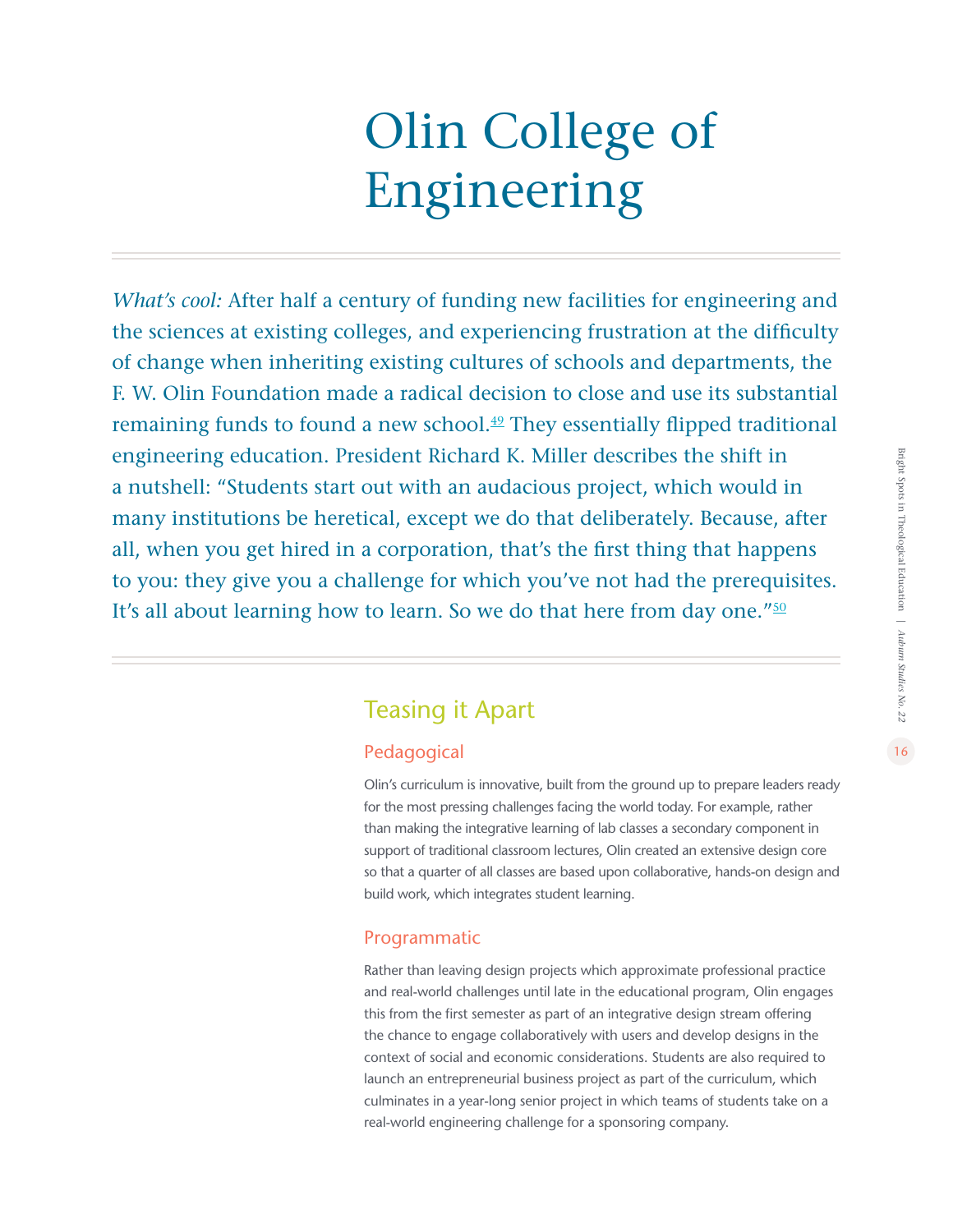#### Institutional

- **ADMINISTRATION:** The Olin Foundation literally "bet the farm" on this experiment, closing its doors to fund the college; further, they risked building a whole new curriculum not based on the past, but what's needed for the future. Thanks to the large endowment from the Olin foundation and the small class size (about 80 admitted per year), the school offers half tuition merit scholarships to all students.
- **FACULTY:** Olin does not have traditional academic departments, nor does it offer its faculty tenure. Further, the focus on integrative, collaborative, project-based learning also forces the faculty to bring specialized knowledge to bear in multidisciplinary approaches to solving problems. Lynn Andrea Stein, a faculty member, describes her experience: "You need to have a different notion of yourself and your role here. Being 'sage on the stage' is problematic when you are trying to encourage intrinsic motivation and encourage students to have ownership of their learning."<sup>[51](#page-45-0)</sup>
- **SPACE:** Olin is, as a new start school, serving as an experimental "second space" for innovation on behalf of the whole field of engineering. As one member of MIT's curricular revision committee put it, "I look at Olin and I say, 'Gee, those guys are doing exactly what I wish we could do!'" $52$



Olin College of Engineering students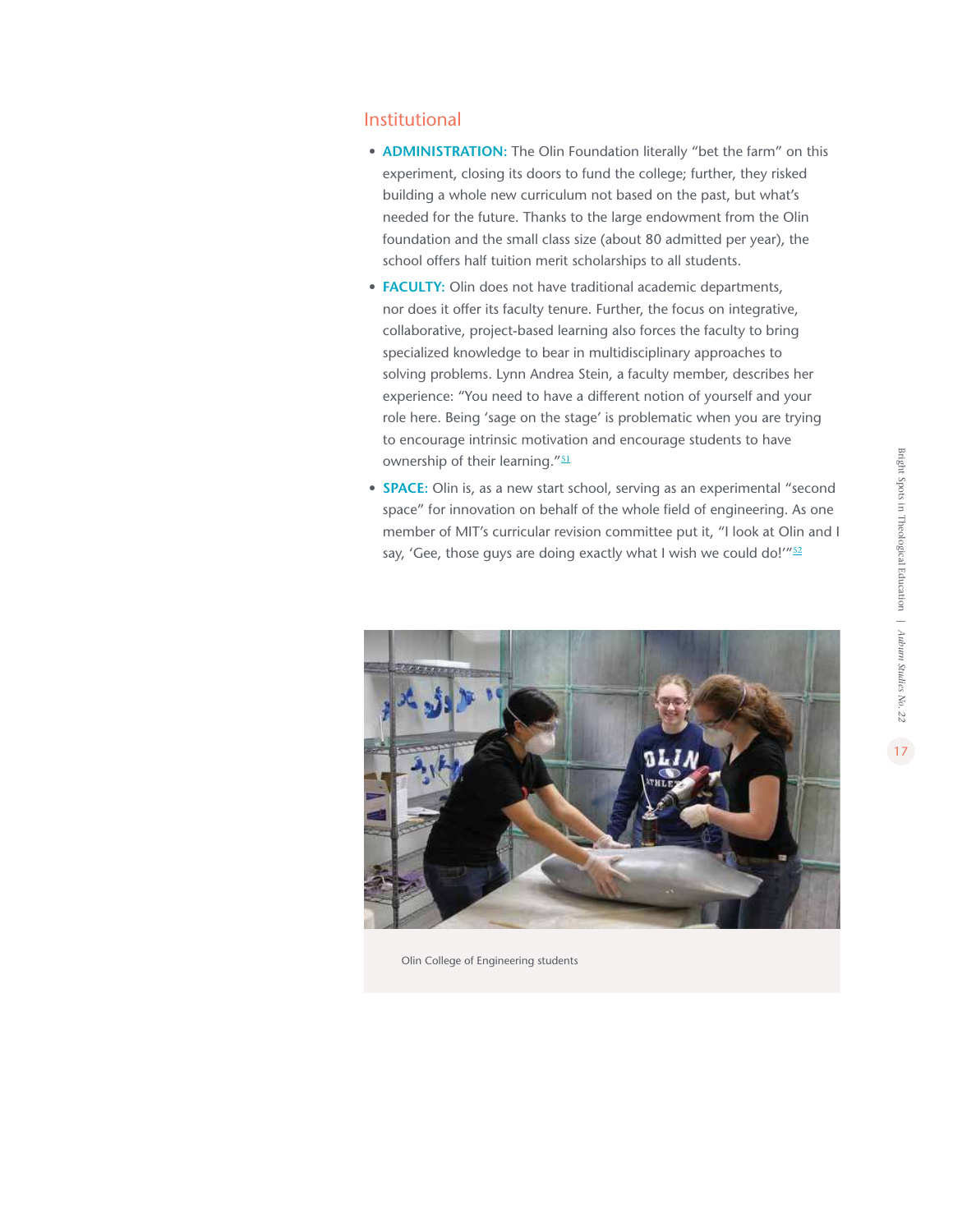# City Seminary of New York

*What's cool:* City Seminary began out of recognition that the global church had come to New York City. When founder Mark Gornik moved to Harlem to help plant a new church, he noticed many new immigrant churches from Asia, Latin America and the Caribbean, and Africa. Many ministry leaders in these churches had no formal theological education, and for a variety of reasons, including their bivocational reality (working a day job and ministering nights and weekends), traditional seminary was not an option. Gornik began to envision founding a new school.<sup>[53](#page-45-0)</sup> After a few years of incubation, a twofold plan emerged. First, the seminary would launch via partnership with Westminster Theological Seminary in Philadelphia. This part-time Urban Ministry master's program graduated almost 40 students over a seven-year partnership from 2003–2010. At the same time, a plan slowly emerged for an indigenous learning community with its own programs and, eventually, master's degree. The plan developed from a commitment to see God's presence and work in the midst of two intertwined global realities: the shift of a majority of the world population from rural to urban areas, and the shift of the center of world Christianity from Europe and North America to the Global South. Thus, their mission statement, drawing on the Hebrew Prophet Jeremiah (29:7), is "to seek the peace of the city through theological education."

### Teasing it Apart

### Pedagogical

Early on, they developed the idea of cohort-based, deeply contextual, continuum of learning. City Seminary's dean, Maria Liu Wong, has largely led this process. Rather than view the seminary as a discrete process of two or three years, Liu Wong and Gornik are building "a lifelong community of learning and practice with multiple entry points and modes of engagement."[54](#page-45-0) Here, practice comes before and dynamically interacts continuously with theory, in part because nearly all students are active in ministry when they come to seminary. Also because programs are cohort-based from the start and intentionally make each student's culture and ecclesial background part of the learning process, tacking back and forth between life histories, ministry experiences, critical group reflection, and collaborative inquiry.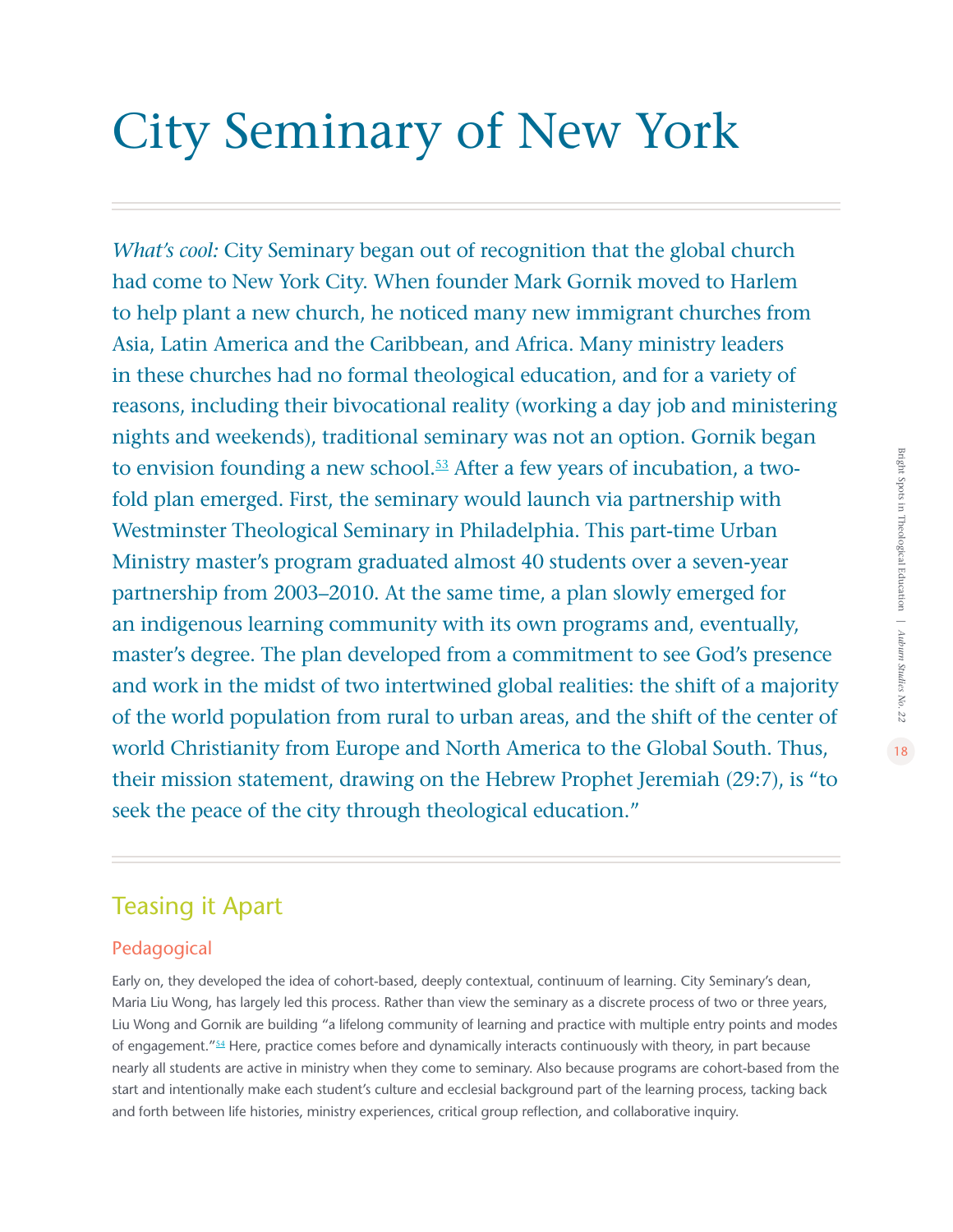### Programmatic

The continuum of learning covers multiple programs for students and alumni:

- 1) Occasional seminars, exhibitions and workshops open to the public;
- 2) A regular neighborhood field trip practice called "pray and break bread. NEW YORK CITY";
- 3) A semester-long certificate program called Ministry Fellows;
- 4) A pending master's in Ministry in the Global City
- 5) Ongoing research projects like The Next Generation Project; and
- 6) Engaging alumni and faculty with current students in the Alumni Praxis Groups. Key to all these are cutting-edge adult learning practices such as collaborative inquiry-fostering time and space for transformative learning that emerge from the heart of the shared faculty-student work.



Pray and break bread. *New York City*

### Institutional

- **ADMINISTRATION:** Unlike Olin, City Seminary began on faith, constant prayer and a few generous donors rather than big dreams and hundreds of millions in foundation funding to bring it into being. City Seminary started in a Harlem storefront, not in a beautiful newly designed and built campus in suburban Boston. "Hatching" its own programs while under the administrative cover of Westminster Seminary allowed Gornik the time he needed to nurture donors and develop a reputation in the new immigrant community and beyond, driving increased enrollment.
- **FACULTY:** Like Olin, City Seminary has no faculty departments, no tenure, and, the ongoing growth of academic programs and curriculum are integral to shared faculty work. There are no traditional 'decontextualized" courses, and cohorts of students engage their ministry experiences directly in integrative courses around four emphases: understanding the city, seeing the church in the city, living ministry practices in the city, and spiritual formation for leadership. Academic disciplines and their specialized knowledge are marshaled in support of these integrated, practice-based learning trajectories.
- **SPACE:** Again, like Olin, City Seminary serves as a space of innovation for the field of theological education, and interest in their experiment is spiking. Because they had no existing facility, faculty or curriculum, they were able to let their mission define their work. Thus, the city is a constant "lab" assumed by every part of the curriculum, including "pray and break bread. NEW YORK CITY," where faculty, students, and alumni study, walk through, and pray for particular neighborhoods in the city, usually with a presentation by a student or friend of the seminary who lives and does ministry in that neighborhood.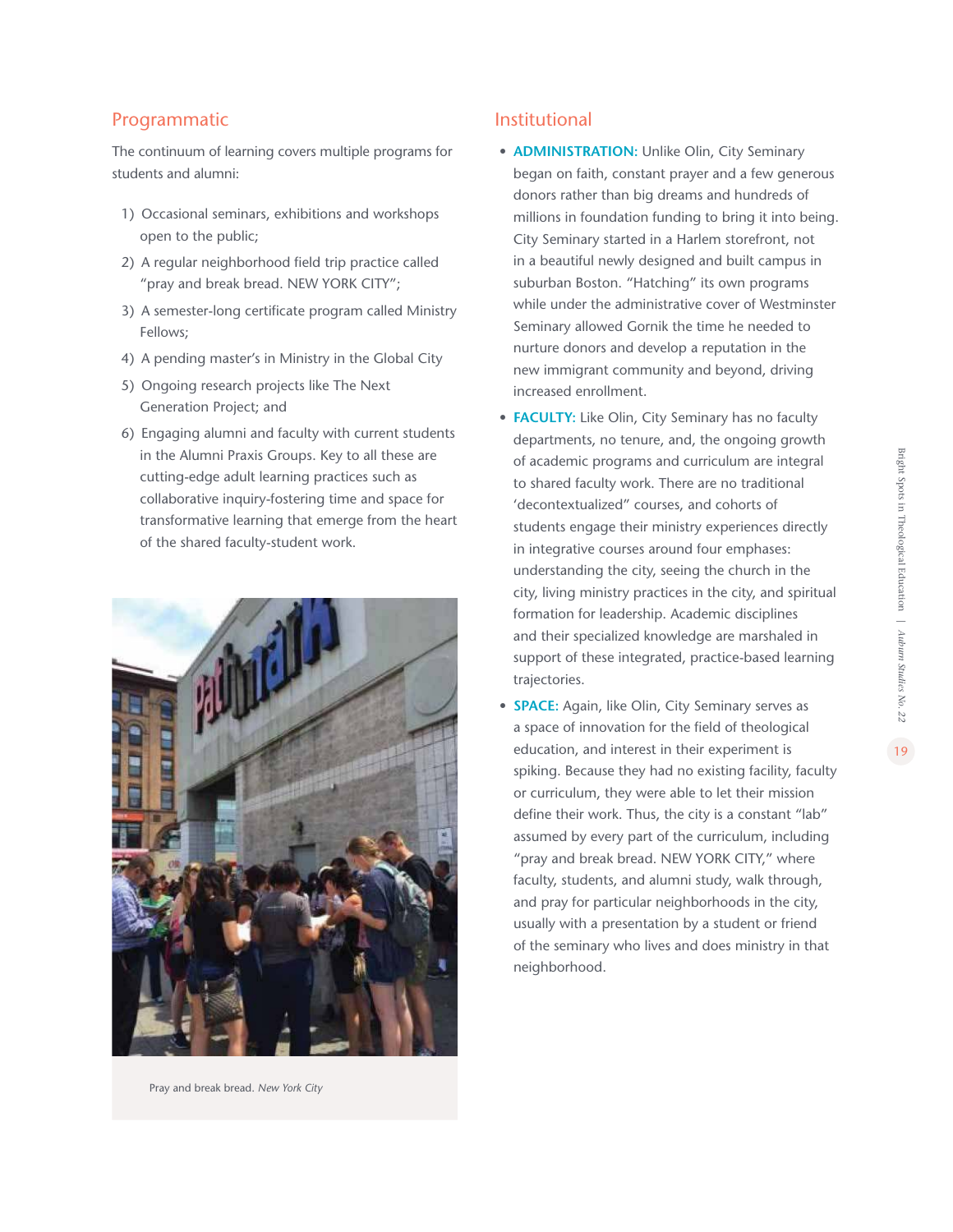# Fuller Theological Seminary

*What's cool:* After a meteoric rise from upstart Evangelical seminary in the 1940s to the world's largest seminary in the 2000s, Fuller Theological Seminary is well on its way to a near total reorientation of its educational enterprise.[55](#page-45-0) Rebuilding the engines while driving full speed is no mean feat, but for most existing seminaries, it is the option before them if they wish to survive and even thrive. Broader challenges impacted Fuller's move: With nearly a one-third drop in student enrollment over the last decade and rising student debt, the seminary found itself facing an increasingly unsustainable financial model. In addition, an in-depth alumni study found significant disconnect between the more traditional academic curricula and the challenging and diverse ministry contexts in which graduates found themselves working. After a failed curricular revision process in the mid-2000s, a new leadership team was formed in 2012 to again seek change. Rather than merely reducing credits to make the programs more affordable, key leaders saw an opportunity to redesign core programs around leadership formation rather than academic, discipline-based learning.<sup>[56](#page-45-0)</sup>

### Teasing it Apart

### Programmatic

A focus on practices—vocational and leadership—helped focus the rebuilding. Formation practices include vocation, worship and prayer, community, and mission. Leadership practices, cleverly encompassing traditional academic areas, include interpreting, theologizing, ministering and contextualizing. Traditional courses in Bible, history, theology, ministry and mission were recast and became less about mastering a body of knowledge and more about using classic disciplines for the sake of leadership in a changing global context for ministry. While reducing the overall credits dramatically, Fuller added a new backbone of four integrative vocational formation courses starting with a first semester "touchstone" course, and three subsequent courses with the goal of forming agile leaders for a changing church and world.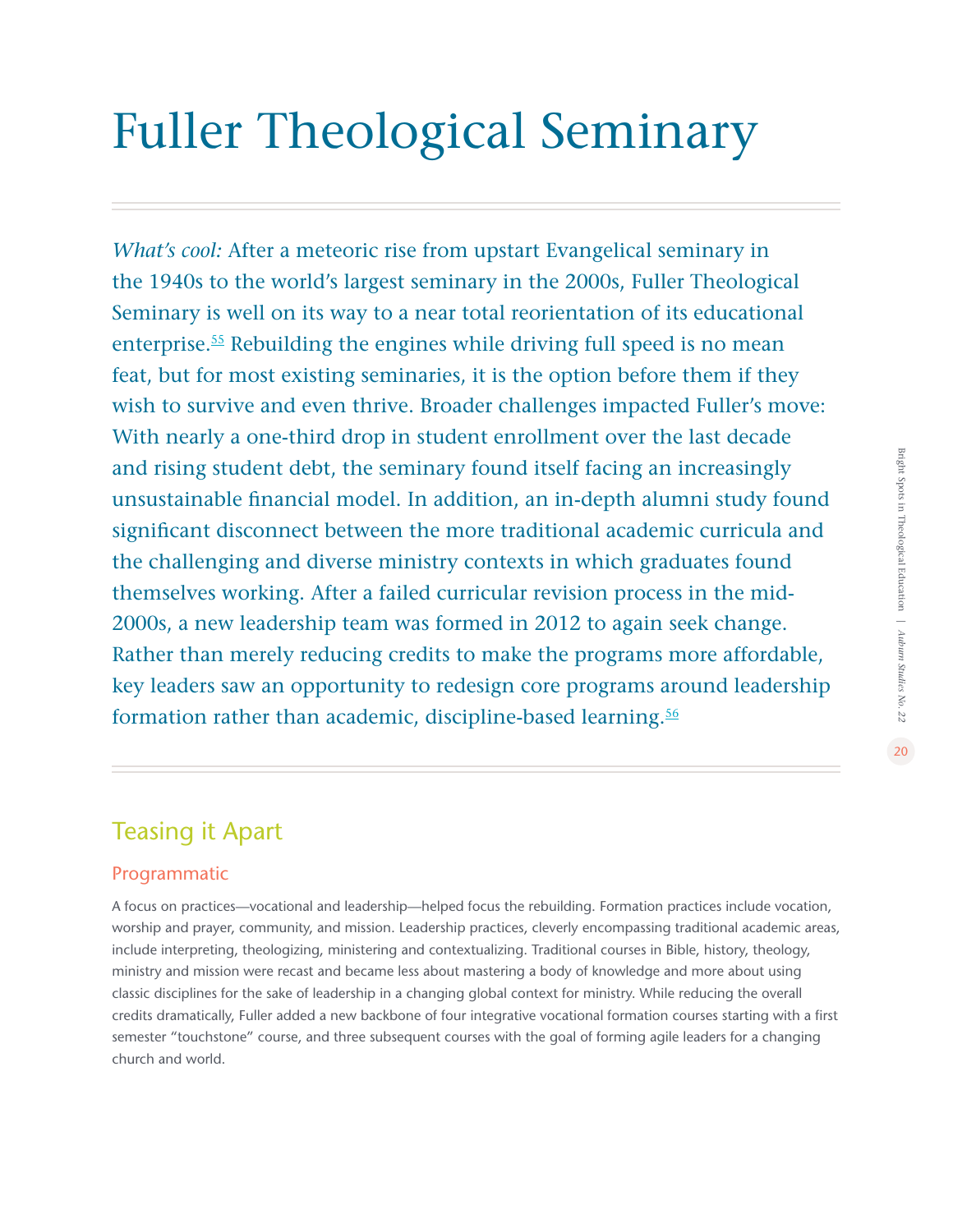<span id="page-20-0"></span>The first-year touchstone course, shared by all master's students, flips theory and practice by taking seriously the changing nature of students. They come with a looser sense of vocation, unsure about direction, and in need of immersion in vocational discernment, spiritual practices, and self-assessment in conversation with peers and practitioner-mentors. This course embodies and launches—a whole curricular shift to focus on practices of vocation and leadership. Three subsequent vocational courses—focus on worship (relation to God), community (relationship to church) and mission (relationship to the world) include "vocation and formation" groups with the same practitioner-mentor throughout. Each course asks students to repeatedly reflect on the fundamental question: "At this point of your Christian journey, how do you envision your call to God's mission in the world?"

### Institutional

- **ADMINISTRATION:** In order to launch conversation about change, Academic Dean Scott Cormode got the whole faculty to view the lecture by Clayton Christensen on the internet as a disruptive innovation in higher education. In light of the major changes in the world and in education, they shifted the whole goal of the school to focus on "forming global leaders for Kingdom vocations." Key to realworld engagement, President Labberton appointed a new Vice President, Tod Bolsinger, to tend the four key integration courses and to guide integrative course planning in partnership with faculty, ministry practitioners, and their diverse contexts of ministry. These partnerships allow for an ongoing grounding in real-world challenges. For example, a Latina immigrant student working in a new-immigrant Korean Methodist church applied for funding to support a social justice internship project which mobilizes and trains mentors to provide college preparation for girls, helping them overcome significant obstacles.
- **FACULTY:** An "Educational Models Team" led planning for the changes. Drawing membership from every division, including respected leaders from bible and theology. Two particular leaders

were crucial, both from the Bible area. Joel Green, a well-regarded senior faculty member, became a champion for the changes, a crucial move for gaining wide faculty buy-in. Second, Love Sechrest, a junior faculty member with extensive executive experience in the corporate world, led the new models work. Dramatic challenges face the faculty in living into these newly redesigned curricula. Like most faculty of theological schools, they remain organized by academic disciplines (theology, Bible, history and missions) though these silos no longer organize their shared work within the curricula. However, as Sechrest put it, the "misalignment between the curricular arrangement and the organizational structure creates organizational inefficiencies, producing stress." It remains to be seen if, like Olin and City Seminary, they will do away with traditional faculty divisions or departments. In fact, they currently have parallel structures—the long-standing departments divided by academic disciplines, and new interdisciplinary teams who design and lead the four integrative courses that focus on vocation.

**• SPACE:** In a bold move, these changes were enacted throughout Fuller's modes of delivery—its main campus in Pasadena, its regional campuses, and in online and hybrid courses, as well as in both M.Div. and M.A. programs.



Fuller Theological Seminary campus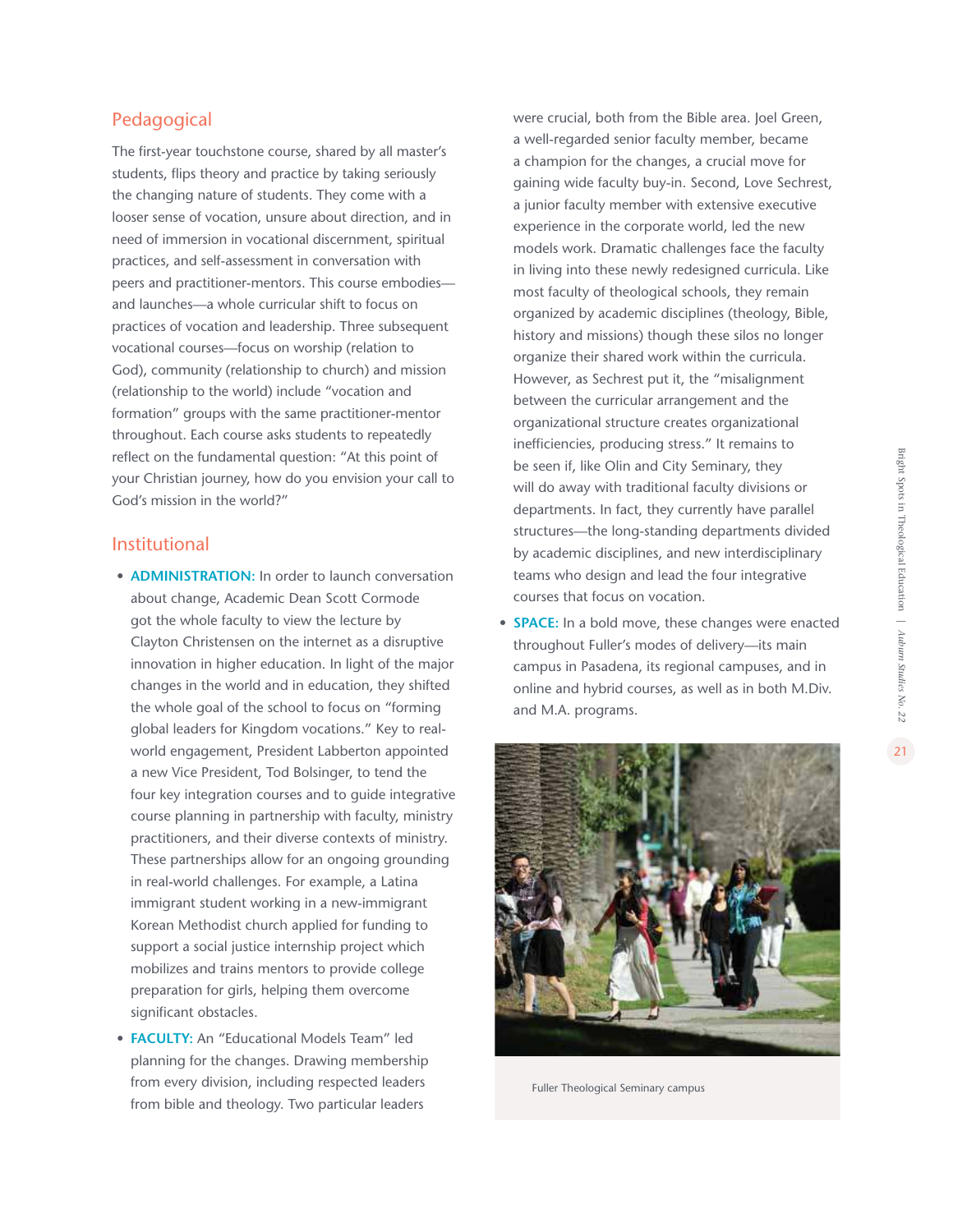# Modes of Innovation 10 CASE STUDIES

We have chosen to highlight ten bright spot schools and a church whose work is forming faith leaders. They are, of course, not the only bright spots in the field of education for faith leadership, and in that sense are meant more as conversation starters rather than as the end of the story. In fact, the story of the transformation of theological education is very much in process, and as a marker of this, in some cases we note similar organizations that exhibit family resemblances. We invite you to use these cases, and those above as well, as provocation for thinking in creative ways about the indigenous possibilities for innovation in your organization. This report's website will have space for you to add your stories of other bright spots, thus contributing to the emerging and very generative conversation about the many innovative and interesting experiments and initiatives being tried in theological schools, and in institutions of theological education more broadly understood.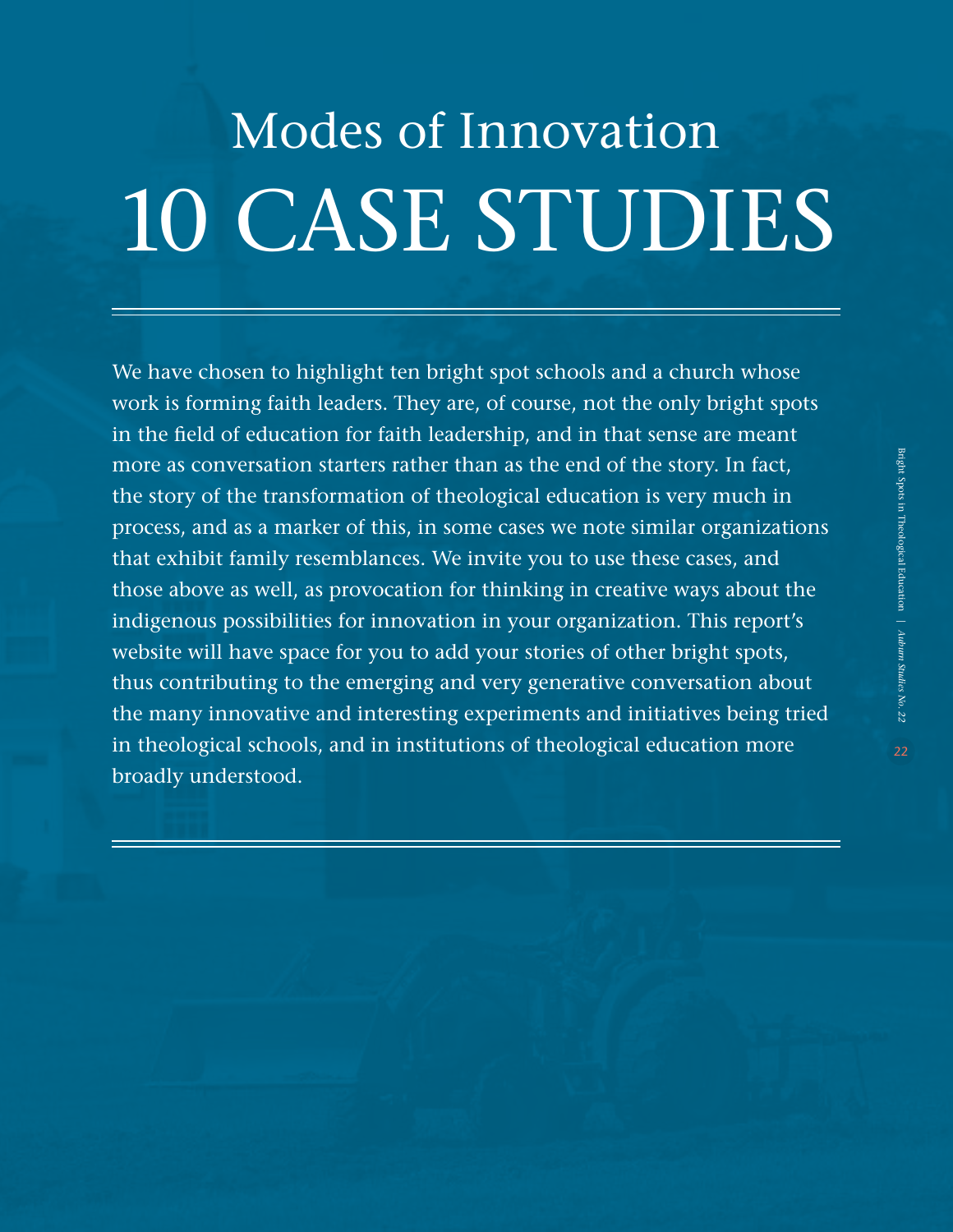

# Methodist Theological School in Ohio

*What's cool:* Methodist Theological School has long been committed to civil rights and racial justice. It had taken on only the typical environmental commitments—building energy audits, recycling, and elective courses or concentrations in ecology and theology. In 2014, Methodist took a leap of faith. In partnership with an organic farmer, they turned over the soil of their 80-acre campus in rural Ohio to found Seminary Hill Farm. Much of the fresh produce needed for the seminary dining room is now grown on the organic farm and food-shares may be purchased by anyone in the community. Some energy on campus is produced via a solar array, with considerations underway to add more capacity, as well as wind and geothermal. "Students have asked for us to align campus life better with the what we're teaching in classes on ethics and the environment, theology and ecology," according to seminary president, Jay Rundell.<sup>[5](#page-45-0)7</sup> Because of student interest in deeper, more integrated commitments to justice and ecology, and training in practical ministry leadership at these intersections, campus life now orbits around major commitments to the integration of racial and ecological justice. For instance, partnerships with alumni serving inner-city congregations in Columbus allow for vital rural-urban partnerships, make healthy fresh food available in some of the "food deserts" in the city, and bring urban youth to campus for farming intensives.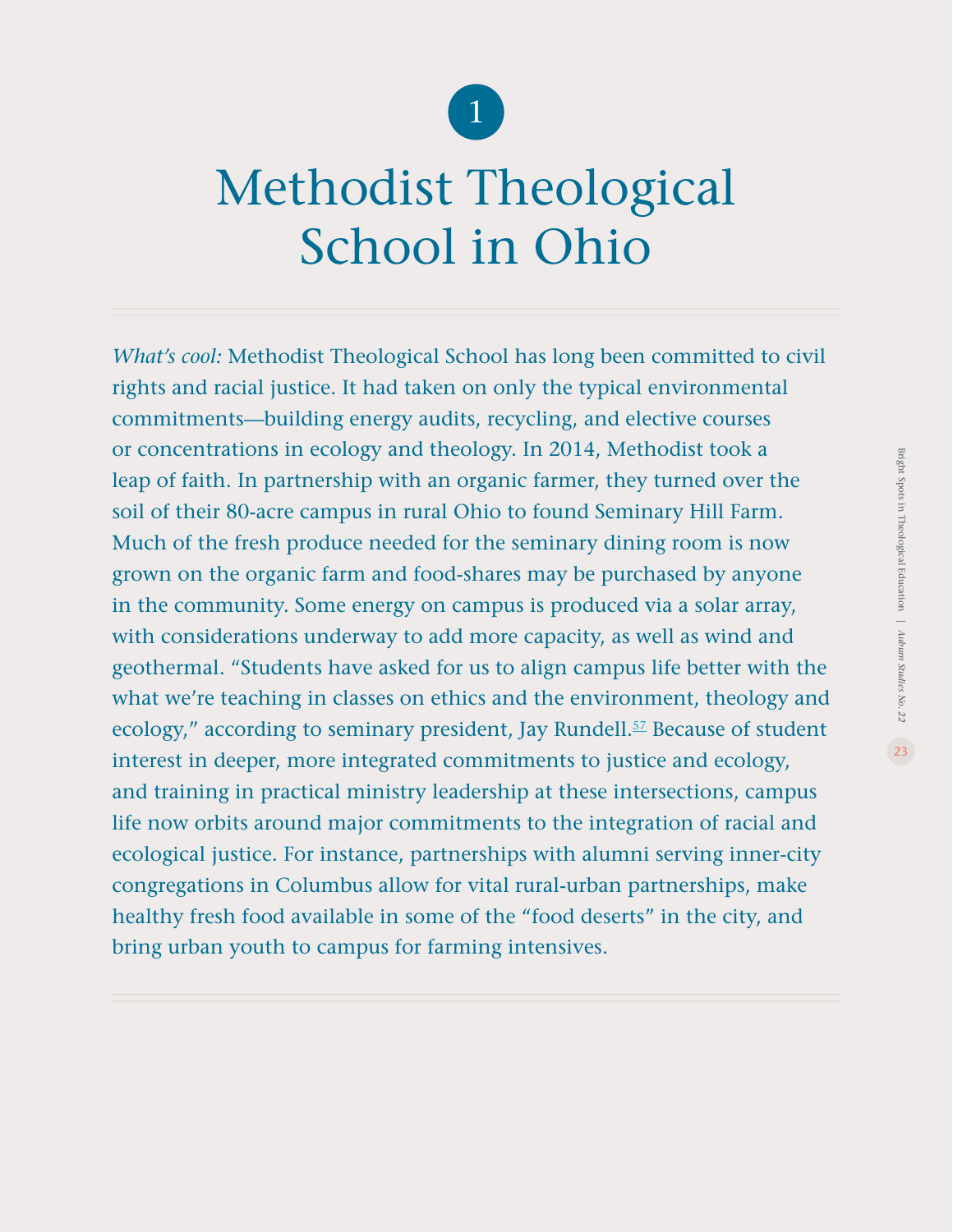### Teasing it Apart

### Pedagogical

Dean Lisa Withrow was central in moving from having a farm to a goal to make the life of the seminary as a whole a lab for experimenting in God's dream of a just and sustainable life for people and the earth. As outlined in their "Sustainability and Land Initiative", they view sustainability not just as a subject of study but also as an integrative programmatic theme for the school. "In such a role sustainability can facilitate dialogue between disciplines, denominations, religions, and demographic groups."

#### Programmatic

Ecology and Social Justice is offered as a standalone specialization for a master's degree in Practical Theology, or may be taken as a specific focus for Master of Divinity students. The current faculty is offering increasing numbers of courses on ecology issues, and a new faculty position in "Theology, Ecology and Race" will begin in 2017. The farm serves as a potential internship site for students, and many classes take part in the fieldwork.



Methodist Theological School in Ohio

### Institutional

- **ADMINISTRATION:** In Methodist's case, the key was President Rundell's imagination and willingness to risk. For years, faculty and students in an ecology course had been walking the seminary lands, asking how to live more sustainably on the land. So in the fall of 2013, when the president met a farmer looking for land to farm, the partnership idea popped. Two weeks later a proposal was before the board. "Blank looks quickly turned to excitement," Rundell said. By January, the farm had begun, and by the February 2014 board meeting, meals were partly grown in newly built green houses.
- **FACULTY:** Moral passion on the part of a few faculty and their students led to a growing commitment to practice justice and ecological sustainability. Key here was faculty empowerment of students' passions and leadership. One faculty leader, Timothy Van Meter, said, "Students are not waiting on the church to do this; they are not interested in saving the church, but rather drawing the church into God's work of loving the world, and working for its healing and renewal."
- **SPACE:** A major element of the bright spots approach is to recognize indigenous resources which, when seen in a new light, become a source of new vitality. This was the case here. The renewal of the seminary is emerging from this new imagination regarding use of their land in relation to their core mission, and in turn, their core mission is sharpening in its focus and vitality, as well.

#### Family Resemblances:

- Wake Forest University and School of Divinity and its Food, Faith, and Religious Leadership Initiative.
- Drew University Theological School and the Green Seminaries Initiative which it hosts and helps to lead.<sup>[5](#page-45-0)8</sup>
- Princeton Seminary's Farminary

*(See also: the important "Report on Faith and Ecology Courses in North American Seminaries" by The Interfaith Center for Sustainable Development<sup>[5](#page-45-0)9</sup>)*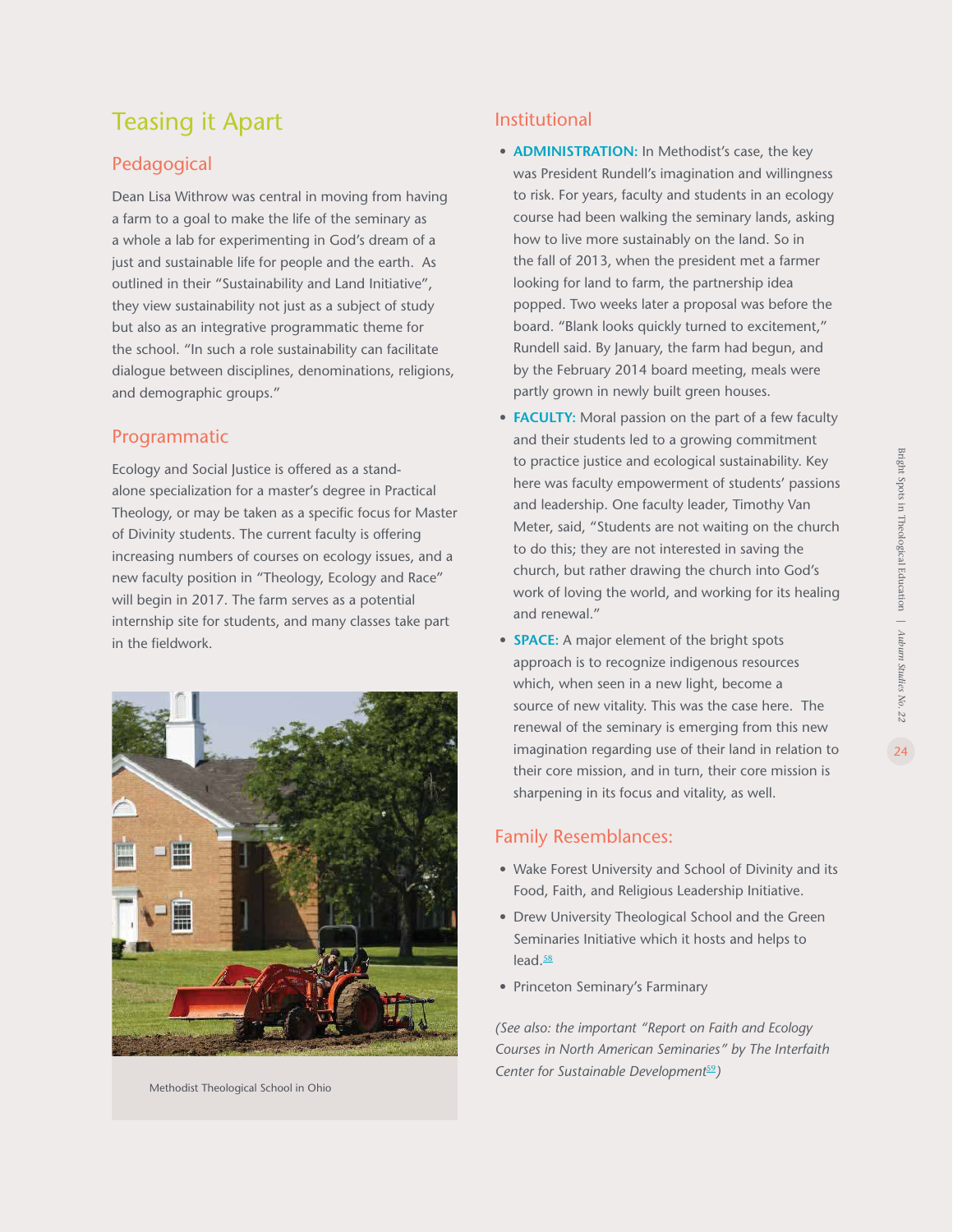

## Western Theological Seminary

*What's cool:* In light of the slow loosening of public connections to and understanding of faith communities, Western Theological Seminary realized its vital future was connected to lively, public engagement in their own community of Holland, Michigan. Over the last decade, the school has embraced its community through multiple innovative initiatives including a Community Kitchen that offers free lunches, hosting a Hispanic Bible Institute, and providing housing for adults with cognitive disabilities. The free lunches occur every weekday, with Western hosting from 75 to 200 people for a lunch prepared by community volunteers, assisted by seminary students, faculty, and staff.<sup>60</sup> As the elderly, homeless, or others in need mingle over a meal with staff, students and faculty, unlikely friendships develop. Instituto Biblico Ebenezer (IBE) now shares space on Monday evenings, training 20+ Hispanic ministry leaders. At Friendship House, six special-needs adults live in six apartments on campus and welcome 18 seminary students to share their apartments each year.<sup>[61](#page-45-0)</sup>

### Teasing it Apart

### Pedagogical

Rather than any one thing, it is the integration of public-minded, faith-rooted, shared life and learning which allows Western to prepare leaders for the challenges of ministry today. A strong formation focus, under the title "learning by doing," connects classroom and real-world ministry leadership.

### Programmatic

A new Graduate Certificate in Disability and Ministry, the first such certificate offered by any Association of Theological Schools' accredited school, grew out of this experience. Students at Ebenezer Bible Institute migrate into courses at Western as part of their deepening learning journey. This track, Advanced Latino/a Theological Education Courses, covers the range of traditional curricular areas in seminary: Bible, history, theology, ministry and culture.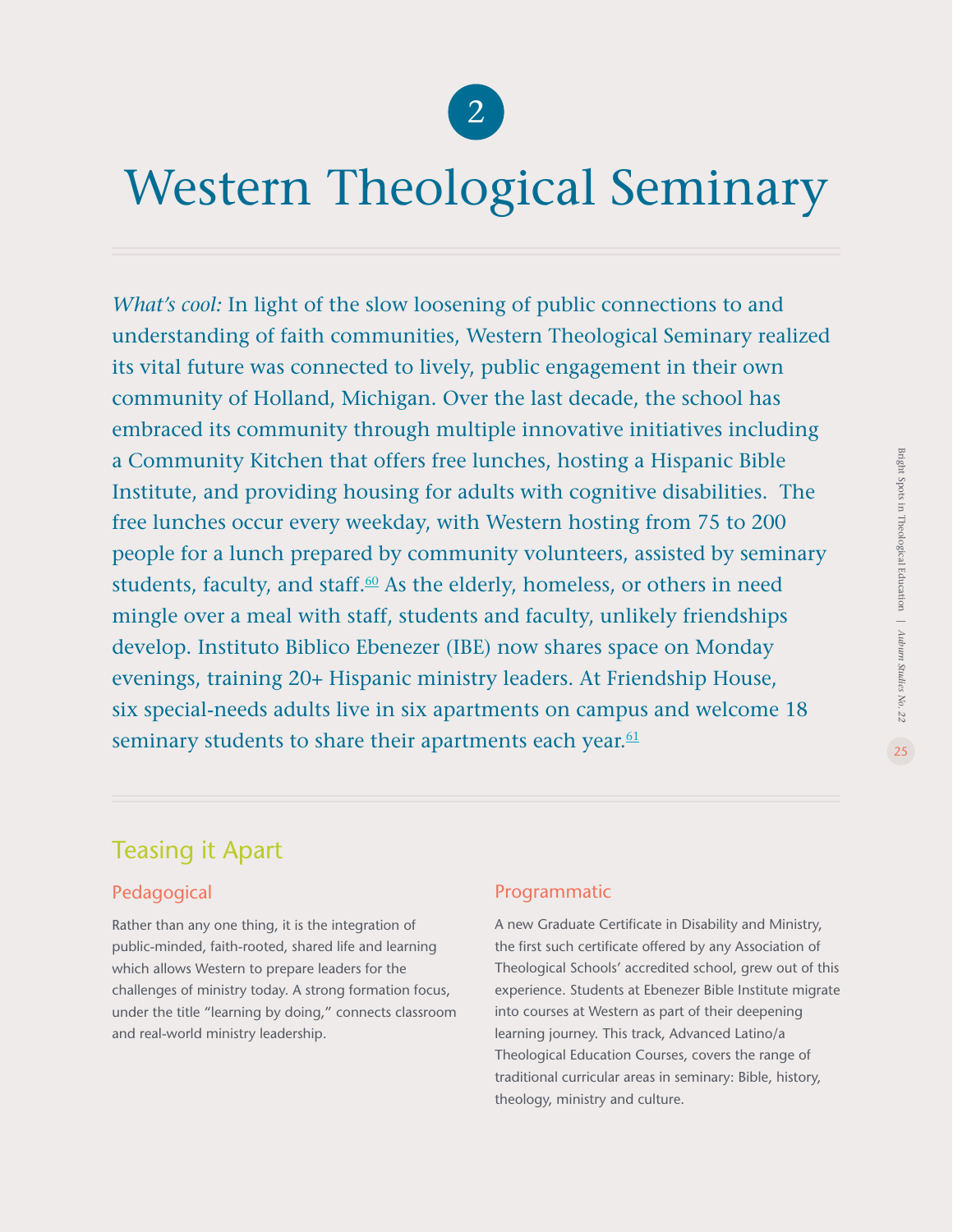

Western Theological Seminary

#### Institutional

- **ADMINISTRATION:** The president, Timothy Brown, has been willing to risk supporting new initiatives building on their first effort, the Community Kitchen. Brown's predecessor at Western, Dennis Voskuil, had the original vision for the Friendship House. was discussing with someone at church the need to build more student housing. The church member shared with him the frustration his family experienced trying to find adequate housing for his adult son with Down's Syndrome. The question, "Why not do both?" led to the founding of Friendship House. IBE was similarly started out of a conversation when Brown invited a dozen Hispanic pastors to lunch a couple years ago and asked them, "Western Theological Seminary would be a better place if you were a part of it. Would you be willing to hold your classes here?" What they needed was classroom space for IBE, their Spanish-language bible and ministry leadership school. Now, Brown or one of the faculty hosts up to twenty pastors on Monday evenings, offering them meeting space, use of the library, storage space for their books and classroom materials, and of course, coffee.
- **FACULTY:** A faculty champion of these initiatives, Professor Thomas Boogaart reflected on the beginnings, "I helped start the Community Kitchen and there was some push-back from faculty, staff and the board. It nearly got me fired. But it was a game changer. It changed our relationship with the community of Holland and was one of the reasons we were able to start the Fellowship House." Professor Kyle Small has been a champion of formation, leading the "learning by doing" piece of the curriculum and championing the integration of world, ministry contexts, classrooms and campus life.
- **SPACE:** Crucial to Western's story is listening to the needs of the community on the one hand, and to the needs of their students, on the other, and building innovations to serve the formation of leaders ready for the challenges of a troubled world. This has, in cases like IBE or The Community Kitchen, meant creative repurposing of existing space, and the case of Friendship House, creating a new space for an initiative to be planted and grow.

#### Family Resemblances

**•** Duke University Divinity School and its Friendship House for co-housing for students and persons with intellectual/developmental disabilities.<sup>[62](#page-45-0)</sup>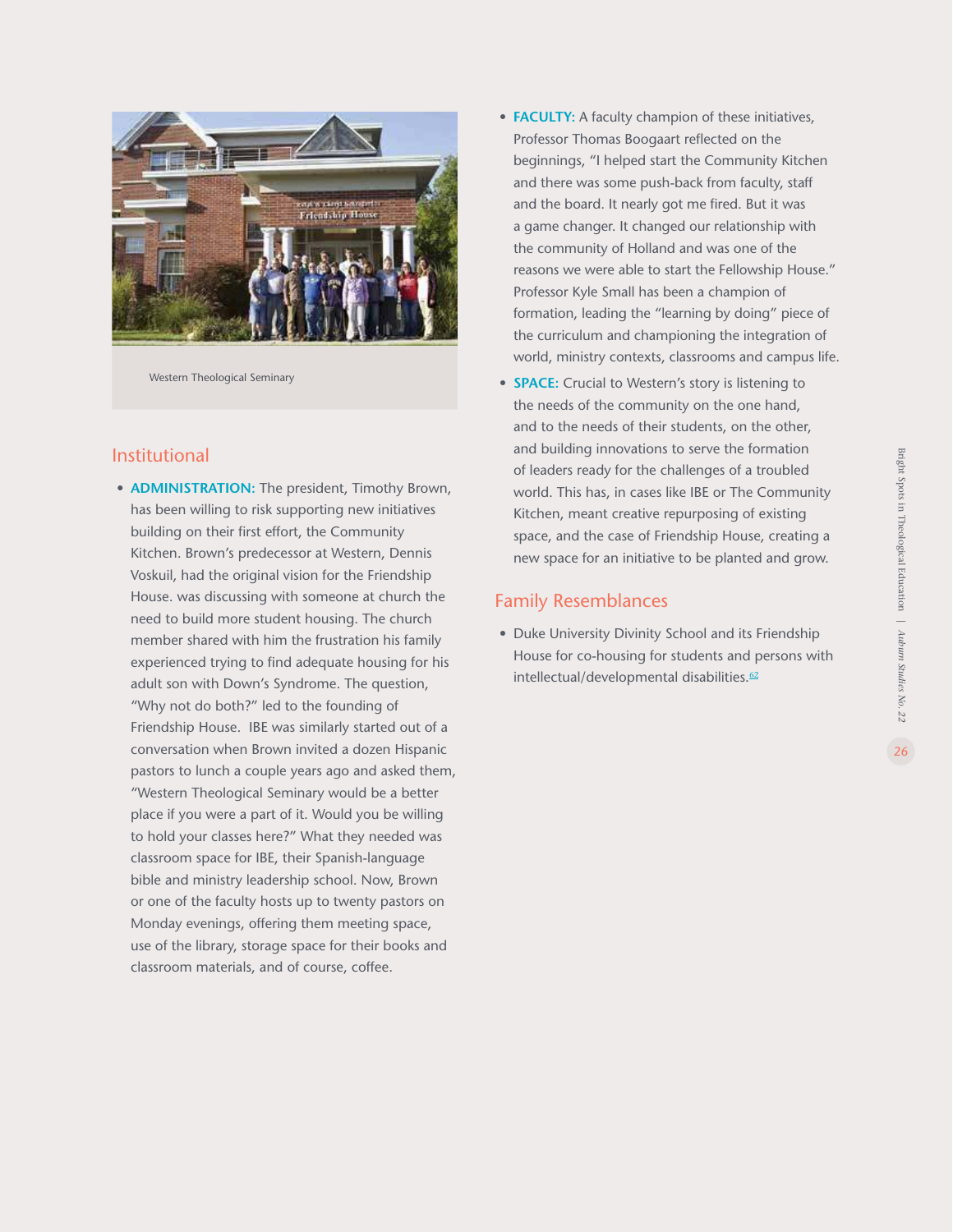

# Candler School of Theology, Emory University

*What's cool:* Candler was among the earliest schools to recognize the power of cohort-based immersion in community organizations—prisons, low-income housing, refugee communities, homeless shelters—in the formation of faith leaders. They have made ccontextual education the heart of the curriculum, intentionally integrating theological education with opportunities for formation in ministry and leadership in diverse settings. All first-year Candler M.Div. students must choose, prior to arriving on campus, the community or social ministry they would like to be engaged in and where they would like to work during their first year of seminary. The options include pastoral care for women in a state prison, ministry to low-income seniors, providing transitional help for refugees, working with the homeless, serving as chaplains at a hospital, providing mentoring and guidance for youth in the juvenile justice system, offering comfort to terminally and critically ill men in prison or working with women in a workrelease program. Each site offers a group of 10 to 12 Candler students with a minimum of four hours of work per week. In addition, students spend an hour and a half each week in a reflection group with the on-site supervisor in the fall, and two hours in a weekly seminar co-taught by the site supervisor and a faculty member in the spring.

One of the more dramatic examples of this program's impact has emerged from Professor Elizabeth Bounds' decades of leadership at the Lee Arrendale State Prison, Georgia's largest women's prison. Among other activities at Arrendale, Candler students help lead a certificate program in theological studies for incarcerated women. One of the program's graduates, Kelly Gissendaner, was on death row. As her execution neared, students, staff, faculty and alumni participated in a movement to have her death sentence commuted to life in prison and to end the death penalty in Georgia.<sup>[6](#page-45-0)3</sup> Sadly, the execution was carried out, and Georgia remains not only one of 31 states with the death penalty, but one of the few actively performing executions.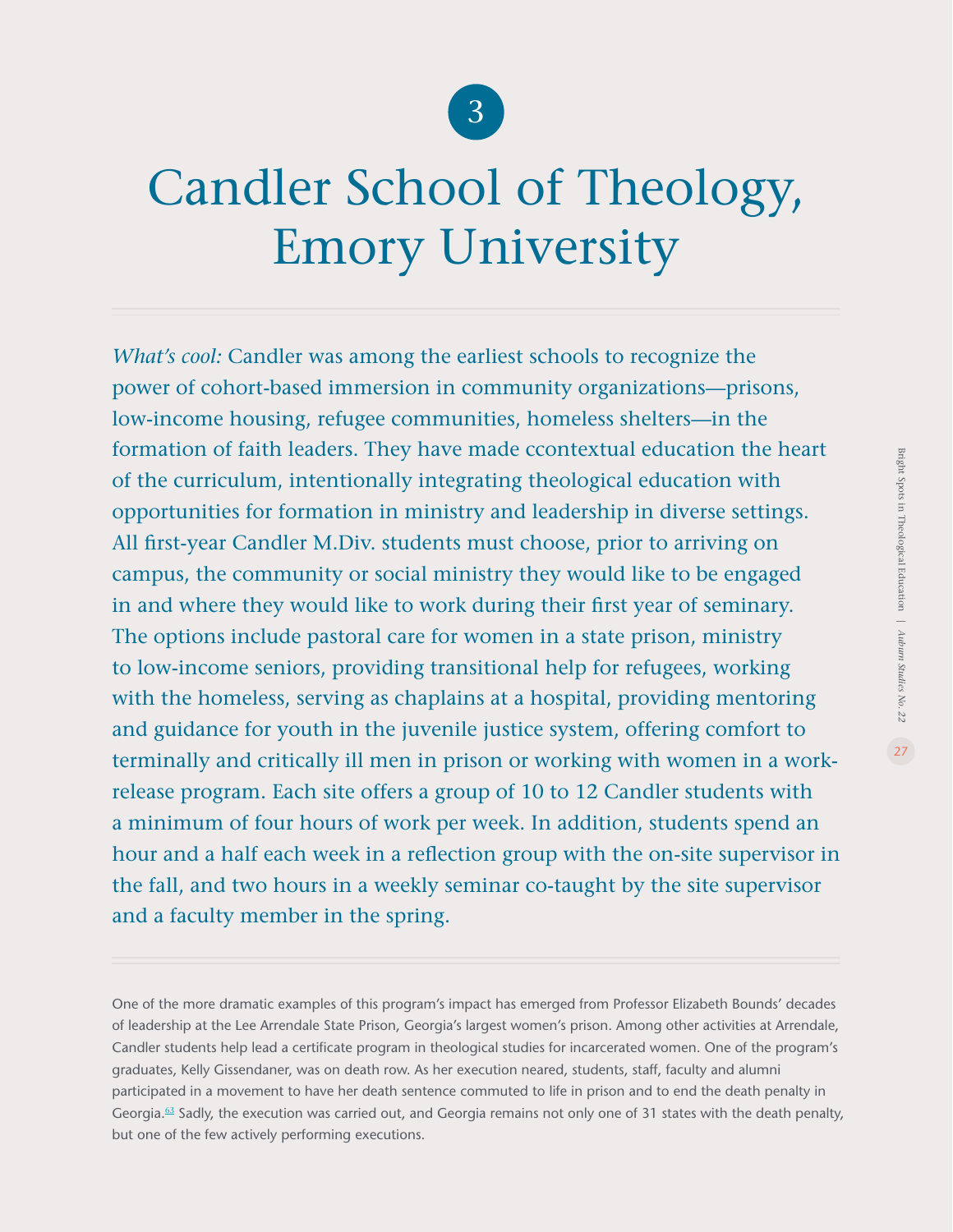

Candler School of Theology

### Teasing it Apart

### Pedagogical

In the spring of the first year, an Integrative Seminar is collaboratively designed and co-taught by the supervisor and a faculty member from Candler. Key to the success of this integrative work, every professor at Candler, regardless of whether if they teach Hebrew Bible or church history or ministry leadership, is tasked with integrating their academic discipline with students' on-the-ground ministry experiences. Second year M.Div. students complete a year-long placement in an ecclesial setting; this work is paired with reflection groups and arts of ministry courses. In addition, they take an elective course deigned to help them integrate classroom learning and contextual experiences. These Contextual Education Electives, offered by faculty in all areas of the curriculum, require students to use material from the course in their site work and make site experiences foundational to class assignments.

#### Programmatic

The deep investment in a broad array of learning contexts beyond the church, expands the imagination about what forms ministry might take and opens Candler's programs to the widening sense of vocation students come with. As an example, after completing her yearlong Contextual Education placement at the Lee Arrendale women's prison, Bethany Kotlar, a Candler MDiv-MPH student with a focus on theology

and public health, helped to launch a project called "Motherhood Beyond Bars." This program now offers nine-week childbirth education and prenatal yoga at the Helms Facility (which houses all of the pregnant inmates in the Georgia prison system), as well as a sixmonth health class for new mothers at Arrendale. The class covers postpartum holistic health and parenting from prison.

#### Institutional

- **ADMINISTRATION:** A series of deans committed to the life of the church, including current dean Jan Love, have upheld the centrality of curricular integration and formative leadership experiences. Candler's motto—"Preparing real people to make a real difference in the real world"—is indeed more than just talk; it is lived. This commitment extends to the seminary's newer degree offerings, as well. The Masters of Religious Leadership (MRL) requires two semesters of contextual experience related to student's vocational aims.
- **FACULTY:** Initially, New Testament scholar Luke Timothy Johnson was a champion for moving contextual education to the center of the curriculum, and for full faculty participation. More recently, church historian Jonathan Strom championed the agreement that all faculty offer one course with a contextual emphasis, and rotate through planning and teaching in partnership with a site supervisor or ministry leader.
- **SPACE:** The powerful shift Candler embraced is shaped by a profound regard for the diverse contexts of ministry leadership, treating them as central rather than marginal in the work of forming faith leaders. Rather than creating an "experimental second space" for innovation, the innovation in effect happens "between" context and classroom, in the dynamism of reflective engagement around learning about real world leadership in the midst of real world situations.

#### Family Resemblances

**•** Meadville Lombard Theological School's "contextual learning model of theological education."<sup>[6](#page-45-0)4</sup>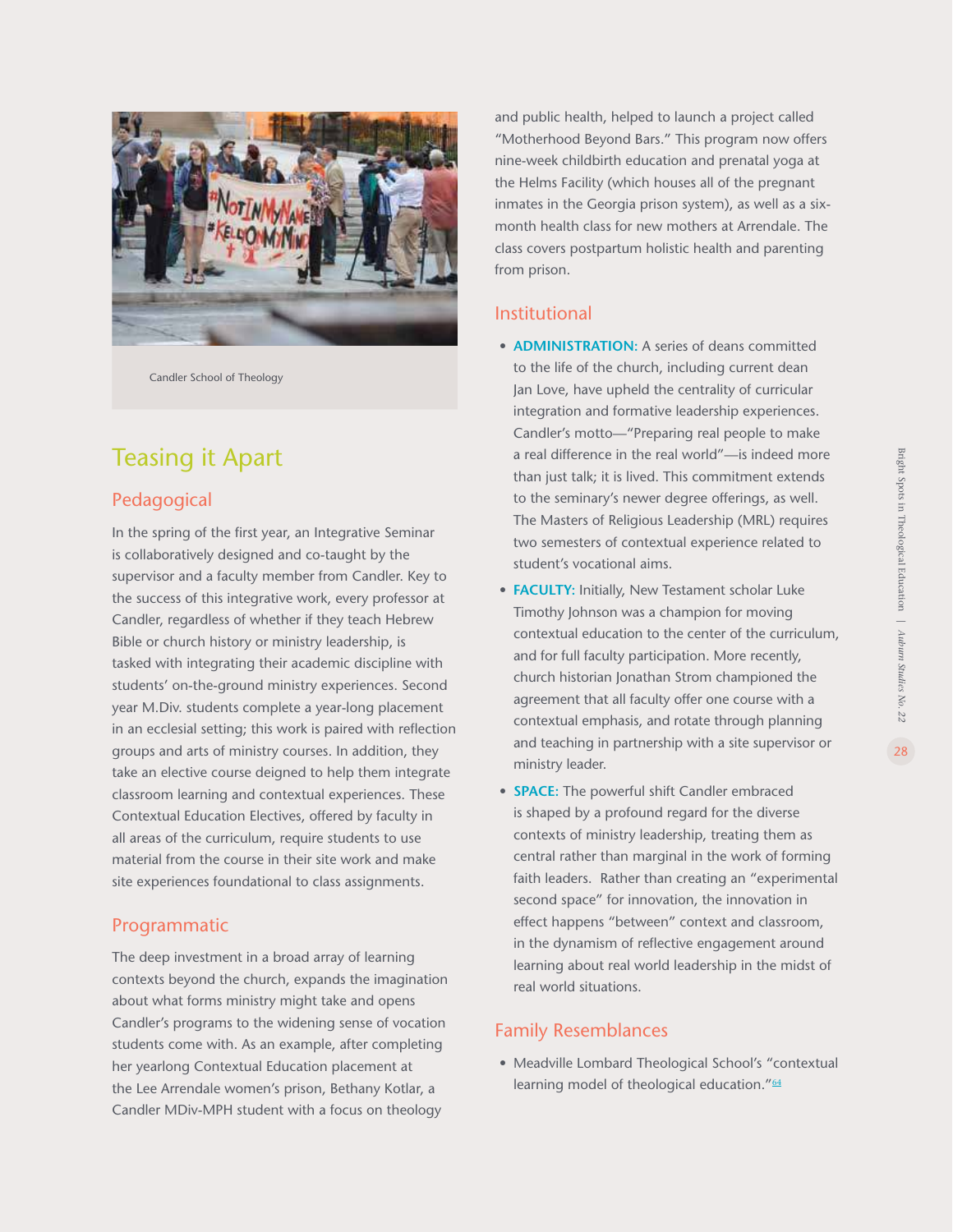

### Northwest Baptist Seminary

*What's cool:* In response to reports from supporting churches that graduates were not ready for the challenges of church and world, Northwest Baptist Seminary created the Immerse program which completely flips traditional theological education. Rather than an academic education based in classrooms with experiential learning in ministry settings as a secondary (in every meaning of the term) aspect of the program, Immerse asks ministry leaders to stay in context, immersed in their work in church and society, and the academic coursework is delivered secondarily (not devalued, but repositioned so as to serve the learning leaders busy out in the world.<sup>[6](#page-45-0)5</sup> Furthermore, academic work is positioned in relationship to students gaining mastery of a set of ministry leadership competencies which, when demonstrated, signal completion of the degree program.<sup>[66](#page-45-0)</sup>

### Teasing it Apart

### Pedagogical

The Immerse program focuses on

- 1) mentoring (each students is assigned three mentors: a pastor, denominational representative, and an academic mentor),
- 2) mastery of twenty-seven Ministry Leadership Outcomes and
- 3) the integration of learning and practice.

The twenty-seven Ministry Leadership Outcomes are organized around Mission, Manner (the way leaders help churches achieve their mission) and Mode (which are personal, relational and structural). Students earn

credit solely by proving their mastery of the program outcomes and move through the program at their own pace. Immerse can be completed in four years, and upon completion, the student is awarded the M.Div. degree.

### Programmatic

Students who are attracted to Immerse are frequently already working in a congregation and often have outside jobs as well. They are not interested in sitting in a classroom for three years and want to avoid taking on student debt in order to get their degree. Immerse provides a way for them to continue working while gaining skills and knowledge they can immediately bring to bear in church and society.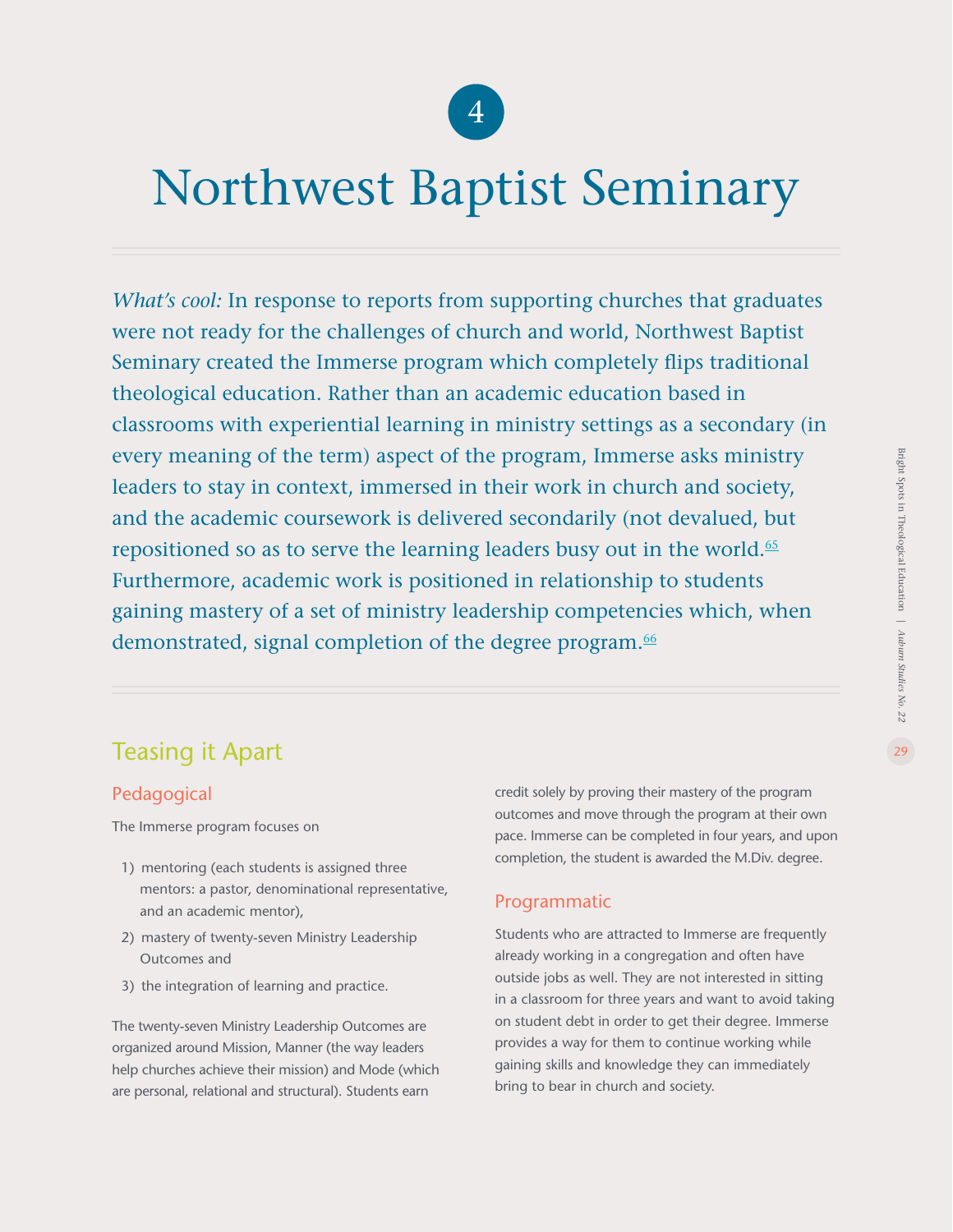

Northwest Baptist Seminary

#### Institutional

- **ADMINISTRATION:** The decision to go in this direction was difficult. President Kent Anderson said the churches they serve gave them hard feedback. "Well, it was mostly the church telling us how we'd failed. That's real, and the truth is, we knew we were failing in many ways. It's not that we were doing bad things in the classic approach or that we weren't trying hard or that we didn't care or anything like that. But we've been doing things pretty much the same way for a very long time, and the world has changed."
- **FACULTY:** The transition to the new model was difficult for the faculty. The shift from a "content transfer" mode in a decontextualized classroom to an "adaptive learning" mode primarily situated in real-world ministry contexts felt to some like a rejection of what they had been faithfully doing for many years. According to Anderson, what it came down to is the seminary saying to the churches, "Yes, we agree with that assessment [that what we're doing isn't working any longer]. You guys bring something that we can't bring, and we value what you bring, and want to respect it and build it into the system by which we train our leaders. But at the same time, you have to understand that we bring some things that you can't bring very well."
- **SPACE:** While continuing with their traditional M.Div. on campus, launching Immerse used congregations and other ministry contexts as an "experimental space" for building a new and innovative M.Div. and allowing it to grow and gain strength as a distinct and separate entity. In fact, the trial innovation on the side has now replaced the traditional M.Div. and Immerse has become the basic program structure for delivering the M.Div. degree.

#### Family Resemblances

**•** Lexington Theological Seminary competency and context-based M.Div.<sup>[6](#page-45-0)7</sup>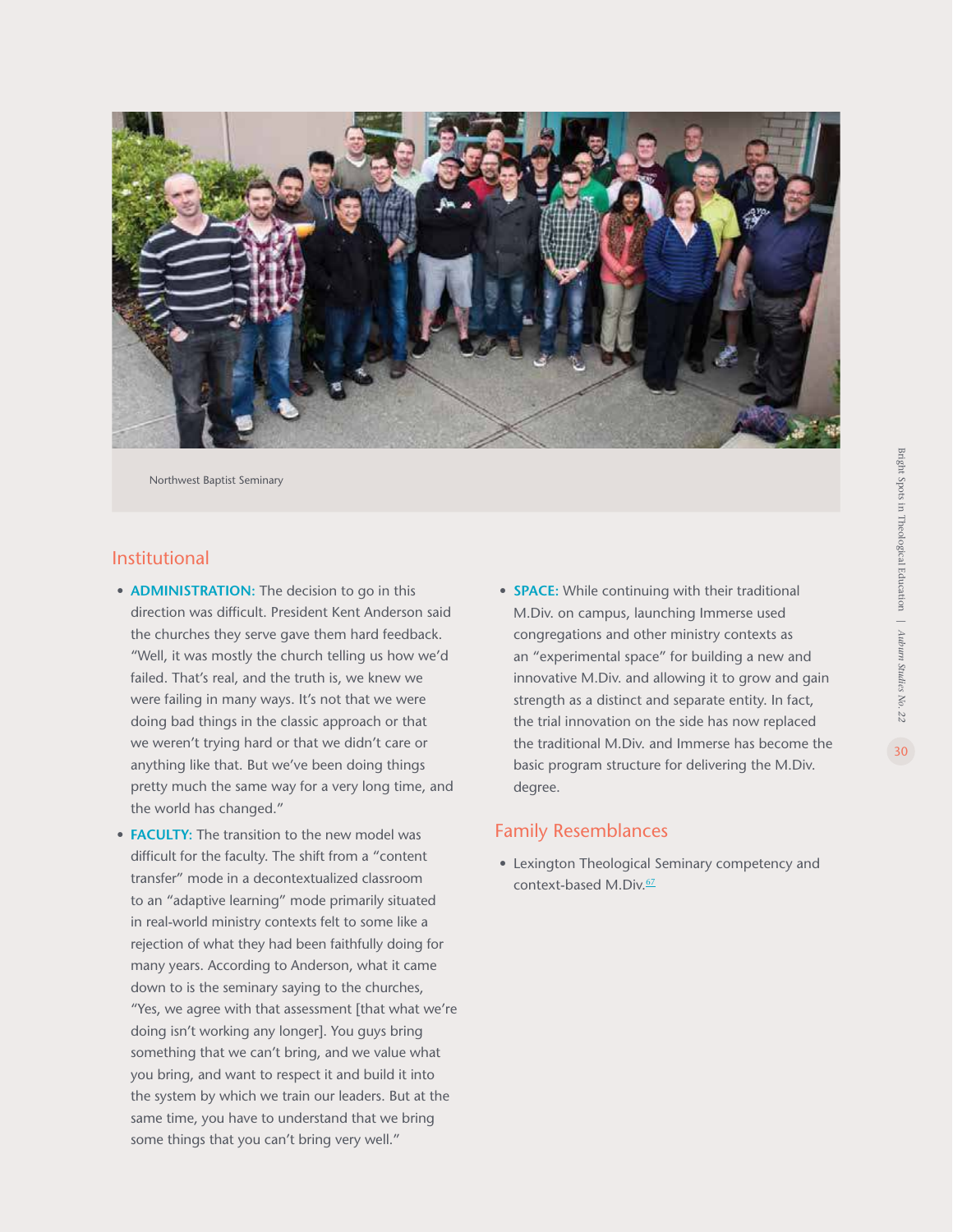### 5

# Asociación para La Educación Teológica Hispana (AETH)

*What's cool:* AETH and the Hispanic Bible Institutes it represents and serves center their educational initiatives in context-based ministry leadership formation. Their prominence is rising as major demographic transitions are remaking the church in the United States. According to the Pew Research Center, the Hispanic population in the United States grew to over 55 million in 2014. While a majority of the Hispanic population is Catholic, almost a quarter (22 percent or about 12 million) now identify as Protestant and most of these describe themselves as evangelical, Pentecostal or charismatic Protestants.[68](#page-45-0) These numbers translate into tens of thousands of churches across the US where Latin@s worship each weekend, churches that need trained leadership. Fernando Cascante, Executive Director of Asociación para la Educación Teológica Hispana (AETH) told us: "Part of the appeal of Bible institutes is that they are flexible, affordable, and students can start right away. Mission-oriented churches that are rapidly expanding can't wait three or four years to train a pastor." Many Latin@ church leaders also lack the baccalaureate-level diploma required of graduate-level seminaries. Time, money, access, language, and qualifications prevent most Hispanic pastors from enrolling in traditional theological schools. Responding to this need, the AETH was founded in 1991 to "Prepare Leaders to Radically Transform the Latino Church and Community."<sup>[69](#page-45-0)</sup>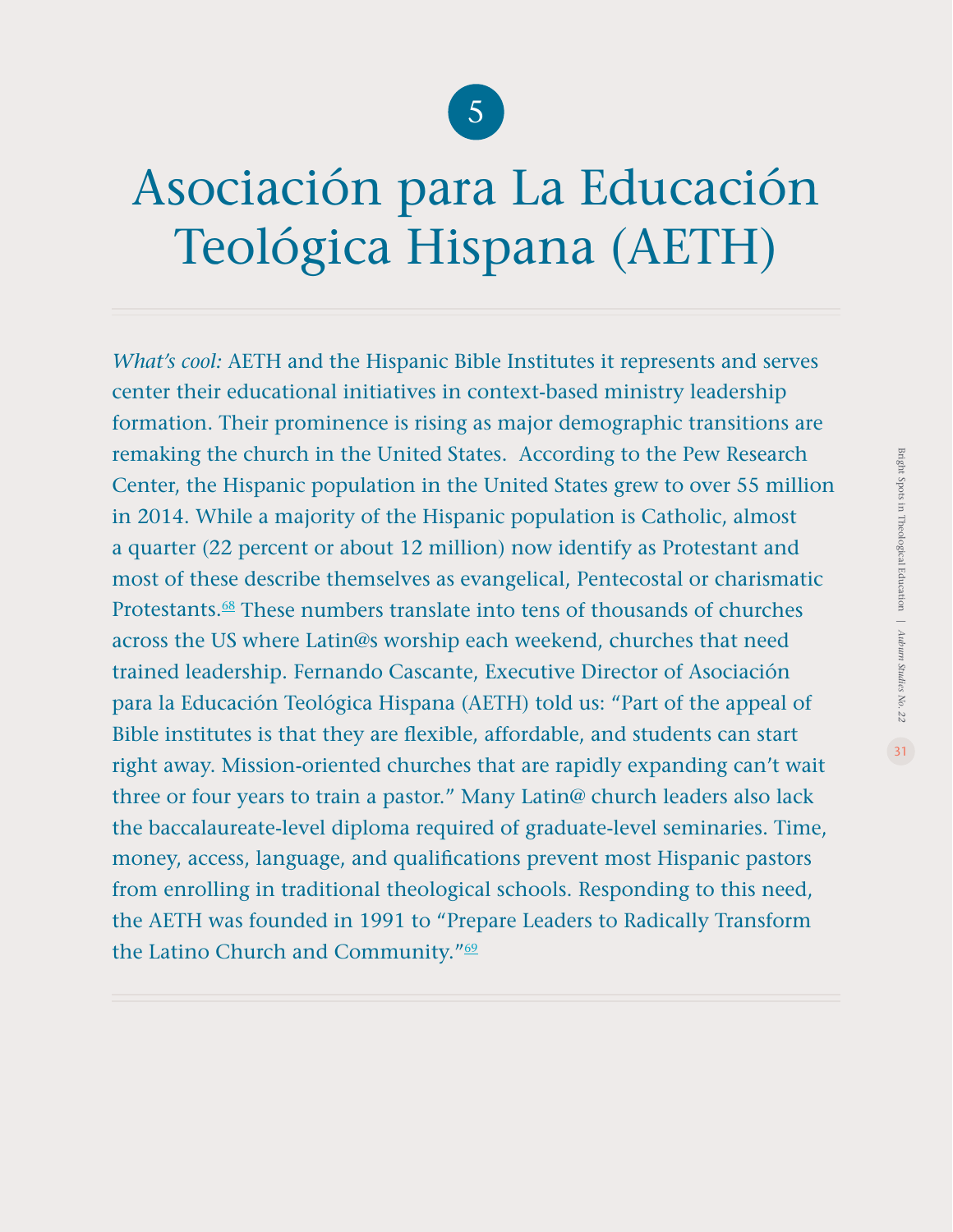### Teasing it Apart

### Pedagogical

The focus is leadership education, including basic communication skills (writing, speaking), ministry leadership, and deeper engagement with the bible. The assumption is that students will be working in ministry, and that the courses are adjunct to and supportive of that ongoing ministry leadership.

### Programmatic

The Association seeks to promote and enhance Hispanic Bible institutes, Bible colleges and seminaries by supporting educational programs, providing theological resources in Spanish and English, channeling opportunities for cooperation and communication between schools, fostering spiritual, professional, and institutional development among its members, and by working towards greater enrollment of Hispanics in these institutions. AETH understands theological education as a continuum between the local congregation, the Bible institute, and the seminary.



Group of graduates of the 2016 class at the Hispanic Center of Theological Studies, in Compton-CA. CHET (for its name in Spanish) is one of the institutions already certified by AETH.

### Institutional

- **ADMINISTRATION:** AETH has worked with The Association of Theological Schools (ATS) in the creation of a Certification Process for eligible Bible institutes that the ATS recognizes as being in compliance with the requirements for baccalaureate degree equivalency. This would enable graduates of these certificate programs to enroll in master's programs at ATS schools. There are four such programs already certified in different parts of the country, and ten others in various stages of the process of certification.
- **FACULTY:** The vast majority of Latin@ pastors are preparing for ministry in small Hispanic Bible institutes or schools, not in graduate-level seminaries or divinity schools. The faculty is less likely than their traditional seminary colleagues to have Ph.D. level training or to be full-time faculty. Most are actively working in ministry, have graduated from Bible Institutes themselves, and have gone on to gain a Bachelor's and, often, Master's degrees in ministry. AETH's plan in the next few years includes a project seeking the professional development of instructors at Bible institutes across the country.
- **SPACE:** This is a nimble and low-overhead institutional space. Its entrepreneurial spirit is shown by the literally hundreds of these schools across the country, usually based in a congregation and begun by a pastor. Many are small and enroll less than 50 students. Others are well established with boards, buildings, full-time faculty, and enrollment in the hundreds.<sup>70</sup>

### Family Resemblances

- Esperanza College of Eastern University.<sup>21</sup>
- McCormick Seminary and its Certificate in Latin@ Theology and Ministry in partnership with Asamblea Apostolica de la fe en Cristo Jesus, a fast-growing Pentecostal denomination.<sup>[7](#page-45-0)2</sup>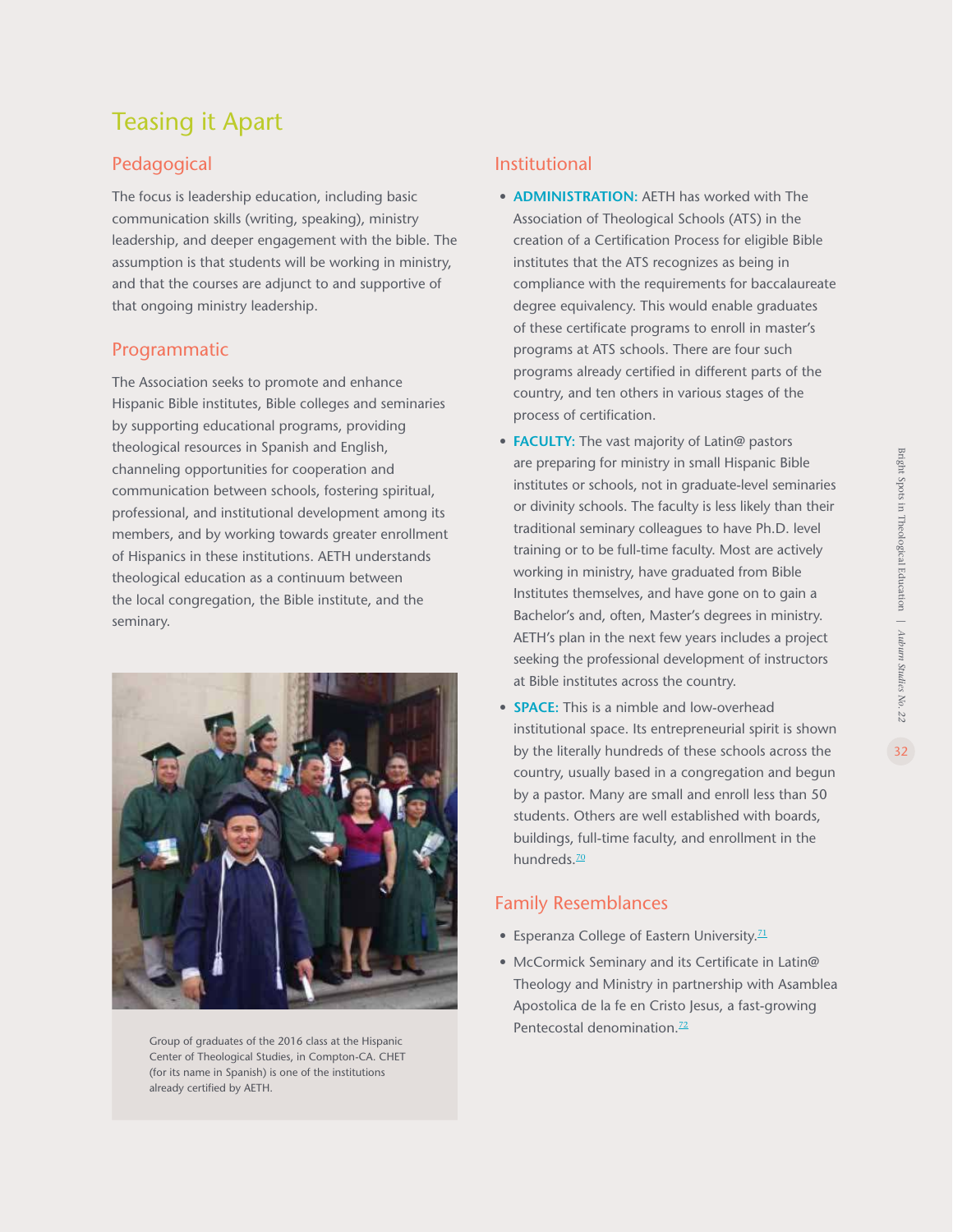

## Judson Memorial Church, NYC

*What's cool:* Recognizing that the church is an important place for student formation in ministry, most seminaries and denominations require some form of internship for their Master's degree students, and thousands of churches across the United States and Canada step forward each year to act as teaching sites for training and mentoring pastors. It is usually only a small part of the overall degree requirements that are heavily focused on coursework in the classroom. Recognizing critical development of leadership formation can only take place in context, Judson Memorial Church in New York City has piloted a more intensive program of congregational mentoring and leadership formation based on a Clinical Pastoral Education model of experiential learning and group reflection.<sup>[73](#page-45-0)</sup>

What they do is varied and no two Community Ministers are alike. Some of the seminary students, when they interview with Dr. Donna Schaper, senior pastor, know exactly what they want to do. They may be passionate for theatre and know Judson's reputation as an avant-garde venue for the arts. They may want to learn more about community organizing or want to focus their ministry with homeless youth, or the LGBTQ community. One young man had been involved in the Restaurant Workers' Union prior to coming to seminary. "You'll be the chaplain to the Restaurant Worker's Union," announced Schaper and by the next week the church had printed business cards for David and he indeed became chaplain for the Union. The modus operandi is to trust the Community Ministers to learn on the fly, and they do. "We got tough pastoral care

assignments when we were at Judson," one alumna recalled, "and it was good for us. Donna would just assign us someone and let us go and we had to figure it out ourselves."

### Teasing it Apart

### Pedagogical

In most internships, seminarians spend a few hours a week in a congregation helping with worship, education, and youth, and learning from their supervising minister how to 'do' ministry. The model at Judson, rather, is to discover what public ministry the seminarian is passionate about and encourage him or her to pursue that interest and to involve members of the church community in that mission. The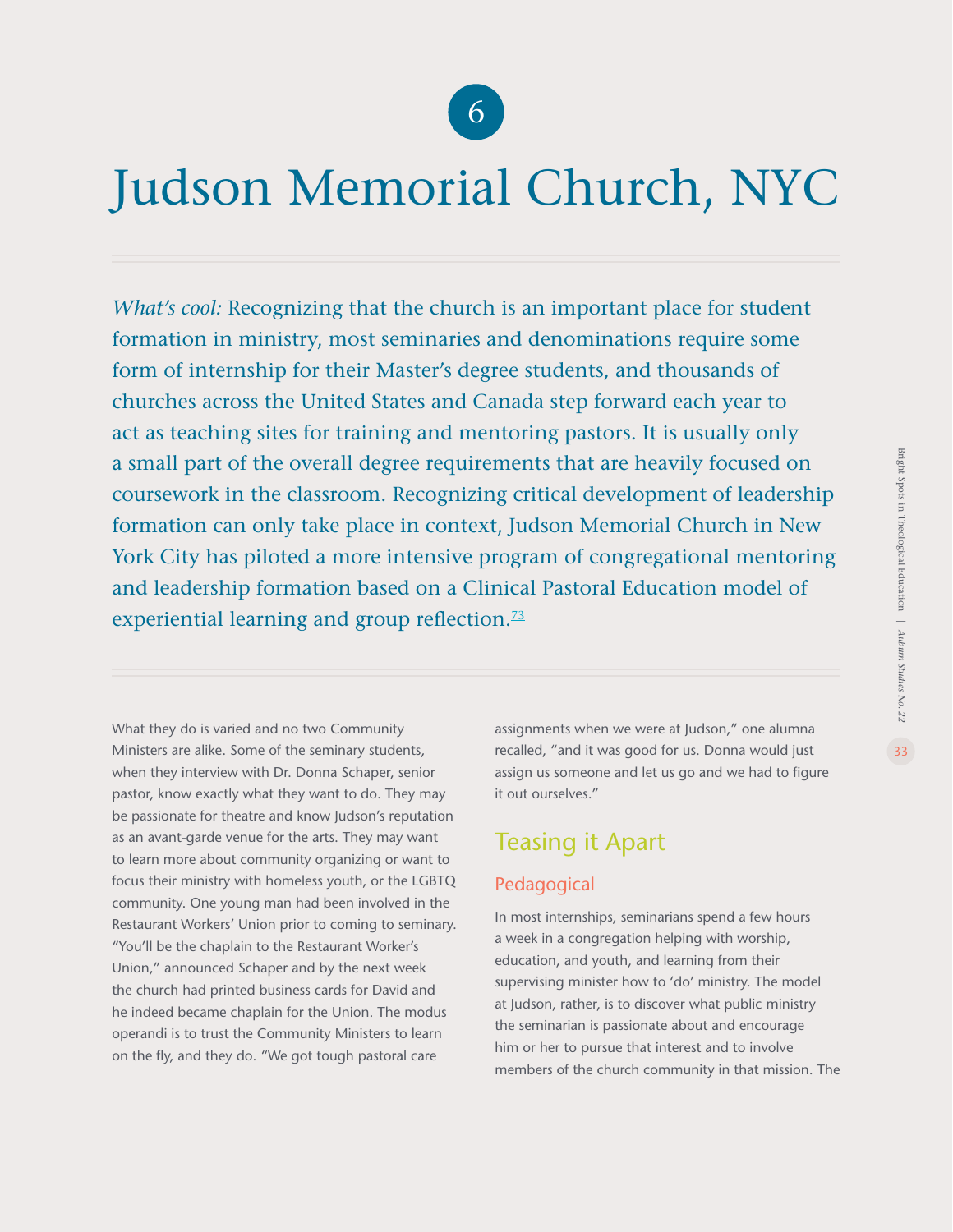commitment is 15 hours a week, including worship and a three-hour Friday afternoon seminar led by Schaper together with the Community Ministers themselves, a couple of lay leaders, and topical guest experts. The seminar allows for student presentations, discussion of church issues, and guest speakers on a variety of topics related to congregational life and broader public concerns.



Judson Memorial Church

#### Programmatic

Judson welcomes seminarians who have little idea what they will be doing with their seminary degree once they graduate since 'normal' church positions their classmates are eager to accept typically hold little allure for them. One CM alumnus who is now pastoring a church remarked, "I knew I was called to ministry, but I had no idea what I would be doing…I thought there was no way I would end up at a church. I thought I'd be involved in some justice ministry work, maybe related to a church, but not a church." In fact, he ended up loving his position as a pastor of a vital, justice-minded congregation.

#### Institutional

- **ADMINISTRATION:** Key to this program is trust and support from the lay leadership of the congregation in becoming a 'teaching church,' and hosting the Community Ministers' Program. Initial funding came from a Foundation, but increasingly costs are born by the congregation or must be raised each year from other donors.
- **FACULTY:** Donna Schaper began the program a decade ago, convinced seminaries did not combine deep formation and the integration of congregational life and public ministry leadership. A second faculty influence is seminary Field Education directors. They often place students at Judson who are difficult to place elsewhere. A director of Field Education commented, "It (the CM program) works best with misfits and self-starters, not people who are traditional or wanting a traditional church experience…. It serves those on the fringes of the established church…many of the students I refer to Judson have few religious ties and once they get to Judson, for the most part, they are smitten, by what they find and what they can do."
- **SPACE:** Because Judson conceives of itself as an experimental space on the edge of the church, its Community Ministry program functions as a vocational incubator for students unsure of their vocational goals, showing them how they can remain in the church and lead it in new directions.

#### Family Resemblances

- Transition into Ministry programs, for example at Concord Baptist, Brooklyn, NY or Wilshire Baptist, Dallas, TX.<sup>[74](#page-45-0)</sup>
- Austin Presbyterian Theological Seminary's Fellowships in Pastoral Leadership for Public Life.<sup>[75](#page-45-0)</sup>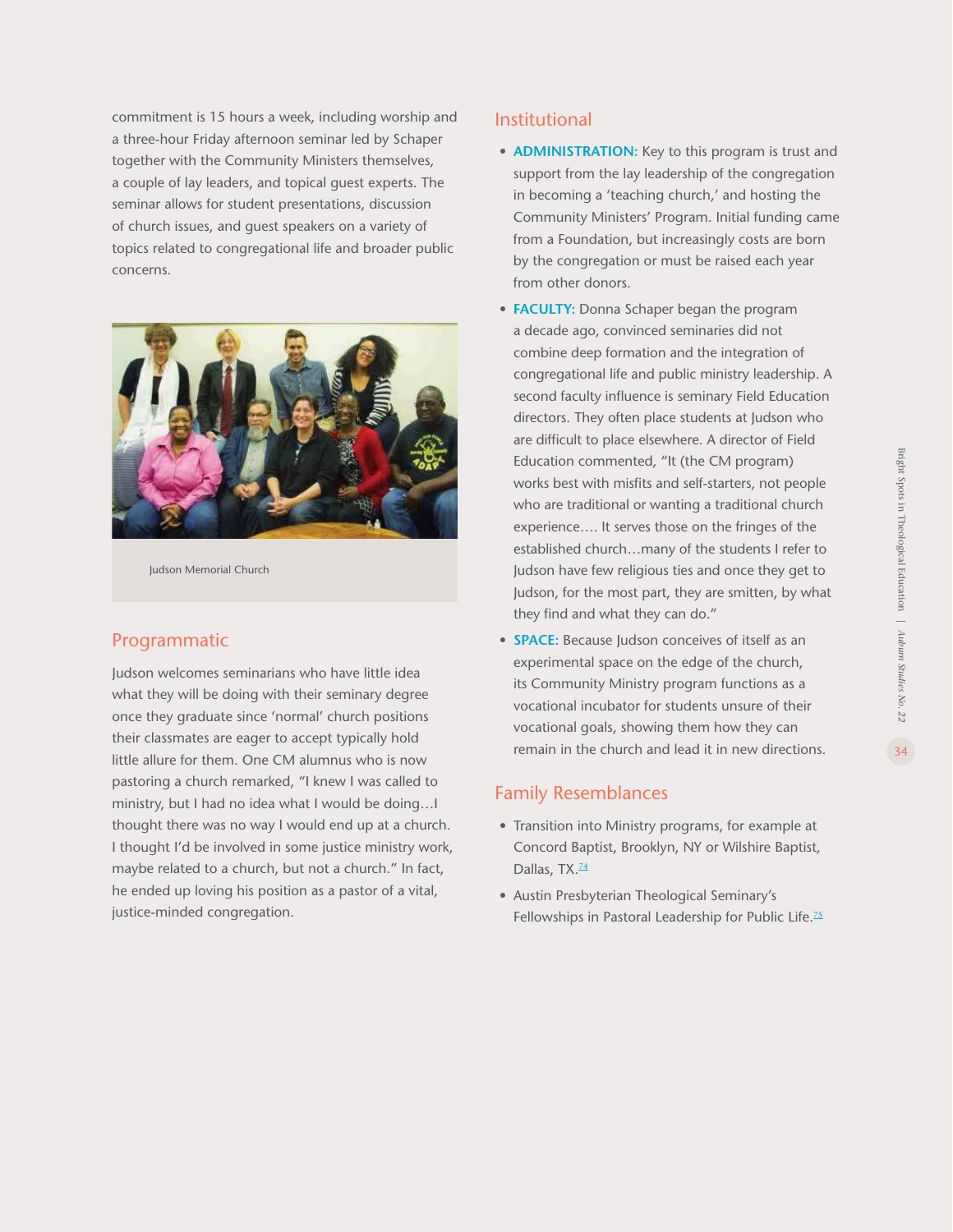

# Center for Inter-Religious and Communal Leadership Education (CIRCLE)

*What's cool:* Even in innovative institutions, the forces of religious change can be dramatic and there are no guarantees of survival. CIRCLE, a partnership of Hebrew College and Andover Newton, is a pioneering program in interfaith leadership formation, yet its exciting future was put in jeopardy as a result of Andover Newton's struggle with decreasing enrollment and the financial challenges of an aging campus. We conclude with a comment on these challenges and future directions for this remarkable program.

In 2002, Hebrew College moved to land adjacent to Andover Newton and thus began a new partnership in interfaith cooperation and learning between the seminary and the rabbinical school. Proximity and curiosity of students at the two schools led to increasing levels of cooperation. After the two presidents began weekly breakfasts and faculty began initial experiments in co-teaching, Hebrew College and ANTS together founded CIRCLE (the Center for Inter-Religious and Communal Leadership Education). The leap for the two schools was recognizing the need to move beyond the history of religions mode of teaching about other faiths, and instead engage in leadership formation for 21st-century challenges with multifaith classes learning together.<sup>[76](#page-45-0)</sup>

### Teasing it Apart

### Pedagogical

The two schools, along with CIRCLE, committed to the premise that the training of contemporary religious leaders should include regular and substantive encounters with individuals from other faith communities. The faculty is committed to the idea that effective interfaith education "requires the religious and civic leader in formation to articulate her or his religious commitments with clarity and conviction, while remaining open to learning from people with different beliefs and practices." While various leadership courses are offered, they are in the context of a whole range of activities that engage faculty and students from both campuses as well as individuals from the wider community.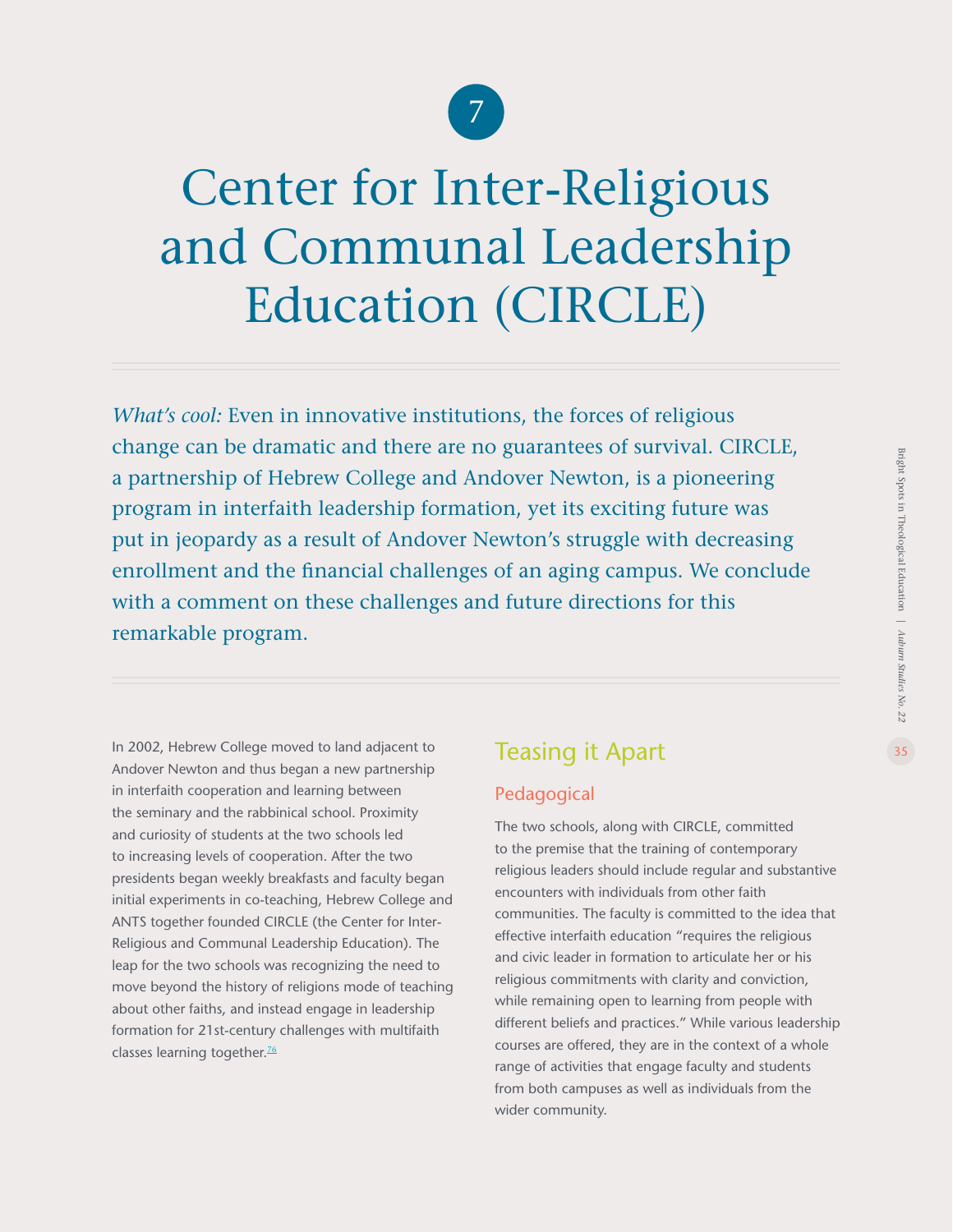fellowship, and most recently an innovative joint Master of Arts degree in Global Interreligious Leadership. The purpose of this program is to teach graduates how to address root causes of interfaith tensions in the world, to provide them with a global perspective on faith and life, and to equip them to be leaders of interfaith organizations. CIRCLE Community Days are held each semester to bring the communities together and most recently, the schools have shared an appointment of an Islamic scholar-in-residence who teaches on both campuses.

### Institutional

Programmatic

- **ADMINISTRATION:** The early commitment of the two presidents to weekly lunches, without an agenda but intending to build friendship, had a profound impact on the development of all the cooperation that has since emerged. Even as the leading players changed, including new presidents, their continued prioritization of CIRCLE assured its growth amidst pressures to cut back on both staff and programs.
- **FACULTY:** Broad buy-in from faculty at both institutions was crucial to the development of CIRCLE. Pairs of co-teachers from the two schools design and teach courses to Hebrew College and ANTS students together, focusing on themes and topics where there is mutual interest, for instance, pastoral care, preaching, social justice or scripture. These partnerships across faith traditions were inspired by pioneering students who began meeting together soon after Hebrew College co-located next to ANTS. Parity and partnership have become signature dimensions of all CIRCLE's programming. Interfaith student fellowships, for example, require students from two different faith traditions to apply together on topics of shared concern.
- **SPACE:** CIRCLE, with its home in a former president's house between the two campuses, provides a "experimental second space" which is neither Hebrew College or Andover Newton, a crucial element in allowing a new thing to grow over time, finding truly innovative directions beyond its sponsor schools.

In November 2015, President Martin Copenhaver sent a letter to the ANTS community announcing that the school must move in a bold new direction to ensure our work and mission continue to thrive. In part, this is necessitated by seismic changes that are taking place in the church and, by extension, in theological education." Copenhaver goes on to discuss many of the challenges facing ANTS, challenges outlined in the introduction to this report: decline in the applicant pool, rising student debt, changing needs of congregations and the broader culture. As of this writing, Andover plans a phased affiliation with Yale Divinity School, continuing in a much-reduced presence as Andover Newton at Yale.<sup>[77](#page-45-0)</sup> The future of CIRCLE, albeit in somewhat different form, was secured by a major endowment gift from Dan Miller, a member of Hebrew College Board of Trustees in honor of his late wife, Betty Ann Greenbaum Miller. Miller was one of the early Hebrew College students who reached out to ANTS students and formed the first cohort of interreligious conversation partners—an important precursor to CIRCLE's work. Hebrew College will carry forward with CIRCLE, working closely with Andover Newton during an extended transition period. $78$  $78$ 

### Family Resemblances

**•** New York University's Global Spiritual Life Center, Minor in Multifaith and Spiritual Leadership, and its Global Spiritual Life Fellowship.



Celine Ibrahim-Lizzie, Jennifer Howe Peace, and Or Rose, Co-directors of CIRCLE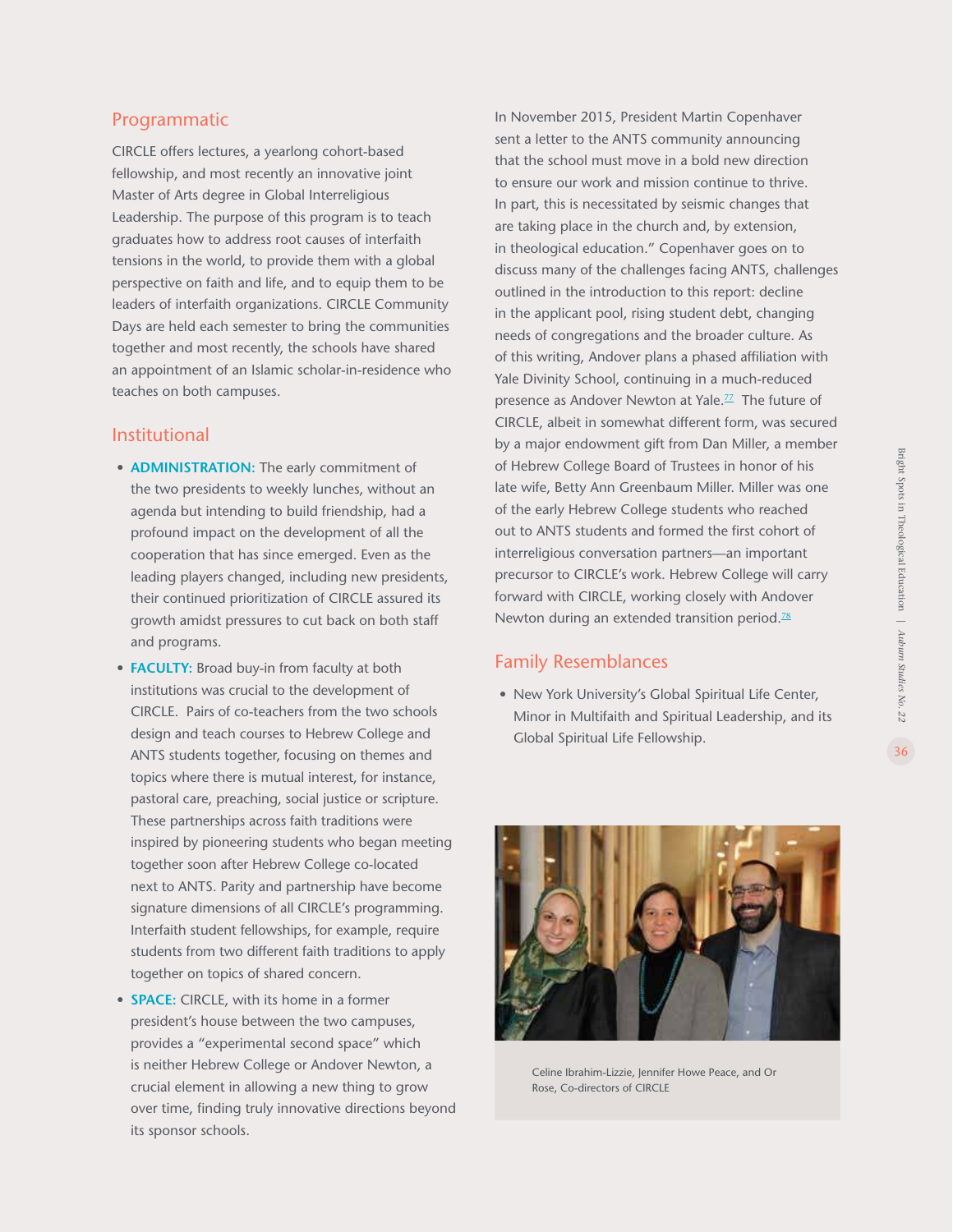

### Zaytuna College

Zaytuna College, the first Muslim liberal arts college in the USA, is explicitly preparing women and men for a wide diversity of vocations in society.<sup>[79](#page-45-0)</sup> Zaytuna College is rooted in The Zaytuna Institute, founded in 1996 with a focus on education and publication. The Institute launched a pilot seminary program in 2004, graduating five students in 2008. After an indepth strategic planning process, Zaytuna College was launched in 2009 and welcomed its first undergraduate class in fall of 2010. Dramatically located on Berkeley's historic "Holy Hill," home to more than half a dozen seminaries, Zaytuna is housed in a former Disciples of Christ Church and The Franciscan School of Theology (which in the face of declining enrollment, moved to join the University of San Diego in 2014). Zaytuna has a long-standing working relationship with the Center for Islamic Studies at the Graduate Theological Union in Berkeley. Part of the vitality at Zaytuna, felt as soon as one walks into the welcoming foyer of the main building, is the deep faith which pervades all they do. It is, as one commentator noted, "something of an academic hybrid." It includes a robust commitment to liberal arts, with a mission calling for grounding students in the Islamic scholarly tradition as well as in the cultural currents and critical ideas shaping modern society.<sup>80</sup>

Bright Spots in Theological Education |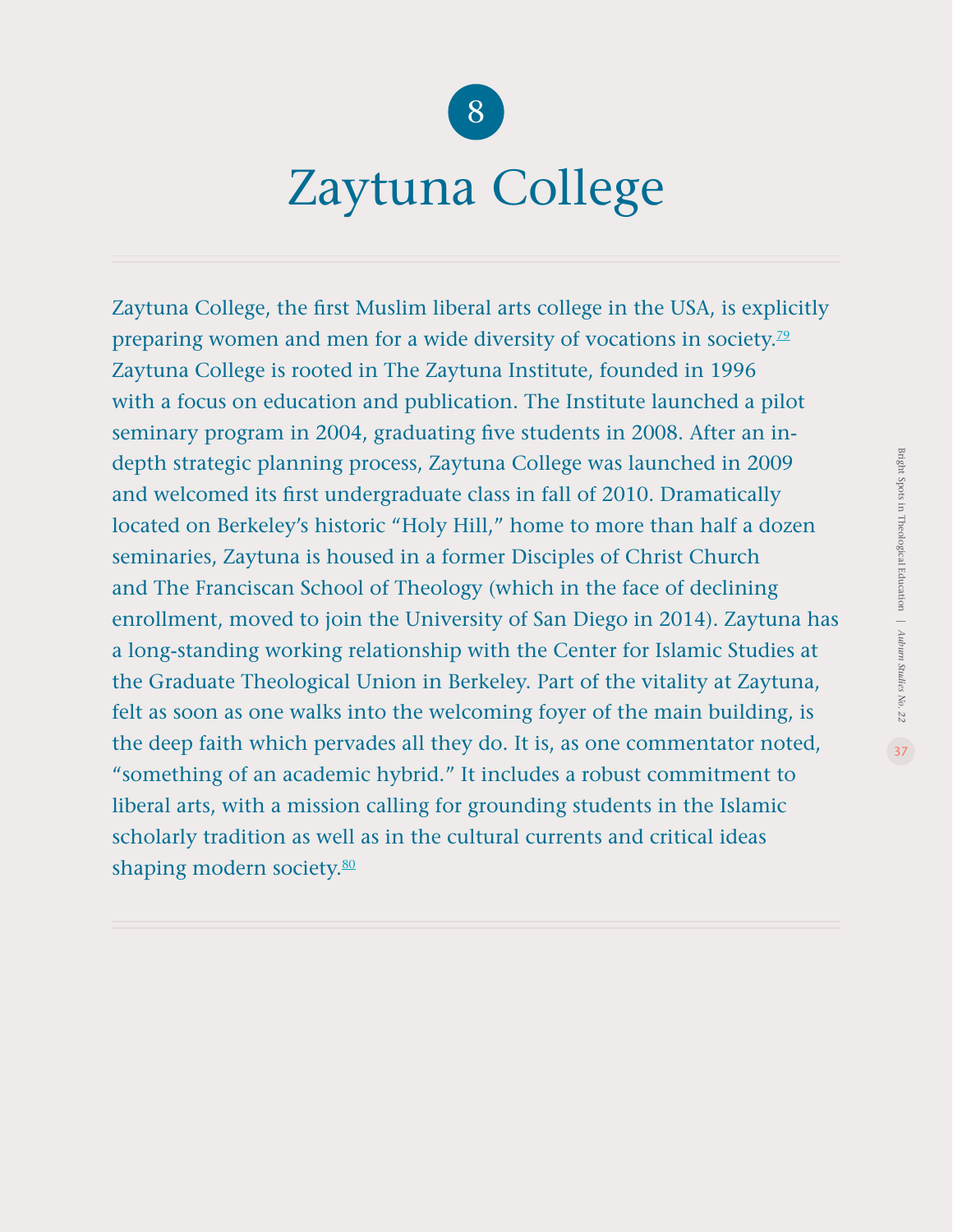### Teasing it Apart

### Pedagogical

Zaytuna's deeply integrated curriculum emerges from the Arabic term *adab*—a complex term related to fully formed humaneness. This is demonstrated by deep academic study, development of high moral character, a focus on the interrelatedness of all subjects of study, and community building through public service. Influenced by the Great Books tradition, all students begin in a cohort Arabic intensive the summer before matriculating, and take Arabic all four years. Thus, classical Islamic literature is read in the original.

#### Programmatic

Islamic literature is read in relation to its relevance to the present world, an emphasis most clearly embodied by faculty member Dawood Yasin, Coordinator of Learning Outside the Classroom. His aim is to prepare students for lives of service and leadership. Through required internships and experiential learning immersion trips like a recent trip to Ferguson MO to explore issues of racial injustice, students are challenged to grow in intellectual curiosity and to become caring, responsible human beings, committed to the stewardship of all creation, especially of the weak and vulnerable.



Zaytuna College Commencement

#### Institutional

- **ADMINISTRATION:** Strong vision, partnership, and major fundraising are behind Zaytuna's rise. Cofounders Zaid Shakir and Hatem Bazian, currently members of the board of trustees, and Zaytuna President Hamza Yusuf, are among the most prominent Muslim leaders in the United States. In a post-9/11 anti-Muslim climate, President Yusuf and Dean Mahan Mirza have strongly advocated for a faithful and justice-minded civic role for Zaytuna and its graduates in American life.
- **FACULTY:** The faculty are committed to a curriculum which while committed to academic fundamentals, is simultaneously highly attentive to the development of the whole person, and inclusive of a range of activities including prayer, study, shared meals, field trips, and internships. While the academics are rigorous, including required Arabic and engagement with classic texts in their original language, these are turned towards questions of what sorts of persons students are becoming, and how this serves the needs of the world today.
- **SPACE:** Clearly, it was a distinctive and influential choice to locate in the midst of one of the most well-known centers of theological education in the world. It is no small part of the story, and speaks to their welcome, that Zaytuna was invited to purchase its buildings by the Christian institutions that owned them. Location on "Holy Hill" brings prestige and resources, not only from the GTU but also from near-by University of California, Berkeley.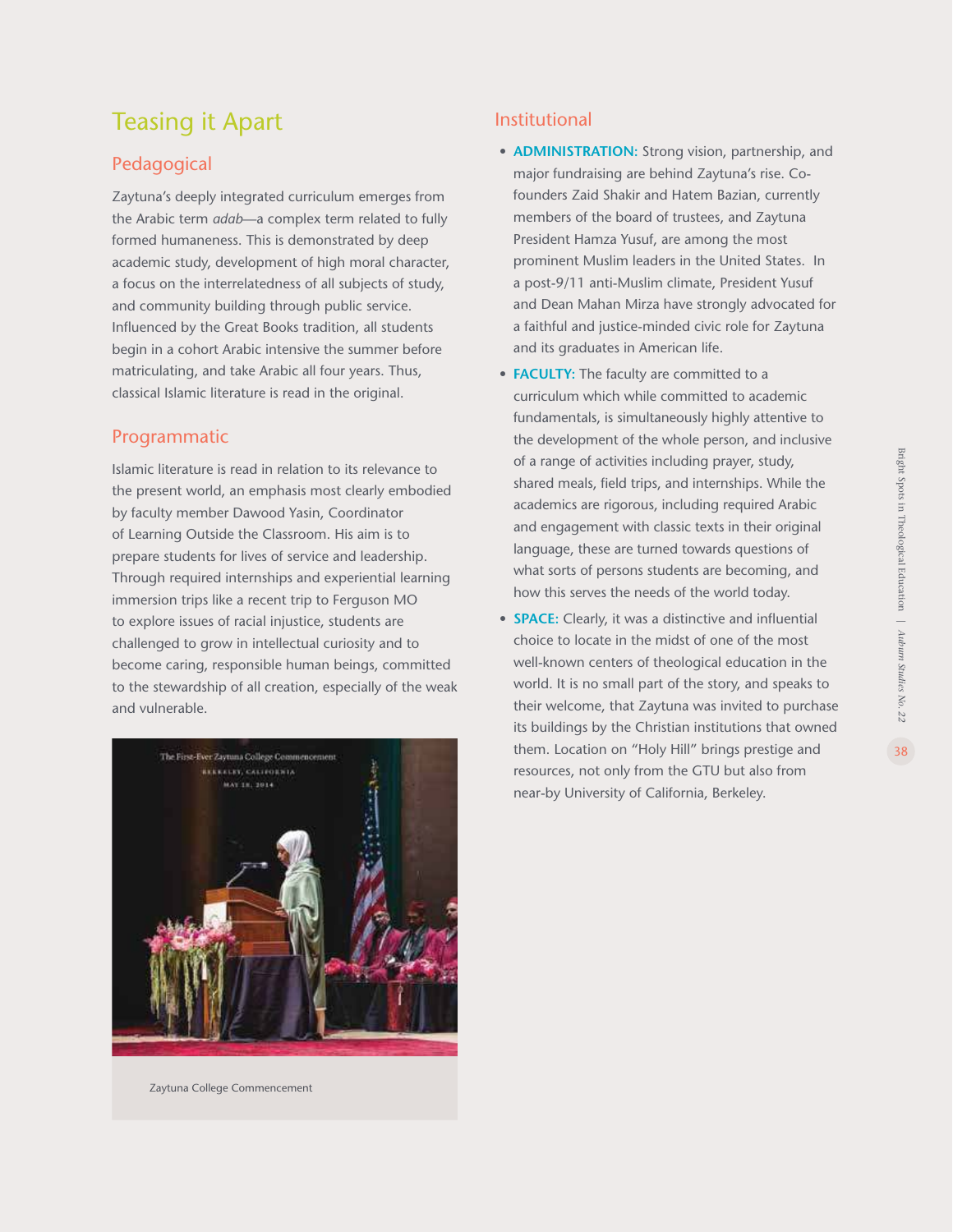

# Seattle University School of Theology and Ministry

*What's cool:* Located in what recent Pew surveys on religious affiliation reveal to be the least religious region of the country, Seattle University, a Jesuit Catholic institution, developed a dynamic master's program in Transformational Leadership. $81$  The program is at the vanguard of the of the school's effort to reach those "spiritual but not religious" professionals interested in combining leadership, spirituality, and social change. While continuing its traditional Master of Divinity program, which prepares students for professional leadership in the church, the new master's degree allowed Seattle University to reach those who have a wider and more varied sense of calling than the typical seminary student of past generations. In response to survey findings that the Millennial generation desires a more integrated, holistic life, the school created this program to move beyond "black and white" divides between personal and professional, spiritual and religious, secular and faith-based. Students in the transformational leadership program are invited to "bring their whole selves to work, whether they find themselves in corporations, nonprofits, churches and faith-based organizations, or other corners of the marketplace."<sup>[82](#page-45-0)</sup>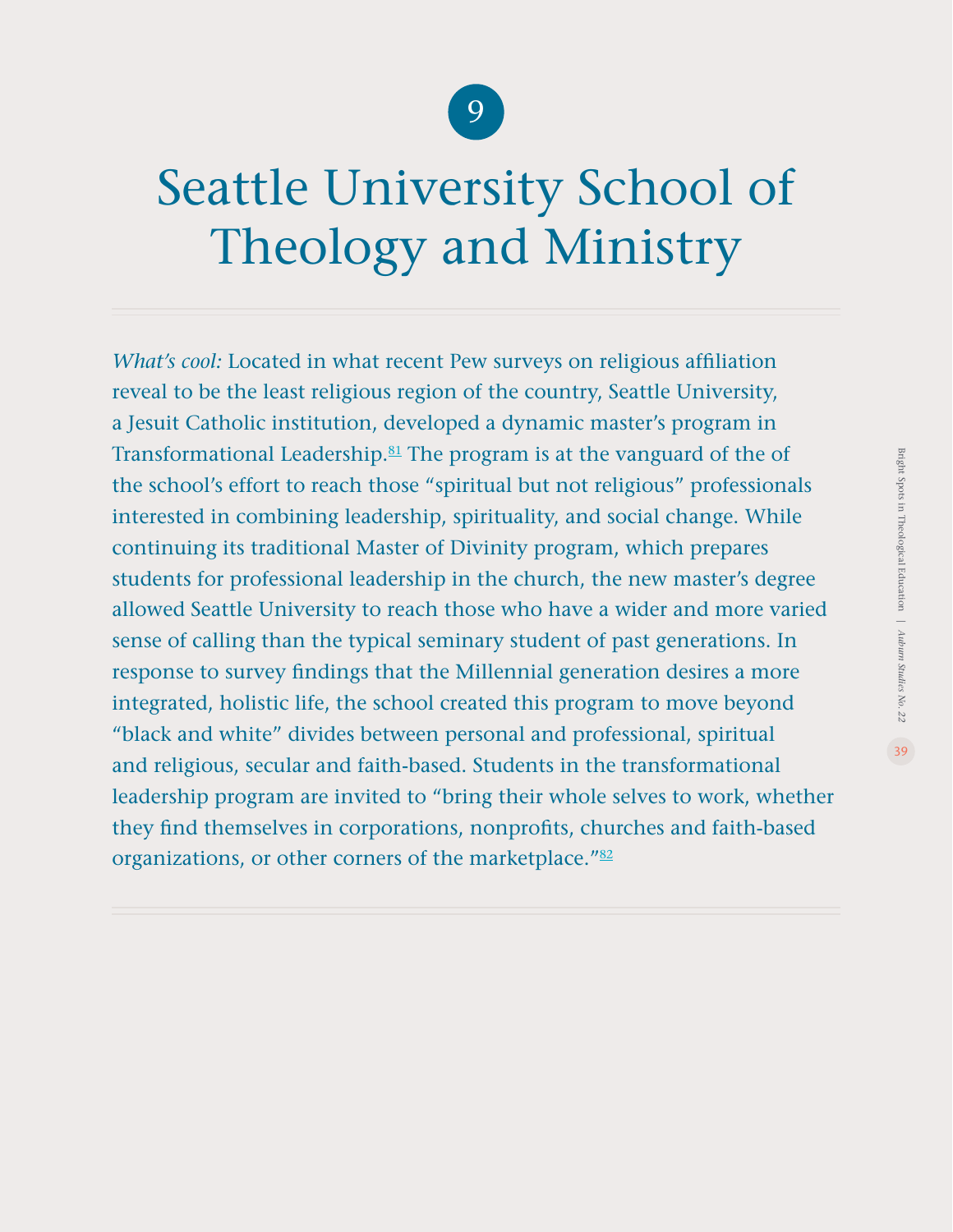### Teasing it Apart

### Pedagogical

A recent (2013) graduate, Noah Baskett, who works on educational equity issues, describes the crucial pedagogical shift embodied in the program. "For me, the power of the Transformational Leadership degree resides in its method: pushing theological reflection to its most practical implications in our urban world. Demanding that leadership needed in our world today must have an eye toward justice on behalf of the 'least of these,' the program pressed us to consider what it means for leadership to take this charge seriously. A dynamic integration of in-context leadership practice (via an internship program) and classroom learning finds a home in a two-part course sequence at the heart of the program, Integration of Transformational Leadership for Justice I and II.



### Programmatic

Embodying directly our programmatic finding, the Transformational Leadership master's degree casts a wider view of ministry leadership: from an HIV/ AIDS Case Manager to a non-profit executive director to leadership in environmental activism. It is not surprising, then, to find it is one of the schools fastest growing programs.

### Institutional

- **ADMINISTRATION:** In developing this new program soon after arriving at the school in 2008, Dean Mark Markuly took the risk of trying to reach a new and uncertain constituency. He described it as a "mission-driven decision." Even more strongly, he argued if a school did not seek to engage area residents who are engaged in spirituality, who are deeply ethical in their living, then "you are not doing your job."
- **FACULTY:** The program requires not only a range of new, broader courses in the skills of leadership, it also requires a shift in agility regarding students who come with both a more diverse range of spiritual convictions and practices as well as a wider sense of callings. In addition, many of the students are active professionals, seeking to immediately use learnings in their professional practice.
- **SPACE:** The experimental space for this program is deep attention to the world through a robust contextual education process that listens to and reflects on the real leadership challenges students face in their places of work.

### Family Resemblances

- Asbury Theological Seminary M.A. in Christian Leadership.
- Pacific School of Religion, M.A. in Social Transformation.
- Christian Theological Seminary and its OPEN Master of Divinity.

Dean Mark Markuly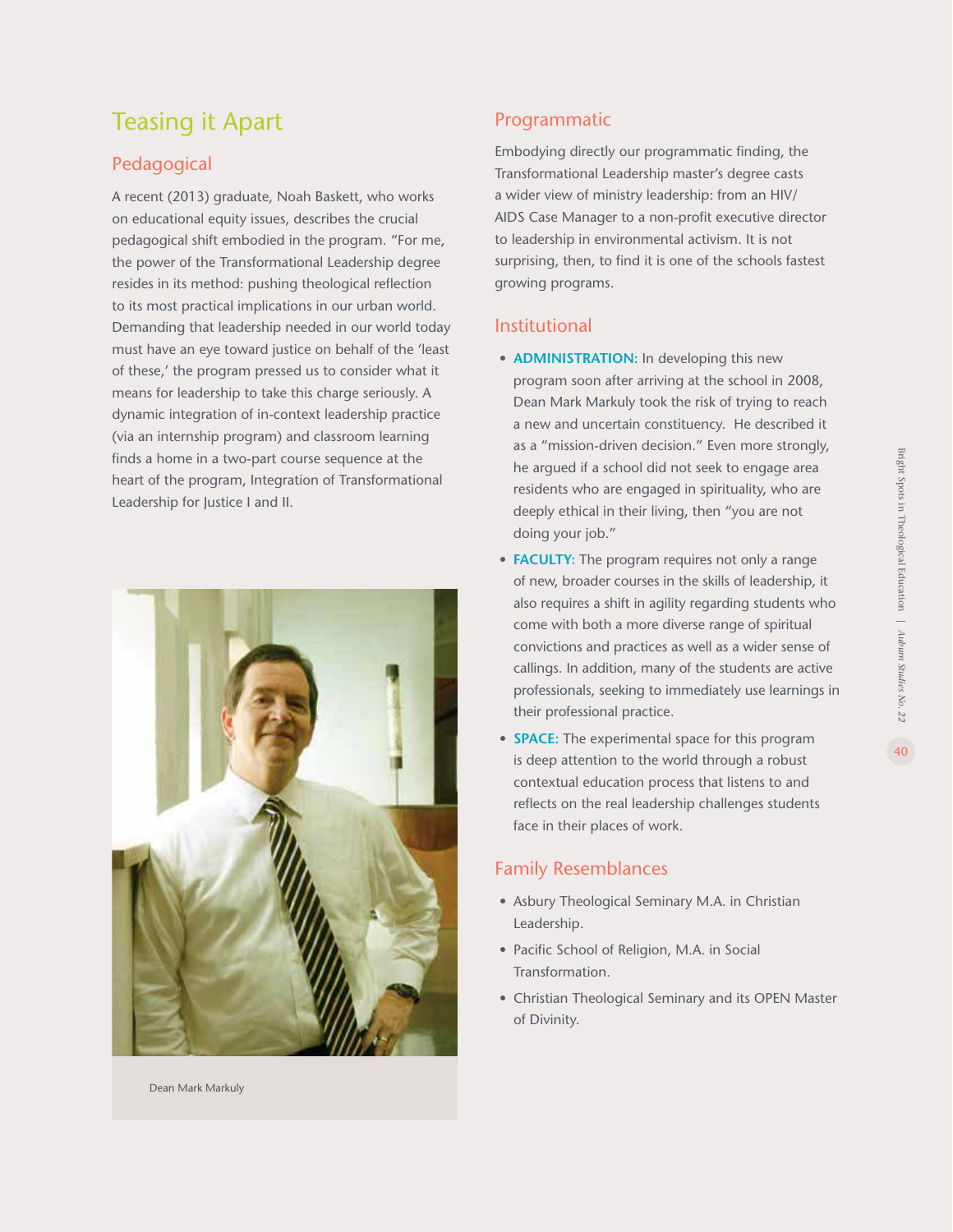

# Central Baptist Theological Seminary

*What's cool:* Central Baptist Theological Seminary in Shawnee, Kansas is an example of an institution that was forced to change or die, and in the process of change was able to respond creatively to the need and challenges students and graduates face in their ministry. Central was faced with declining enrollment, financial problems and deferred maintenance costs on an old campus that topped \$25 million. Extraordinary times call for extraordinary leadership and Dr. Molly T. Marshall, then Professor of Theology and Spiritual Formation at Central, stepped up and took the helm of this sinking ship in 2004. "I believed we had a mission yet to go, and I believed that we could find creative ways to deliver it," Marshall said. "I began to see that creativity is one of the most important leadership qualities for a seminary president - a willingness to try some things, not be risk-averse, and challenge a board to move nimbly."<sup>[83](#page-45-0)</sup> While in her 12 years of leadership many things have changed, the bright spot example for our study was Central Baptist's unique leadership formation initiative for women—and especially women of color. Marshall, herself a pioneering woman in Baptist life and ministry, felt a specific call to help build women's leadership in the church. Her answer was to build the Women's Leadership Initiative (WLI), a special cohort-based Master of Divinity program based in Nashville, TN. The program was modeled on a highly successful experimental version of the Master of Divinity called the Create Program launched in 2009 to offer young (22- to 35-year-old) candidates for ministry a degree option grounded in immersion experiences, leadership education, and entrepreneurial skills for the rapid changes of 21st century ministry.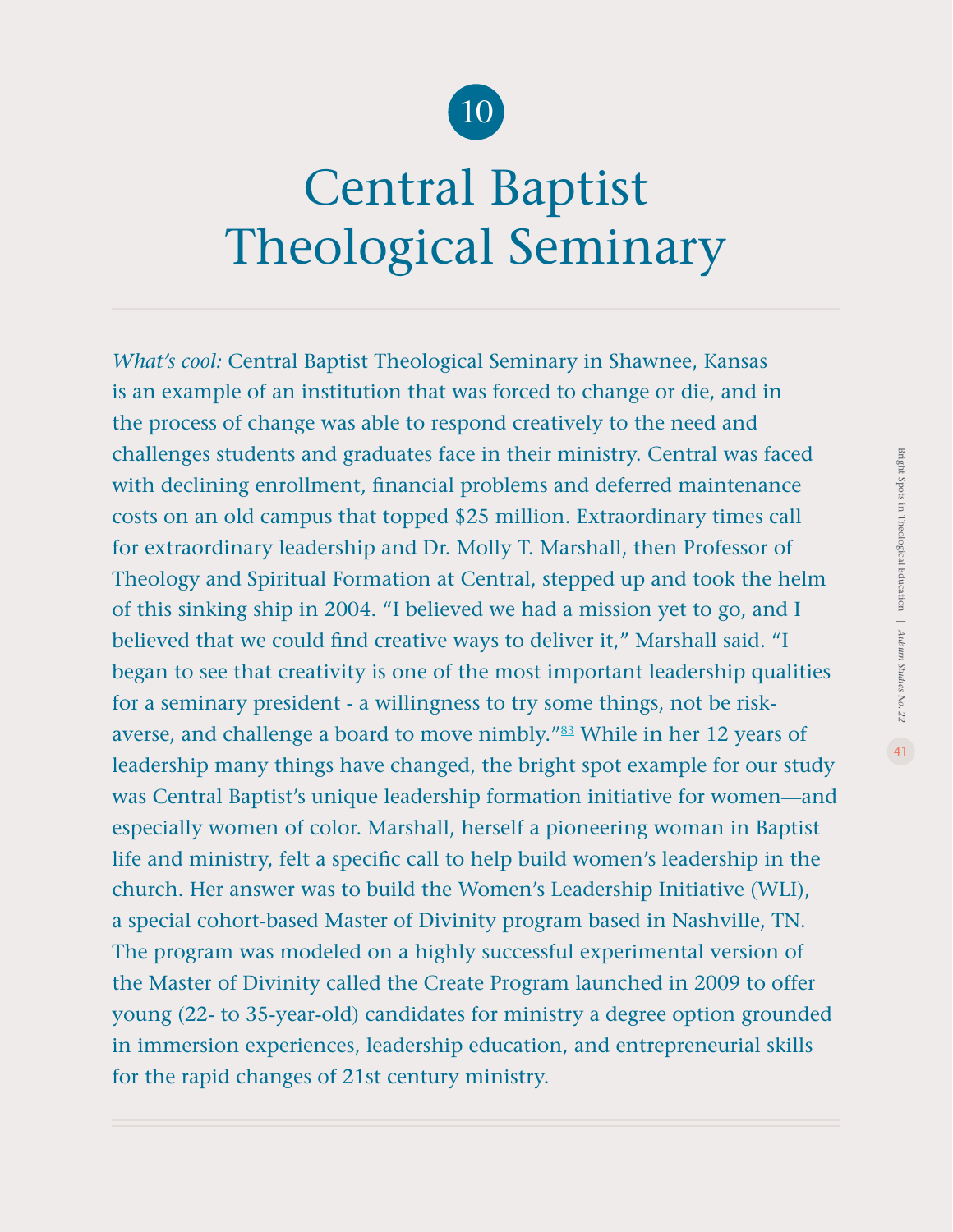### <span id="page-41-0"></span>Teasing it Apart

### Pedagogical

The goal is to develop a revised Master of Divinity focused on contextual and skill-based knowledge needed for women's leadership in the 21st century. The radically changed Master of Divinity curriculum focused on ministry (job) ready graduates, learner-centered education, an integrated curriculum and mastery of essential ministry competencies. Students progress sequentially through the curriculum in cohorts, working with mentors and coaches to build competencies to professional levels by graduation.

#### Programmatic

A key element to widening the scope of potential women applicants, especially from marginalized and underprivileged communities, is major donor support which allowed a tuition-free program for all accepted students. The cohort model and built-in mentors and coaches for students assure timely progress from an initial assessment of students' leadership capacities through to an integrative capstone project.



President Molly T. Marshall and students in the Women's Leadership Initiative

### Institutional

- **ADMINISTRATION:** The creativity and willingness to risk on the part of President Marshall is crucial here. It is not, to her, merely pragmatic survival. She thinks of her leadership in both pedagogical and theological terms. She noted, "I am convinced that a school must model the kind of adaptive, flexible, creative leadership that it hopes to instill in those it is preparing for ministry." Reflecting on the dramatic and often very painful work of selling buildings and cutting positions, she recalls: "I began to talk about resurrection. Resurrection means it comes in a new form, and that was something I had to articulate to faculty, students and other stakeholders."
- **FACULTY:** The story in part is of loss. Of course, the obvious loss of colleagues was difficult. Marshall said, "Cutting so many faculty and staff was a horrible thing in a small, tight-knit community." There is also loss in traditional patterns of teaching and learning, typical classes, and programmatic emphases. Over time, however, Central equipped faculty who were eager to teach in the new format that seeks to better equip students for nimble ministry in the face of change.
- **SPACE:** While the dramatic story of selling the campus and relocating gets the lion's share of the attention, a more dramatic and perhaps as consequential impact comes from the "experimental space" offered by the "Create" program and then the "Women's Leadership Initiative" Master of Divinity programs. As labs for innovation, they allowed for trial and error, and now all Master of Divinity tracks, residential and distributed online, follow those same innovations.

#### Family Resemblances

- Eastern Mennonite Seminary's Women's Peacebuilding Leadership Program.
- Hartford Seminary's Women's Leadership Institute.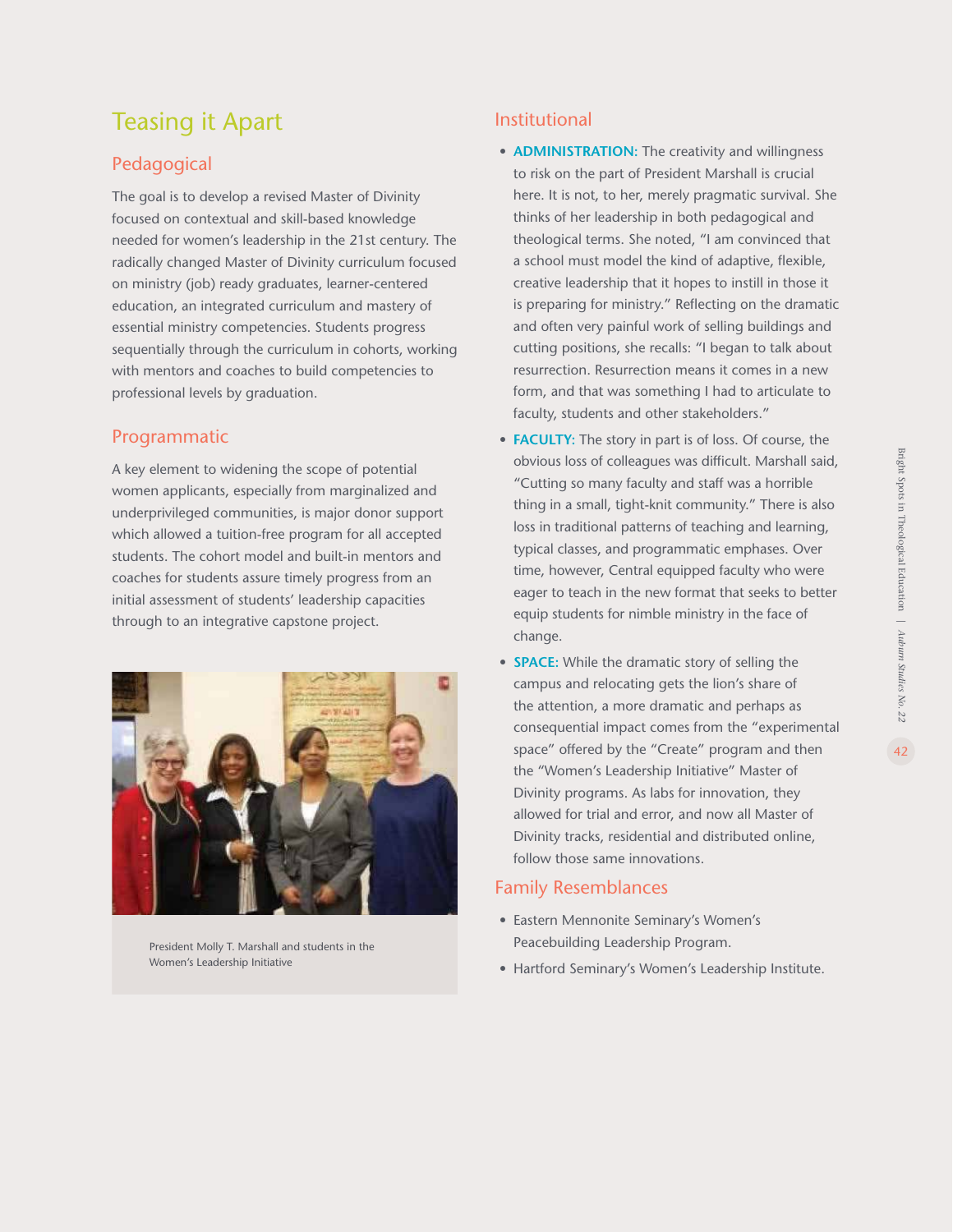# MAJOR FINDINGS

We offer this report as one contribution to a lively conversation about the changing and challenging nature of faith leadership today. Institutions helping to train faith leaders are, we believe, essential to the thriving of faith communities. Further, they have the potential to help our whole society face the crises of our time with prophetic vision and pastoral imagination.

The perspective of the bright spots methodology encourages local innovation, asking the critical question of what resources and practices might already be at hand which can contribute to health. Our study has brought to light many hopeful stories about innovation in theological education, and several key findings emerged from our analysis.

Our major findings are as follows:

### A pedagogical finding

#### **SCHOOLS ARE SHIFTING THE EDUCATIONAL MODEL FROM CONTENT TRANSFER TO ADAPTIVE**

**LEARNING.** We found that in innovative faith leadership schools, there is a sea-change away from a "core content transfer" model, which assumes schools are clear about what future leaders need to know for effective faith leadership today, to an "adaptive learning" model, which assumes students need to skills for being agile learners in relation to real-world challenges.

### A programmatic finding

### **SCHOOLS ARE DEVELOPING NEW PROGRAMS TO FIT A WIDENED SENSE OF VOCATION TO FAITH**

**LEADERSHIP.** The shifting landscape of prospective student career goals means fewer students are preparing for traditional clergy leadership roles for local faith communities while increasing numbers desire formation for faith-rooted leadership in the face of the big challenges in the world—from climate change and sustainability to multi-faith relations, poverty and racial justice.

### Institutional findings

The cases detailed above found support for launching and developing their pedagogical and programmatic innovation in three key institutional factors, each taking distinctive shape in their respective cases.

**ADMINISTRATION WILLING TO RISK.** Regardless of the nature of the changes, these cases show how changes go hand in hand with senior leadership willing to risk. In many cases, the question driving the leap of faith related to how mission connects in a meaningful way the community. Deep listening to stakeholders however one defines that—leads to experiments, some of which will entail very difficult decisions.

#### **A SENIOR FACULTY CHAMPION, AND BROAD**

**FACULTY BUY-IN.** RRarely did experiments take hold without a senior faculty member who rallied to the cause. Often (as in the cases of Fuller and Candler) the influence comes from the surprising fact that they are not practical theology faculty, who might be expected to support such innovation, but from the so-called classical disciplines. To have these faculty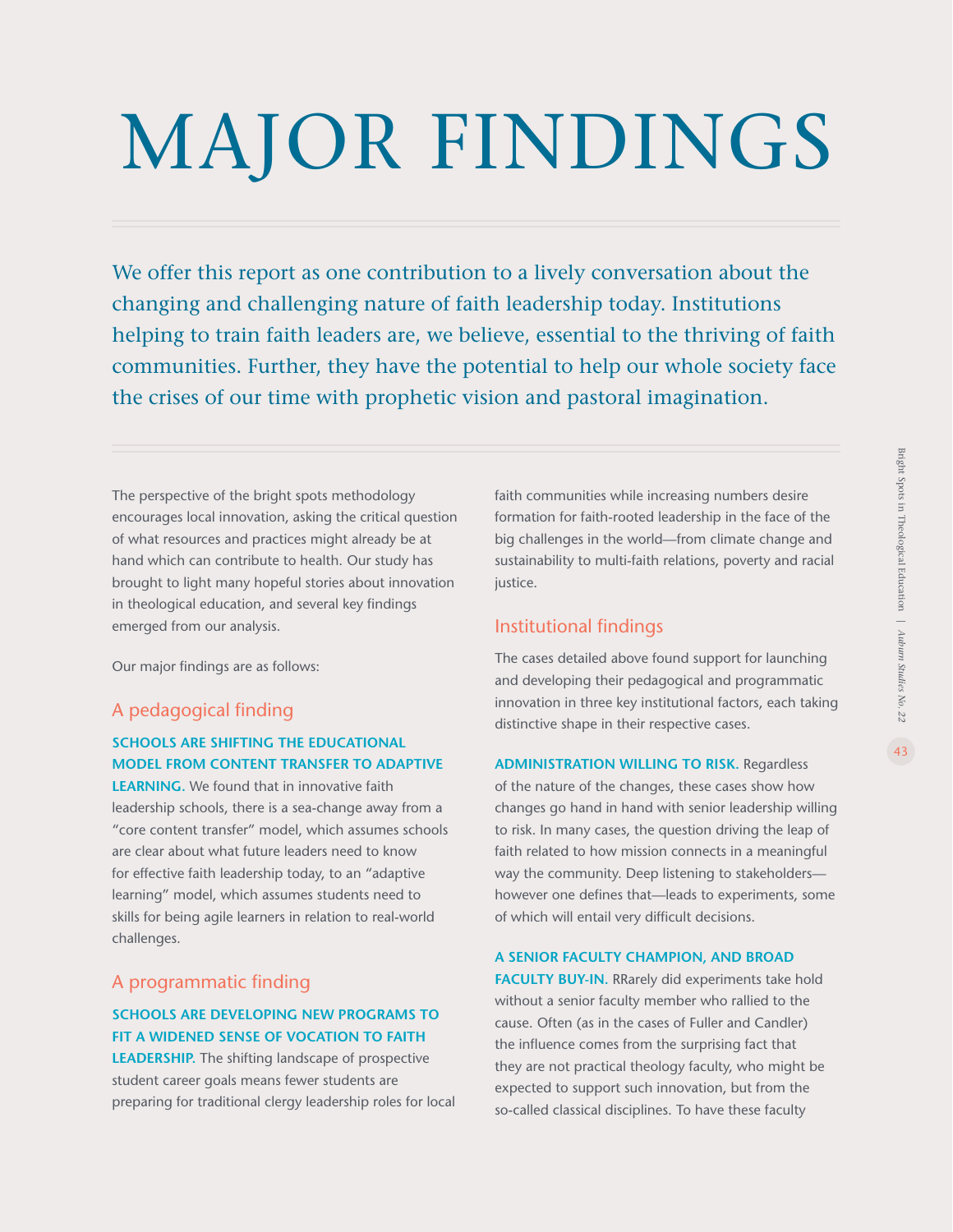<span id="page-43-0"></span>members commit to reimagine their role from a focus on their academic discipline to a focus on integrative and adaptive learning for ministry goes a long way towards bringing a whole faculty along. And without such broad faculty buy-in, many of the innovations described above would never have flown the nest.

#### **AN EXPERIMENTAL SECOND SPACE TO LAUNCH**

**INNOVATION.** While in different ways, we found it was important for schools to have a "play space" for experimenting without committing their whole enterprise to the change. In some cases, a new and quite different structure was built while living in the old structure, but many of the changes we studied began as experiments "on the side" and only after being refined and proving themselves were they integrated more fully. It is impossible, we believe, to launch and successfully build innovative programs or schools without experimenting.

There are clearly many more sites of innovation, experiments worth noting, bold leaders worth learning from, and stories deserving attention. While we briefly note a few others along the way, we encourage you to check out the Auburn website where this report is hosted ([auburnseminary.org/report/bright-spots/](http://auburnseminary.org/report/bright-spots/)). There we include ample opportunity for you to add your voice to the conversation about where theological education is going. At a recent convening of the ATS sponsored Educational Models Project survey, they found over 2,500 distinct educational programs and practices being tried among their 273 member schools.<sup>[84](#page-45-0)</sup> Sharing our stories—successes and failures help to foster a revitalized network of institutions training leaders of faith and moral courage ready to join God's work of mercy and justice for all creation.

### A note on using this report.

*The bright spots methodology, as we note above, pushes back against an extractive "best practices" approach. Rather, the claim is each "bright spot" has marshaled its particular location, tradition, mission, and resources in indigenous ways. Further, while we highlight some of their journey of innovation, they are the primary and best teachers about their efforts. Therefore, in using this report, we recommend:*

- 1) *Using the report to provoke fresh thinking about one's own institution, noticing potential resources or points of leverage for change.*
- 2) *Engaging in vibrant conversation about the challenges and opportunities of training faith leaders today at your institution.*
- 3) *Traveling to visit one or more of the "bright spots" institutions highlighted here to learn more about their experiments.*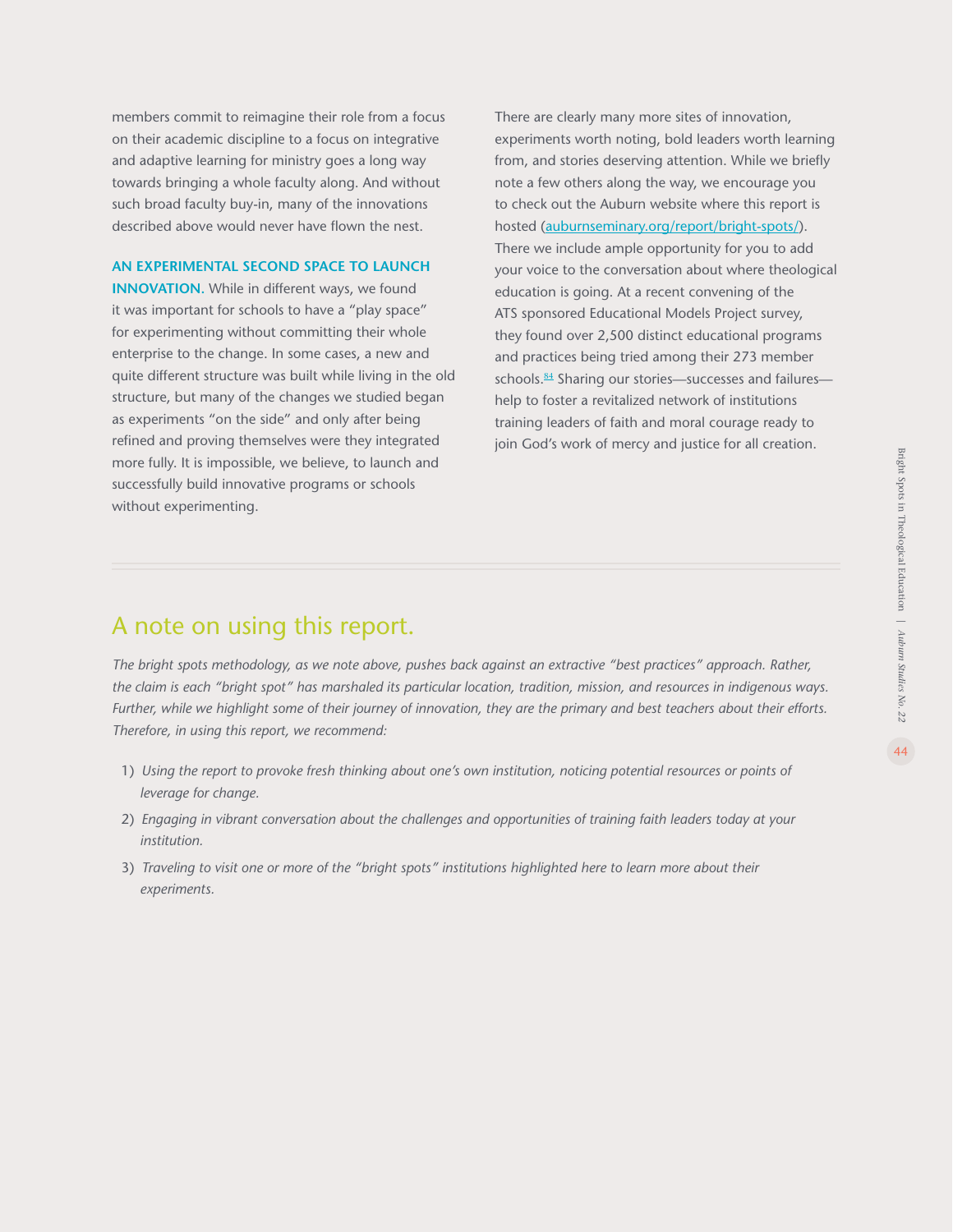### <span id="page-44-0"></span>**Notes**

- 1 United Nations. (2000). *United Nations Millennium Declaration.* New York.
- 2 Sagan, C. (1997). *Pale Blue Dot: A Vision of the human future in space.* New York: Ballantine Books.
- 3 Pope Francis. (2015). *Encyclical Letter Laudato Si' of the Holy Father Francis: On Care for Our Common Home.* Vatican Press.
- 4 McDonald, G. J. (2015, December 9). Andover Newton Seminary to sell campus. *Christian Century, Vol 132,* (25).
- 5 Wheeler, B. and Helen Ouellette. (2015). Governance that Works: Effective leadership for theological schools. *Auburn Studies Vol. 20.* New York: Auburn Theological Seminary.
- 6 See also, C. Scharen and E. Campbell-Reed. (2016). Learning Pastoral Imagination: A five-year report on how new ministers learn in practice. *Auburn Studies, Vol 21.* New York: Auburn Theological Seminary.
- 7 Thank you also to our advisors for the research, including Ted A. Smith, Nadine Pence, and Stephen Graham, and others who offered their counsel and suggestions throughout the project.
- 8 Gonzalez, J. (2015). *The History of Theological Education.* Nashville: Abington. Gonzalez also discusses the entry of large numbers of women into theological education.
- 9 Phillips, S. (2016). *Brown is the New White: How the democratic revolution has created a new American majority.* New York: The New Press. See also R. P. Jones. (2016). *The End of White Christian America.* New York: Simon and Schuster.
- 10 Smith-Brown, E. (2015). *Racial/ethnic students represent largest growth area for theological schools.* Pittsburgh, PA: The Association of Theological Schools. Retrieved December 26, 2015 from [www.ats.edu/uploads/resources/publications-presentations/](http://www.ats.edu/uploads/resources/publications-presentations/documents/racial-ethnic-growth.pdf) [documents/racial-ethnic-growth.pdf](http://www.ats.edu/uploads/resources/publications-presentations/documents/racial-ethnic-growth.pdf)
- 11 Terminology is contested here, and we are consciously avoiding the nexus of terms around the label "mainline." Sometimes people qualify it, as in "formerly mainline" or change it to "oldline," which is confusing enough, but in common parlance it only refers to Protestant churches, not Catholics or Orthodox, and then only certain of Protestants (not Evangelicals, for example). The displacement we point to here is shared (albeit differently) by all these traditions that have held, at least since the mid-twentieth century, places of cultural dominance.
- 12 González, *The History of Theological Education,* p. 134.
- 13 González, J. (2014). From the Last Fifty Years and into the Next Fifty. *Theological Education Vol. 49,* p. 48.
- 14 González, Ibid., p. 47.
- 15 González. *The History Of Theological Education,* p.127.
- 16 Taylor, C. (2007). *A Secular Age.* Cambridge, MA: Harvard University Press. I think it is the most important book written this century about the life of faith. Everyone in leadership in faith communities and the ecology of organizations that support them should read it. Or, if the 875 pages are too daunting, I highly recommend James K. A. Smith's (2014) 150 page summary titled *How (Not) To Be Secular: Reading Charles Taylor.* Grand Rapids, MI: Eerdmans.
- 17 Taylor. *A Secular Age,* pp. 303-304.
- 18 Ibid.
- 19 Smith. How (Not) to Be Secular, p. 63.
- 20 Oliver, M. (1992). *New and Selected Poems, Volume One.* Boston: Beacon, p.94.
- 21 Taylor, *A Secular Age,* p.302.
- 22 Ibid, p.513.
- 23 Hadaway, K. (2014). *New Facts on Episcopal Church Growth and Decline.* The Episcopal Church. Retrieved December 26, 2015 from [www.episcopalchurch.org/files/new\\_facts\\_on\\_](http://www.episcopalchurch.org/files/new_facts_on_growth_2014_final.pdf) [growth\\_2014\\_final.pdf](http://www.episcopalchurch.org/files/new_facts_on_growth_2014_final.pdf)
- 24 Sandstrom, A. and Becka A. Alper, (2015). *Church Involvement Varies Widely Among U.S. Christians.* Washington, D.C.: Pew Research Center. Retrieved on December 26, 2015 from [www.](http://www.pewresearch.org/fact-tank/2015/11/16/church-involvement-varies-widely-among-u-s-christians) [pewresearch.org/fact-tank/2015/11/16/church-involvement](http://www.pewresearch.org/fact-tank/2015/11/16/church-involvement-varies-widely-among-u-s-christians)[varies-widely-among-u-s-christians](http://www.pewresearch.org/fact-tank/2015/11/16/church-involvement-varies-widely-among-u-s-christians)
- 25 Espinosa, G. (2015). *Latino Protestants in America.* Cambridge, MA: Harvard University Press.
- 26 Pew Research Center survey of Hispanic adults, May 24-July 28, 2013; According to Cara there are 30.4 million Hispanic Catholics in the USA, about half native born and half foreign born.
- 27 Miles, S. (2008). *Take This Bread: A Radical Conversion.* New York: Ballentine Books.
- 28 See especially Diana Butler Bass. (2013). *Christianity after Religion: The end of church and the birth of a new spiritual awakening.* New York: HarperOne.
- 29 An interesting discussion of these themes in the Vineyard, a neo-Pentecostal fast-growing global network of churches, is T.M. Luhrmann. (2012). *When God Speaks Back: Understanding the American evangelical relationship with God.* New York: Knopf.
- 30 The complicated situation in 2014 was not merely enrollment decline, although it was certainly an exacerbating factor. See [http://www.nytimes.com/2014/10/02/nyregion/labor-dispute](http://www.nytimes.com/2014/10/02/nyregion/labor-dispute-leaves-professors-jobless.html)[leaves-professors-jobless.html](http://www.nytimes.com/2014/10/02/nyregion/labor-dispute-leaves-professors-jobless.html) accessed December 26, 2015.
- 31 Tom Tanner, *Seminaries set Six Enrollment Records.* Retrieved on December 18, 2015 from [www.ats.edu/uploads/resources/](http://www.ats.edu/uploads/resources/publications-presentations/documents/seminaries-set-six-enrollment-records.pdf) [publications-presentations/documents/seminaries-set-six](http://www.ats.edu/uploads/resources/publications-presentations/documents/seminaries-set-six-enrollment-records.pdf)[enrollment-records.pdf](http://www.ats.edu/uploads/resources/publications-presentations/documents/seminaries-set-six-enrollment-records.pdf); See also Randy MacFarland, (2011). MDiv: Still the "Gold Standard" Degree?. *Theological Education Vol. 46.* pp.15-24.
- 32 Conde-Frazier, E. (2005). *Hispanic Bible Institutes: A Community of Theological Construction.* Scranton, PA: University of Scranton Press.
- 33 Heath, C. and D. Heath. (2010). *Switch: How to change things when change is hard.* New York: Crown Business. They argue for the shift from archaeology of problems to evangelizing bright spots on page 48.
- 34 Pascale, B., J. Sternin and M. Sternin. (2010). *The Power of Positive Deviance: How unlikely innovators solve the world's toughest problems.* Cambridge, MA: Harvard Business Review Press.
- 35 The language of "faithful, wise, and courageous comes from the president of The Forum for Theological Exploration, Dr. Stephen Lewis.
- 36 The language of agile leaders comes from Scott Cormode. (2016). *Educating for Agility.* Retrieved on May 18, 2016 from http://cms.fuller.edu/TNN/Issues/Spring\_2014/Educating\_for [Agility](http://cms.fuller.edu/TNN/Issues/Spring_2014/Educating_for_Agility). See also Dwight J. Zscheile. (2014). *The Agile Church: Spirit-Led innovation in an uncertain age.* New York: Morehouse Publishing.
- 37 Schools and churches discussed in this report approved of the content prior to publication.
- 38 Minnesota Consortium of Theological Schools, [https://mncts.](https://mncts.net) [net.](https://mncts.net) Currently, the only item listed under "news and events" is the invitation to apply for a \$1000 collaboration grant (up to five are available). Their intent is to "encourage collaboration among consortium seminaries' faculties, students, and staffs."
- 39 Skinner, M. (2015). What is Expected from the Faculty of the Future? Tightened budgets, curricular innovation, and defining faculty identity at Luther Seminary. *Theological Education. Vol. 49* (2) pp.59-74.